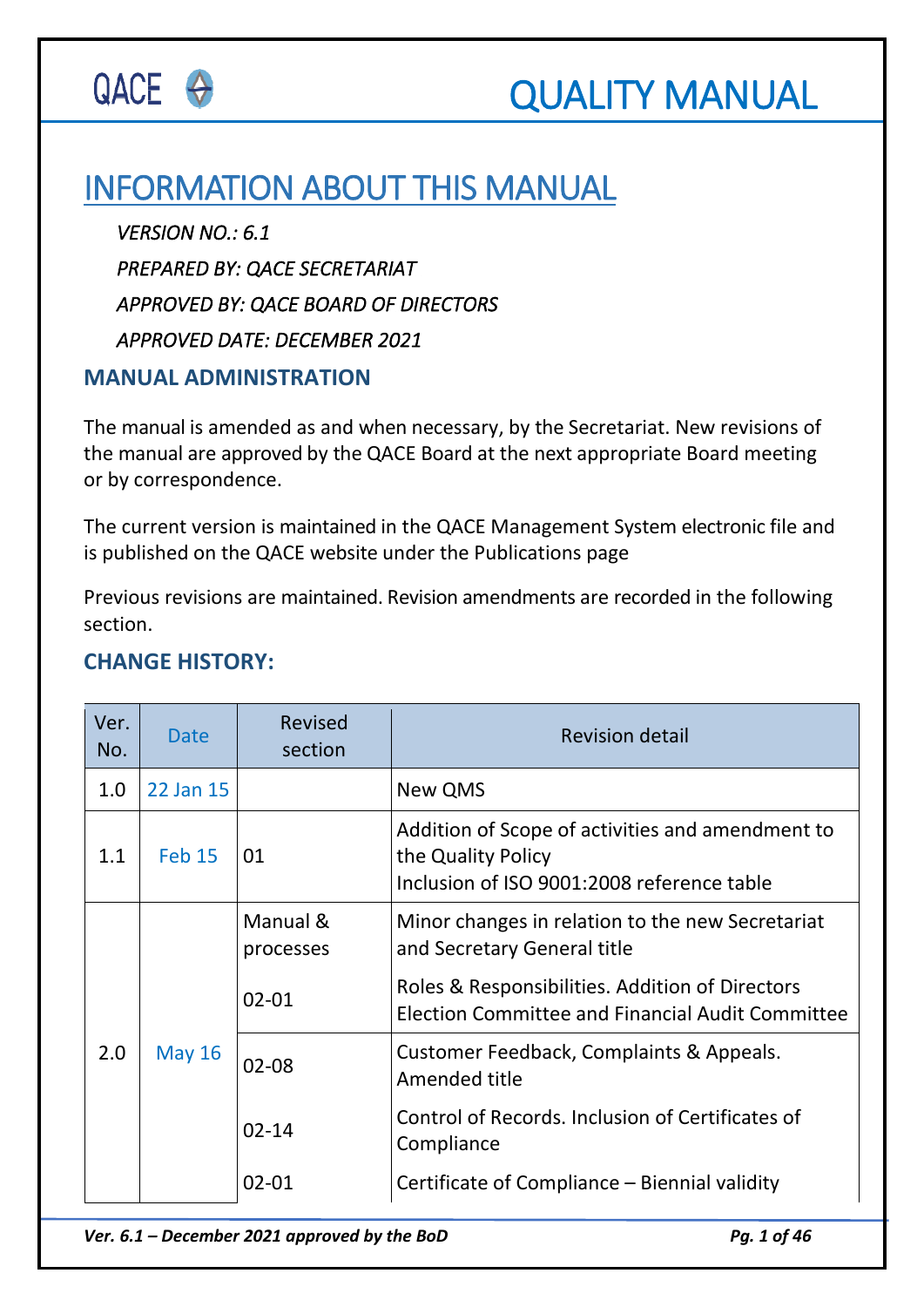

| Ver.<br>No. | Date          | <b>Revised</b><br>section         | <b>Revision detail</b>                                                                 |
|-------------|---------------|-----------------------------------|----------------------------------------------------------------------------------------|
|             |               | 03-03                             | Annual Work Plan & Budget. Addition of Financial<br><b>Audit Committee involvement</b> |
|             |               | 03-04                             | Collective & Individual Recommendations & follow-<br>up<br>requirements                |
|             |               | 03-05                             | Annual Report. Inclusion of member's review                                            |
|             |               | Manual &<br>processes             | Complete revision including ISO 9001:2015<br>compliance.                               |
|             |               | 01                                | Manual New clauses 1 and 2<br>Subsequent clause renumbering                            |
| 3.0         | <b>Jan 17</b> | 02-01 to<br>02-09                 | <b>Minor amendments</b>                                                                |
|             |               | $02 - 10$                         | Non-conforming Product and Corrective Action<br>(combined with 02-11)                  |
|             |               | $02 - 11$                         | Withdrawn                                                                              |
|             |               | 03-06                             | Working with IACS (new process)                                                        |
|             |               | 03-07                             | Working with the ACBs (new process)                                                    |
|             |               | Manual &<br>processes             | <b>Manual minor amendments</b>                                                         |
|             |               | 01                                | <b>Management Processes</b>                                                            |
| 4.0         | <b>Jan 18</b> | 02-02 to<br>$02 - 03$             | <b>Minor amendments</b>                                                                |
|             |               | 02-04                             | Financial Roles & Responsibilities (new process)                                       |
|             |               | 02-12 to<br>$02 - 15$             | <b>Minor amendments</b>                                                                |
|             |               | 03-08                             | <b>QACE Requirement Notices (new process)</b>                                          |
| 5.0         | <b>Jan 19</b> | Manual &<br>Process <sub>01</sub> | <b>Manual minor amendments</b>                                                         |
|             |               | 02-04, 02-09                      | Minor amendments                                                                       |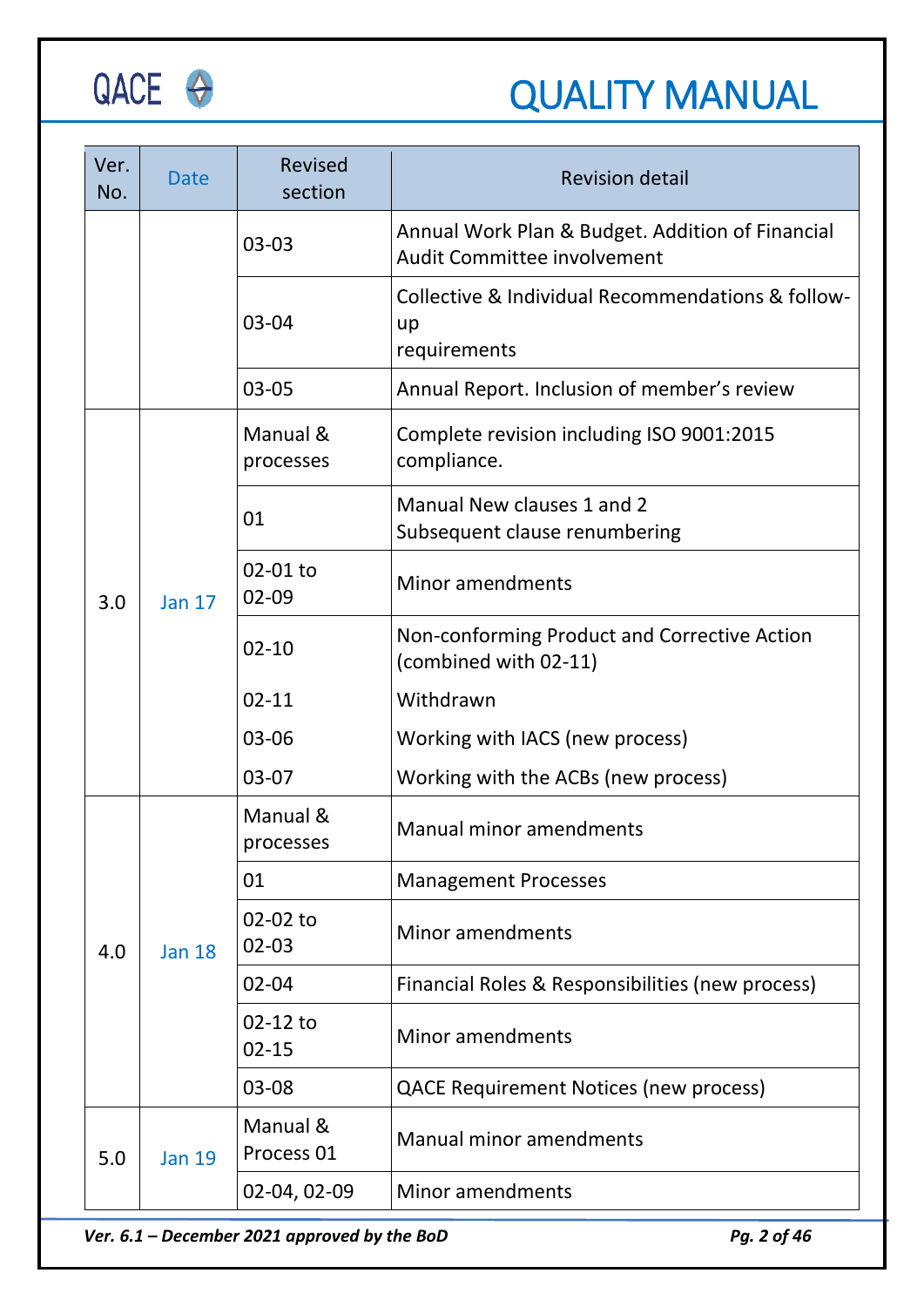

| Ver.<br>No. | <b>Date</b>   | <b>Revised</b><br>section | <b>Revision detail</b>                                                                                                                  |
|-------------|---------------|---------------------------|-----------------------------------------------------------------------------------------------------------------------------------------|
|             |               | $02 - 11$                 | Design and Development (new process)                                                                                                    |
|             |               |                           | Simplified throughout and rearranged.                                                                                                   |
|             |               |                           | Procedures relating to the administration of QACE<br>removed and now form a separate Administration<br>Manual.                          |
|             |               |                           | Procedures relating to Customers - identification,<br>expectation, feedback, complaints and appeals -<br>merged into one process - Q04. |
|             |               |                           | Certificate of Compliance (Process Q07) rewritten<br>to address missing aspects and frequency of issue<br>changed to 3 years.           |
|             |               |                           | Collective recommendations procedure merged<br>with 'annual reports' (Process Q08).                                                     |
| 6.0         | <b>Oct 20</b> | All                       | Categorization (major and minor) of non-<br>conformities of internal audits deleted (Process<br>Q09).                                   |
|             |               |                           | Following procedures simplified and merged into<br>Process Q11:                                                                         |
|             |               |                           | Design, membership, work plan, individual<br>recommendations (frequency of issue<br>changed to 3 years), IACS, ACB, Service             |
|             |               |                           | suppliers, Control of measuring equipment.                                                                                              |
|             |               |                           | Management review procedure merged with<br>'Board Meetings (Process Q12)                                                                |
|             |               |                           | Other salient changes are:<br>Quality policy reworded;<br>Purchasing procedure deleted.                                                 |
| 6.1         | <b>Dec 21</b> | Glossary                  | DNV name corrected;                                                                                                                     |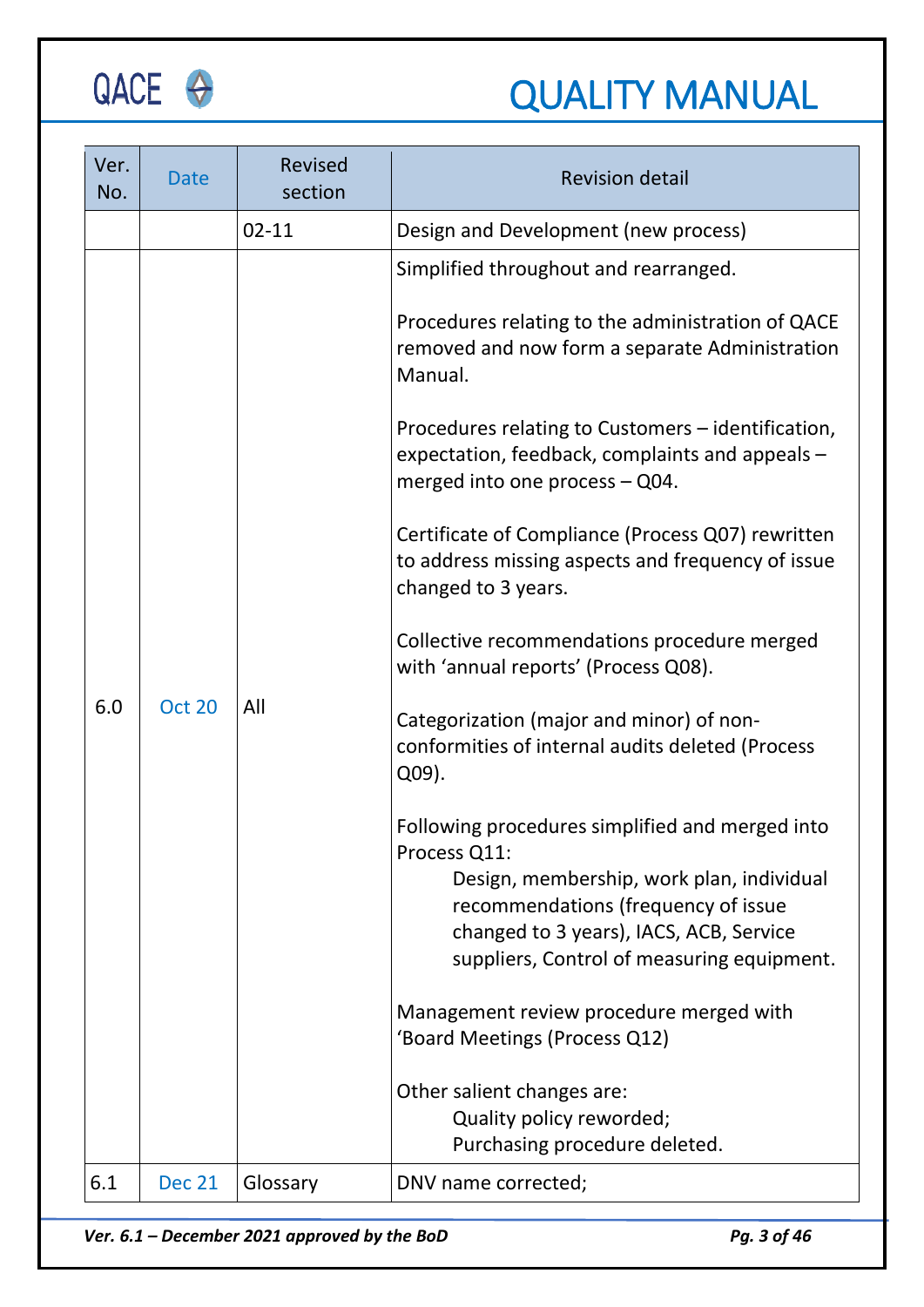

| Ver.<br>No. | Date | <b>Revised</b><br>section | <b>Revision detail</b>                                                                                                                           |
|-------------|------|---------------------------|--------------------------------------------------------------------------------------------------------------------------------------------------|
|             |      |                           | <b>IACS UI added</b>                                                                                                                             |
|             |      | Preamble                  | Clause 'Certification of QACE's Management<br>System' amended to address the Improvement<br>opportunities identified at the 2021 Internal Audit. |
|             |      | Process Q06               | Clause 'Assessments Analysis' amended to<br>reconcile with current practices                                                                     |
|             |      | Process Q08               | Clause 'Collective Recommendations' amended to<br>reconcile with current practices                                                               |
|             |      |                           | Clause 'Annual Report' amended to reconcile with<br>current practices                                                                            |
|             |      | Process Q09               | Clause 'Planning' amended to reconcile with<br>current practices                                                                                 |
|             |      |                           | Clause 'Annual Work Plan' amended to reconcile<br>with current practices                                                                         |
|             |      | Process Q11               | Clause 'Individual Recommendations' amended to<br>reconcile with current practices                                                               |
|             |      |                           | Clause 'QIQS & QR' added as per procedure<br>proposed by Members                                                                                 |
|             |      |                           | Clause 'IACS' amended to reconcile with current<br>practices                                                                                     |
|             |      |                           | Clause 'Items for Specific Meetings' amended to<br>reconcile with current practices                                                              |
|             |      | Process Q12               | Clause 'Management Review' amended to address<br>the Improvement opportunities identified at the<br>2021 Internal Audit.                         |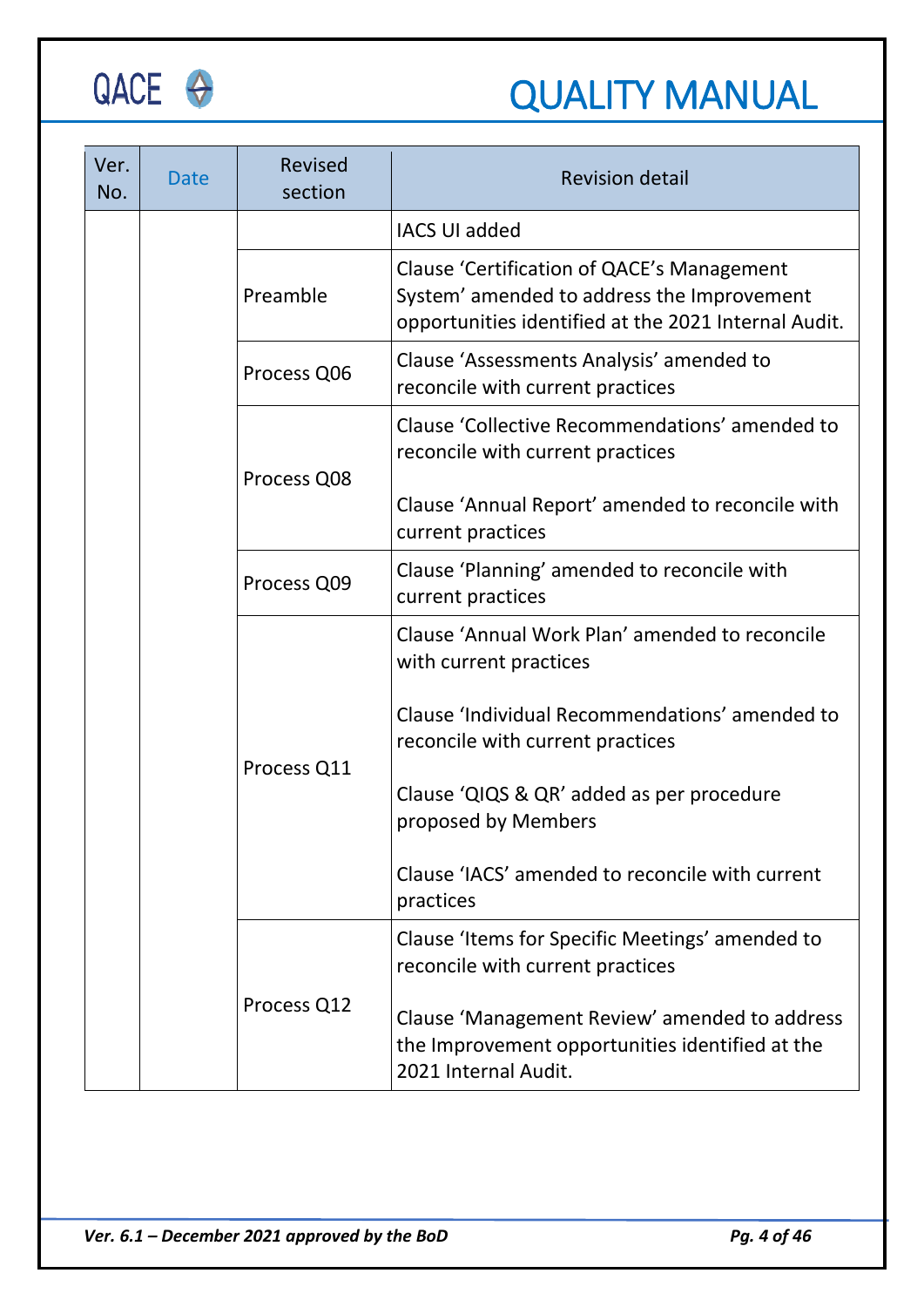



### <span id="page-4-0"></span>**CONTENTS**

|                                                                                     | $\mathbf{1}$ |
|-------------------------------------------------------------------------------------|--------------|
|                                                                                     |              |
|                                                                                     | 6            |
|                                                                                     | 8            |
|                                                                                     |              |
|                                                                                     |              |
|                                                                                     |              |
| PROCESS Q04 - CUSTOMERS, FEEDBACK, COMPLAINTS & APPEALS _________________________   |              |
| PROCESS Q05 - ASSESSOR QUALIFICATION & TRAINING _________________________________21 |              |
|                                                                                     |              |
|                                                                                     |              |
| PROCESS Q08 - COLLECTIVE RECOMMENDATIONS AND ANNUAL REPORT _________ 31             |              |
|                                                                                     |              |
| PROCESS Q10 - NONCONFORMING PRODUCT & CORRECTIVE ACTION _________________________   |              |
|                                                                                     |              |
|                                                                                     |              |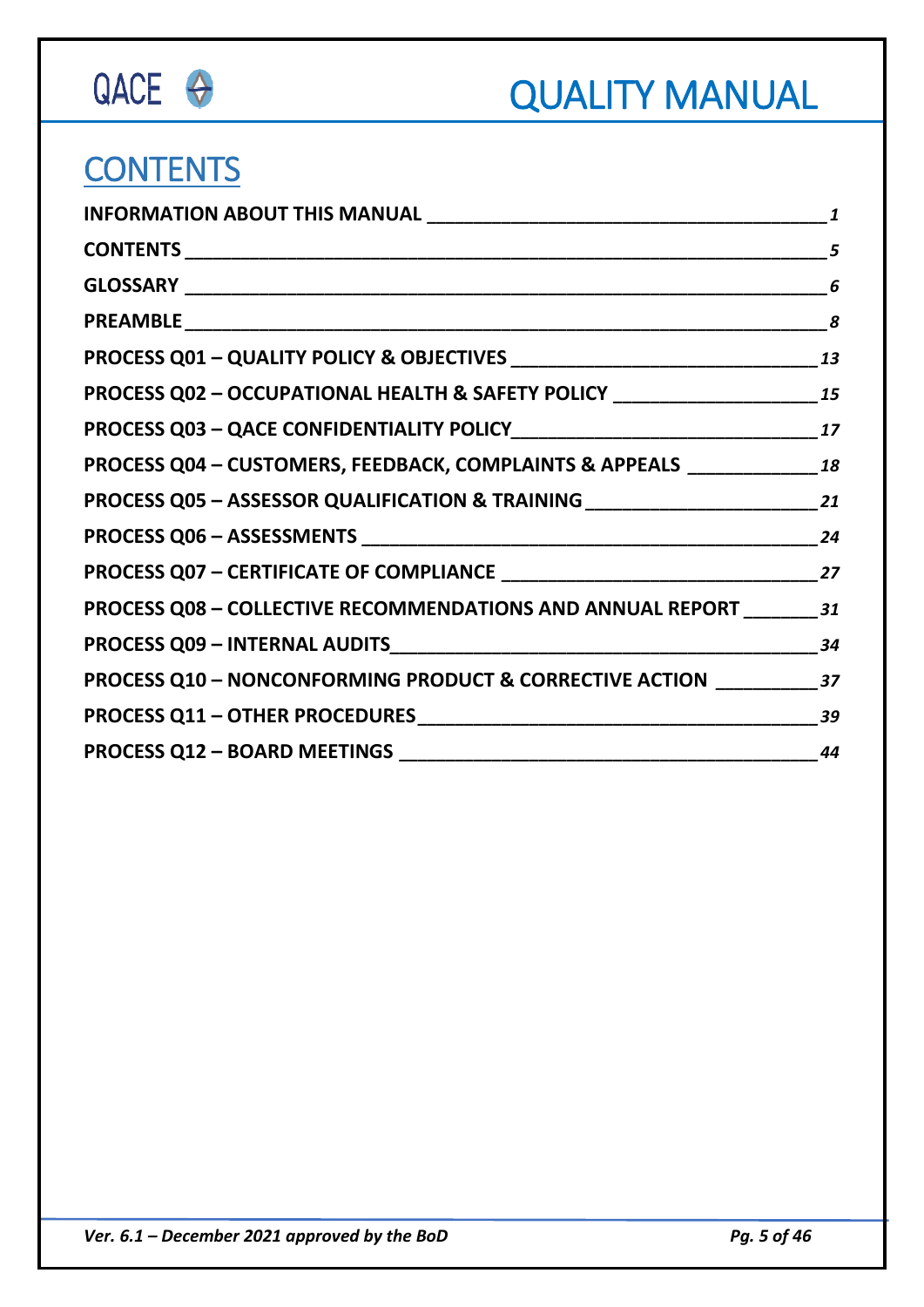

### <span id="page-5-0"></span>**GLOSSARY**

| <b>Abbreviation</b> | <b>Full form</b>                                             |
|---------------------|--------------------------------------------------------------|
| <b>ABS</b>          | <b>American Bureau of Shipping</b>                           |
| AoA                 | <b>Articles of Association</b>                               |
| CB                  | <b>Accredited Certification Body</b>                         |
| <b>BoD</b>          | <b>Board of Directors</b>                                    |
| <b>BSI</b>          | The British Standards Institution [Certification Body]       |
| <b>BV</b>           | <b>Bureau Veritas</b>                                        |
| <b>CCJ</b>          | Quality Certification Center [Certification Body]            |
| <b>CCS</b>          | <b>China Classification Society</b>                          |
| <b>CIC</b>          | Community Interest Company [Not for Profit]                  |
| CO                  | <b>RO Controlling Office</b>                                 |
| <b>CR</b>           | <b>Collective Recommendations</b>                            |
| <b>CRS</b>          | <b>Croatian Register of Shipping</b>                         |
| <b>DEKRA</b>        | DEKRA Certification GmbH [Certification Body]                |
| <b>DNV</b>          | Det Norske Veritas                                           |
| <b>DEC</b>          | <b>Directors Election Committee</b>                          |
| <b>DQS</b>          | DQS GmbH [Certification Body]                                |
| <b>EC</b>           | <b>European Commission</b>                                   |
| <b>EMS</b>          | <b>Environmental Management System</b>                       |
| <b>EMSA</b>         | <b>European Maritime Safety Agency</b>                       |
| <b>EU</b>           | <b>European Union</b>                                        |
| EUW                 | <b>End User Workshop</b>                                     |
| HO                  | <b>RO Head Office</b>                                        |
| <b>HSO</b>          | Health & Safety Officer                                      |
| <b>IACS</b>         | <b>International Association of Classification Societies</b> |
| <b>IACS QC</b>      | <b>IACS Quality Committee</b>                                |
| <b>IACS PR</b>      | <b>IACS Procedural Requirements</b>                          |
| <b>IACS UI</b>      | <b>IACS Unified Interpretations</b>                          |
| <b>IACS UR</b>      | <b>IACS Unified Requirements</b>                             |
| <b>IAF</b>          | International Accreditation Forum Inc.                       |
| <b>IAF MD</b>       | IAF Mandatory Document                                       |
| <b>IMO</b>          | <b>International Maritime Organization</b>                   |
| <b>IRS</b>          | Indian Register of Shipping                                  |
| IR.                 | <b>Individual Recommendation</b>                             |
| <b>ISM</b>          | <b>International Safety Management Code</b>                  |
| <b>ISO</b>          | International Organization for Standardization               |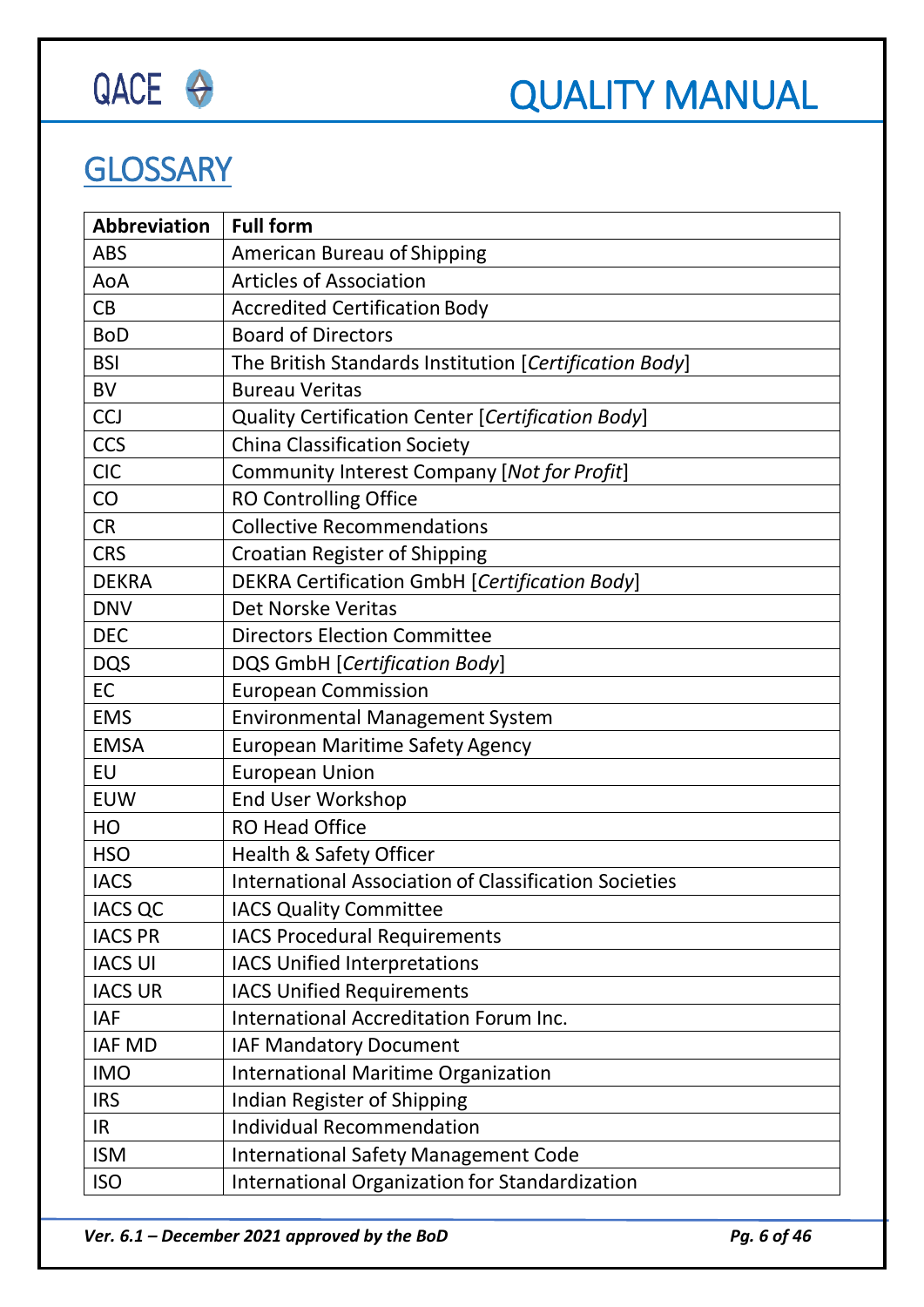

| <b>Abbreviation</b> | <b>Full form</b>                                         |
|---------------------|----------------------------------------------------------|
| <b>ISPS</b>         | <b>International Ship and Port Security Code</b>         |
| <b>KPI</b>          | Key Performance Indicator                                |
| <b>KR</b>           | Korean Register of Shipping                              |
| <b>LR</b>           | Lloyd's Register of Shipping                             |
| <b>NC</b>           | Audit finding graded as Non- Conformity                  |
| <b>NGO</b>          | Non-Governmental Organization                            |
| <b>NK</b>           | Nippon Kaiji Kyokai                                      |
| <b>OB</b>           | Audit finding graded as Observation                      |
| <b>OHS</b>          | <b>Occupational Health &amp; Safety</b>                  |
| PA                  | RO Plan Approval Centre                                  |
| <b>PRP</b>          | Procedure Review Project                                 |
| <b>PRS</b>          | Polski Rejestr Statków S.A (Polish Register of Shipping) |
| QMS                 | <b>Quality Management System</b>                         |
| QO                  | <b>Quality Objective</b>                                 |
| QSCS                | <b>Quality System Certification Scheme</b>               |
| <b>RINA</b>         | RINA Services S.p.A.                                     |
| <b>RO</b>           | <b>Recognized Organization</b>                           |
| <b>RS</b>           | Russian Maritime Register of Shipping                    |
| SAI G               | SAI Global Limited [Certification Body]                  |
| SGS                 | SGS S.A. [Certification Body]                            |
| <b>SL</b>           | <b>RO Survey Location</b>                                |
| <b>TL</b>           | Türk Loydu                                               |
| <b>UTM</b>          | Ultrasonic thickness measurement                         |
| <b>VCA</b>          | <b>Vertical Contract Audit</b>                           |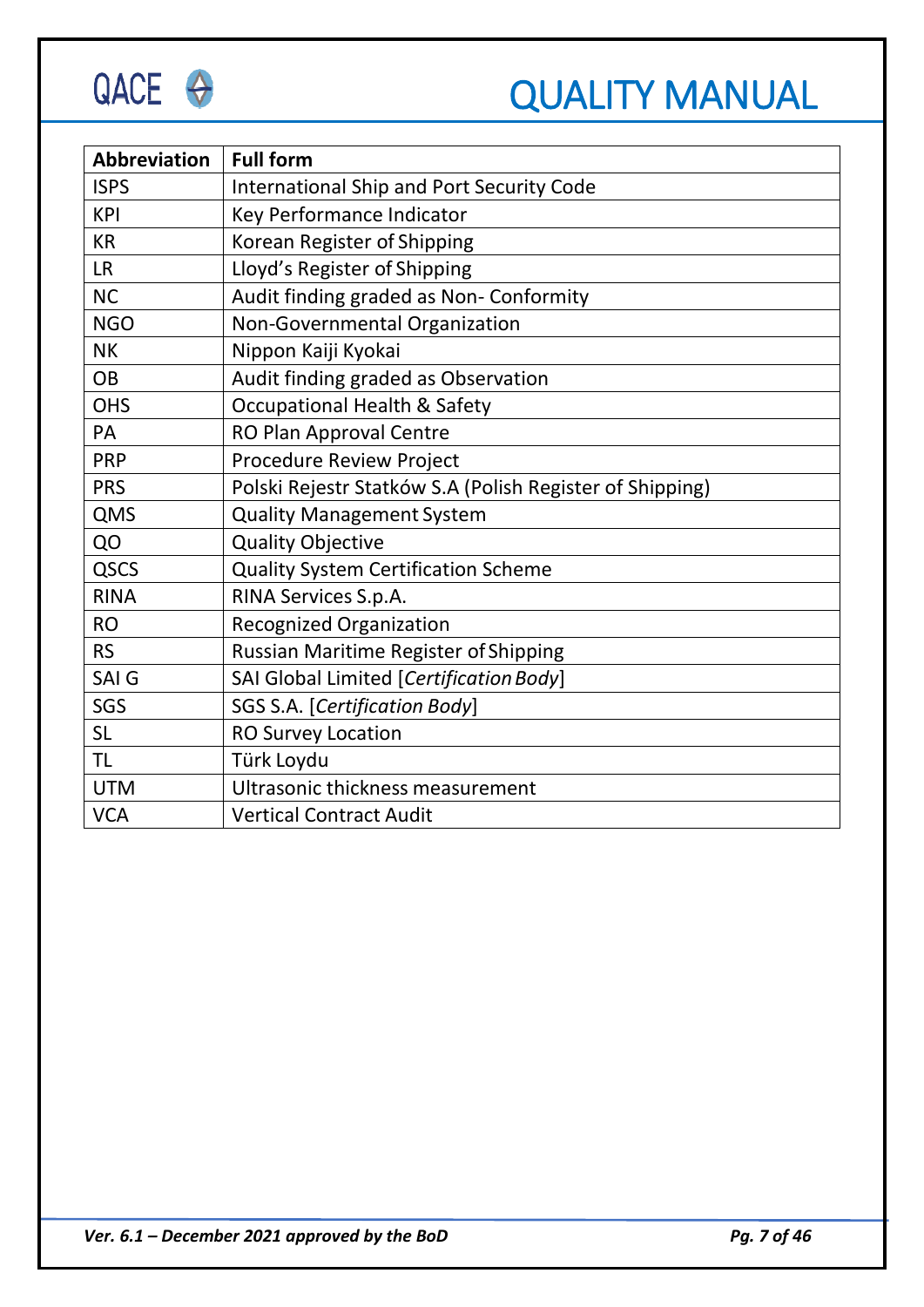

### <span id="page-7-0"></span>PREAMBLE

### **CONTEXT OF THE ORGANIZATION**

The EU Regulation (EC) No 391 / 2009 on "Common rules and standards for ship inspection and survey organizations" in its Article 11 mandated the ROs to the European Community to *"set up by June 2011 and maintain an independent quality assessment and certification entity in accordance with the applicable international quality standards …".*

Consequent to the above, the then 12 organizations recognized by the European Commission as "Recognized Organizations" ("ROs") of the European Community Member States founded QACE on 24 November 2010.

**"QACE – Entity for the Quality Assessment and Certification of Organizations Recognized by the European Union CIC"** was incorporated on 30 November 2010 under the English Companies Act 2006, with The Registrar of Companies for England and Wales, as a private, not-for-profit, community interest company limited by guarantee with its office in London, to advance the *'Objects'* (See Process Q01) for the benefit of the community.

#### **LEGAL ENTITY & STATEMENTS**

#### *THE NAME OF THE COMPANY IS:*  **QACE - ENTITY FOR THE QUALITY ASSESSMENT AND CERTIFICATION OF ORGANIZATIONS RECOGNIZED BY THE EUROPEAN UNION CIC**

*THE COMPANY HAS ITS REGISTERED ADDRESS AT:*  3 Shortlands London, W6 8DA, United Kingdom

Telephone: +44 (0)20 3178 2301 Website: [www.qace.co](http://www.qace.co/)

*THE COMPANY NUMBER IS:*  **07455733**.

#### *GOVERNING LAW AND JURISDICTION*

For the avoidance of doubt, relationships between QACE and any third parties (including but not limited to contractual relationships) are governed by English law, and the courts of England and Wales shall have jurisdiction in respect of any dispute that might arise between QACE and any such third parties.

QACE works under its Articles of Association (AoA).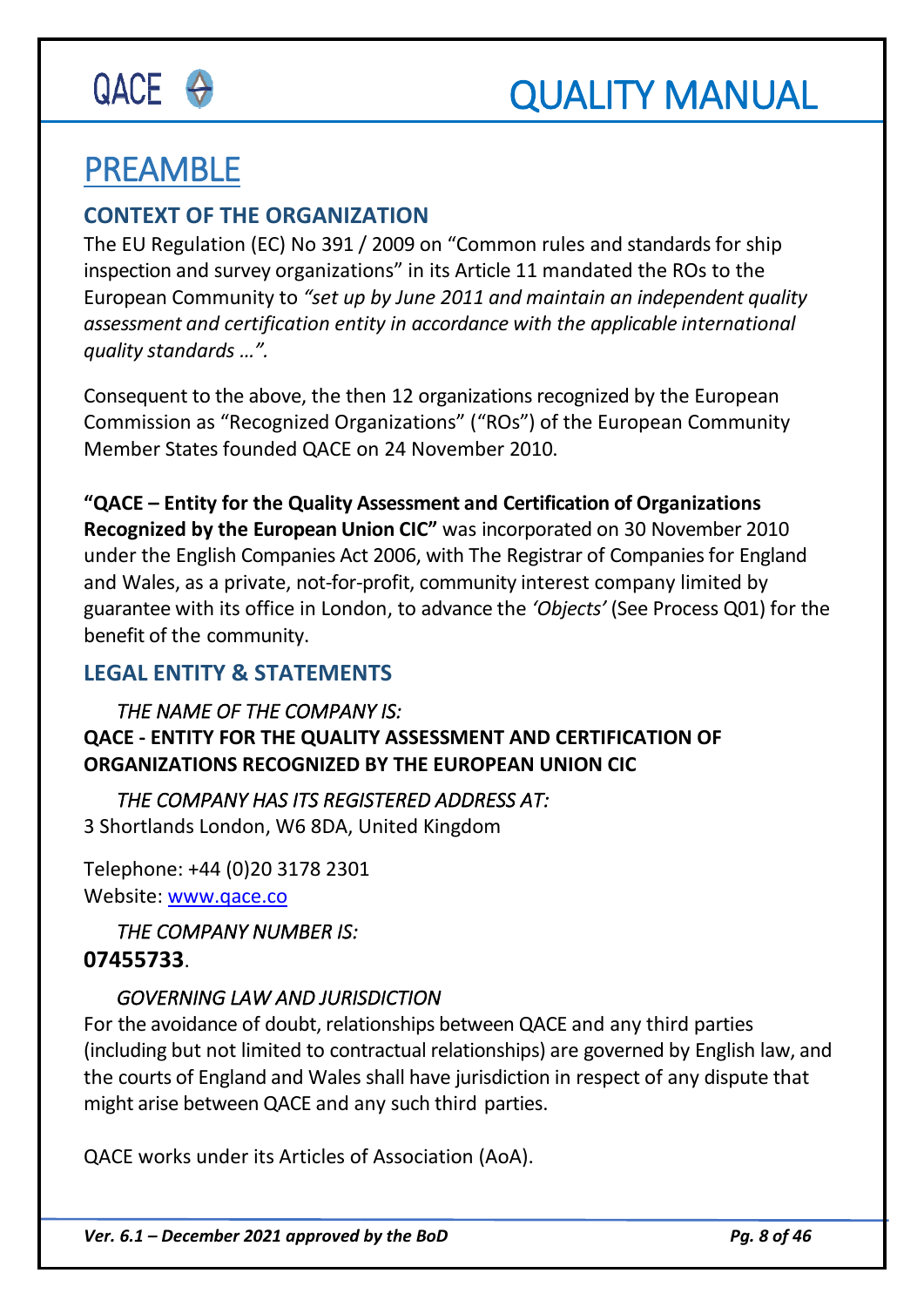

#### **SCOPE OF ACTIVITIES**

*(Ref.: EU Regulation 391 Art. 11)*

The primary scope is:

Assessment and Certification of the quality management systems of recognized organizations, in accordance with the ISO 9001 quality standard criteria.

QACE exercises this mandate by:

- Using the services of independent Accredited Certification Bodies (ACBs) contracted by the ROs and QACE under a Tripartite Agreement to carry out audits to the requirements of ISO 9001 and of the internationally recognized quality standards for ROs – IACS Quality System Certification Scheme Requirements(QSCS);
- Assessing by witnessing, selected ACB audits in accordance with the principles of ISO19011:2011 'Guidelines for auditing management systems', to confirm the robustness of the audits and the performance of the ROs;
- Issuing triennial certificate of compliance to the ROs.

A related scope is to 'issue of interpretations of internationally recognized quality management standards, in particular to take account of the specific features of the nature and obligations of recognized organizations*.'*

QACE exercises this mandate by:

- publishing its interpretations of the standards ISO 9001 & ISO 17020 in the form of 'QACE Interpretation of International Standards (QIQS)';
- working with IACS to include QACE's requirements into the IACS QSCS through the annual feedback mechanism (see Process Q11);
- working with IACS to develop common audit focus areas, as necessary;
- issuing collective recommendations to the ROs (see Process Q08);
- issuing 'QACE Requirement Notices', if necessary and if not included elsewhere.

The scope also includes laying down the working methods and rules of procedure. QACE exercises this mandate by:

- Documenting its processes and procedures in a Quality Manual (this manual) and in the Administration Manual;
- Getting the internal QMS certified as compliant to the ISO 9001 standard by an ACB (different from the ones used by the ROs for the certification of their QMS).

### **QUALITY SYSTEM CERTIFICATION SCHEME (IACS QSCS).**

QACE completed a Procedural Review Project (PRP) in December 2014 in the development of the QMS. The PRP included the applicability and any exceptions to the International Classifications Societies (IACS) Quality System Certification Scheme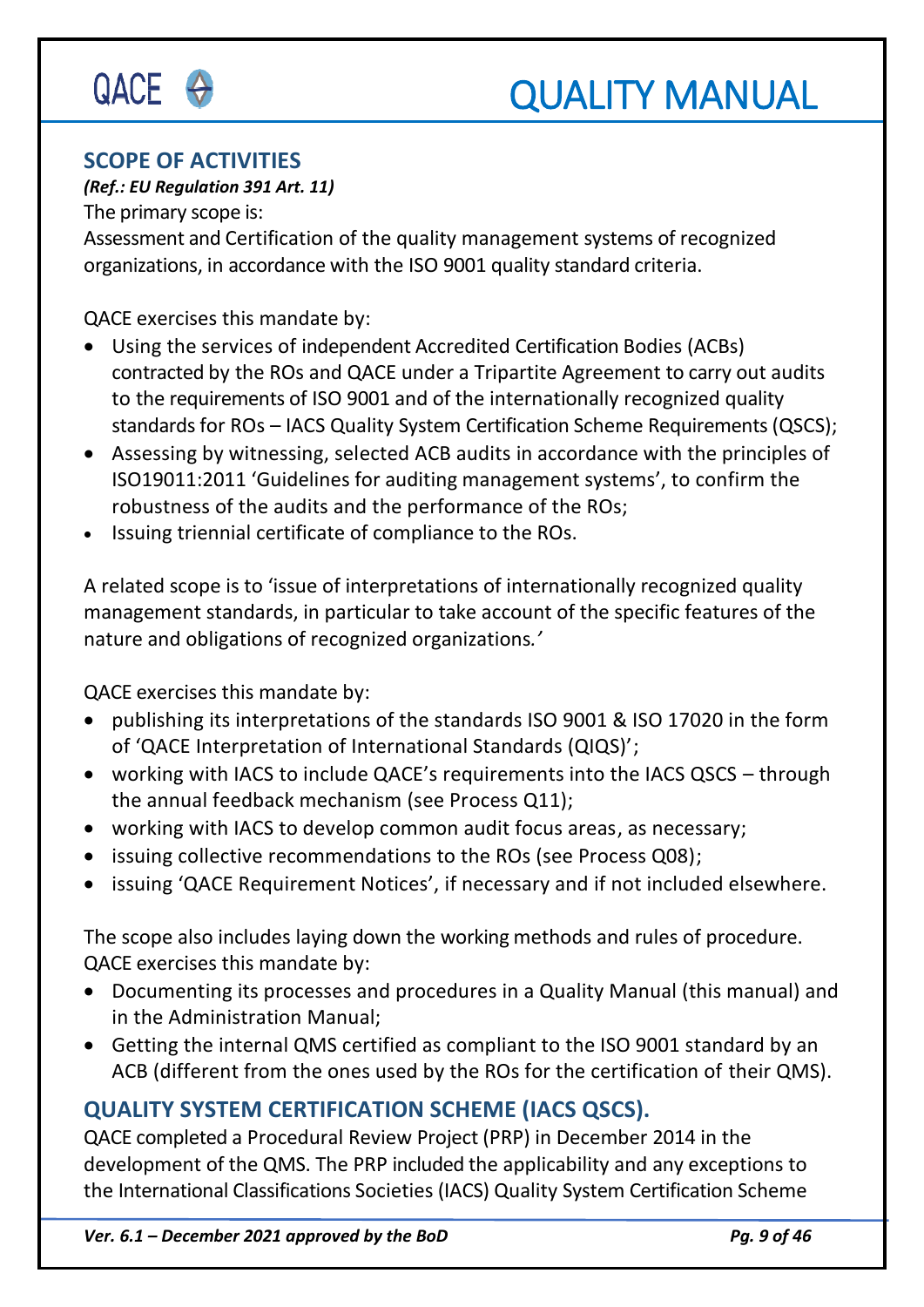

(QSCS), including the Quality Management System Requirements(QMSR).

The review concluded that QSCS is appropriate for the purposes of QACE since the QMSR is based on ISO 9001 standard and the RO Code of IMO and includes a comprehensive interpretation and guidance to the ROs. Further, it also incorporates elements of ISO 17020, as applicable to the ROs. As a result, QACE has formally adopted the IACS QSCS and QMSR requirements.

QACE provides feedback to IACS on QSCS & QMSR annually (usually in February) for the development of the Scheme.

#### **INTERESTED PARTIES**

The parties interested in QACE and its operations are: European Commission – DG Mobility & Transport & EMSA

Members and applicant Members

The Accredited Certification Bodies (ACBs)

Flag States

International Maritime Organization (IMO)

International Association of Classification Societies (IACS)

The marine industry

Company Directors, Staff and the Assessors

HM Revenue and Customs

Public at large

QACE defines its interested parties as its customers – refer Process Q04.

### **CERTIFICATION OF QACE'S MANAGEMENT SYSTEM**

The QMS of QACE *is designed and implemented to conform to the requirements of ISO 9001:2015. It* is certified to the requirements of ISO 9001:2015 by DAS Certification of SN Registrars (Holding) Limited, UK.

*The clause 'Design & Development' is applicable to documents and reports used in conforming to the scope of QACE's work.*

*The Clause 'Monitoring & Measurement' is excluded as QACE does not own and use such equipment in rendering its service.*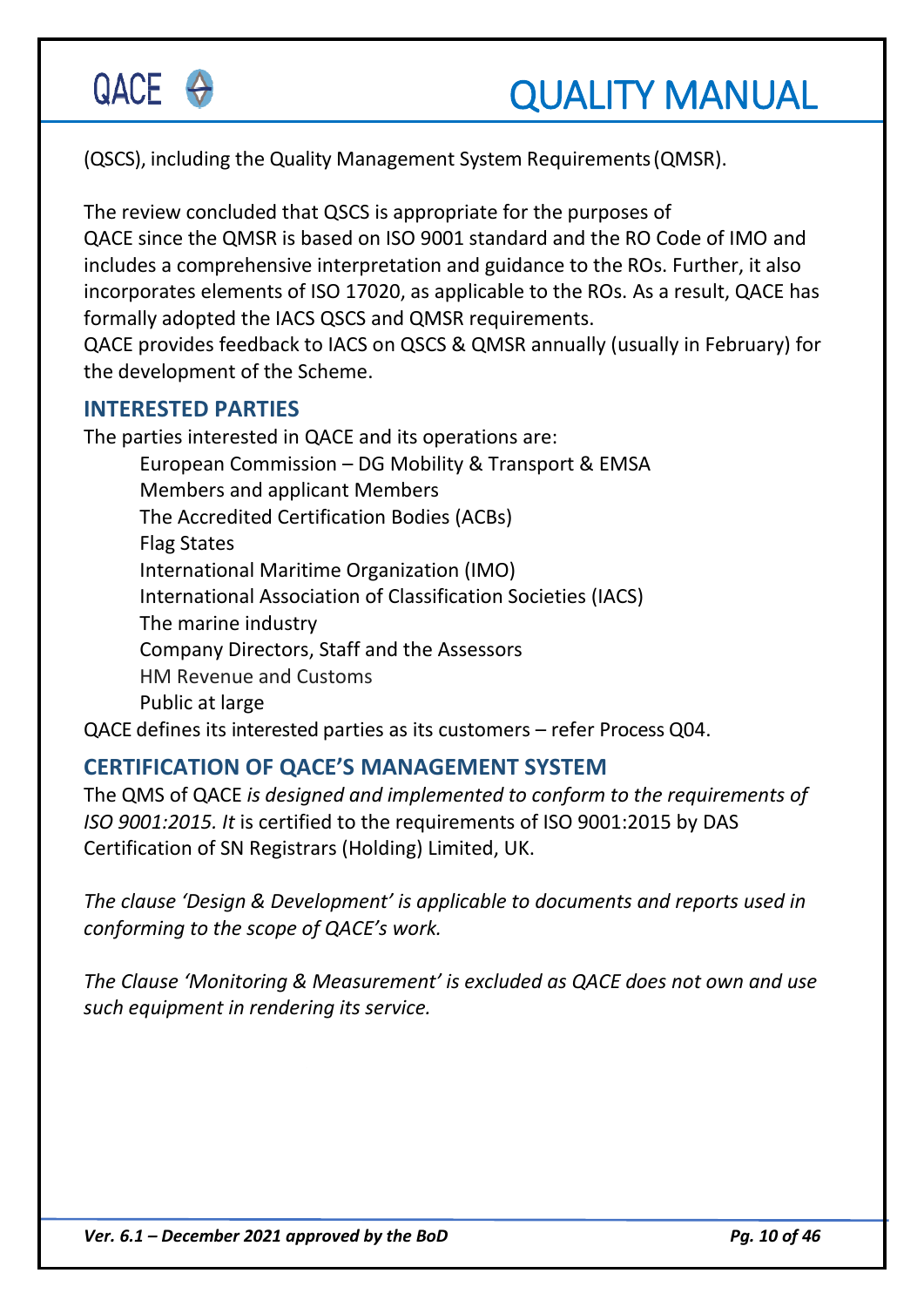#### *TABLE OF ISO 9001 2015 CLAUSES & RELATED QACE PROCESSES*

| <b>Description</b>                                                 | <b>ISO</b><br>9001:2015<br><b>Clause</b> | <b>QACE Process</b>              |
|--------------------------------------------------------------------|------------------------------------------|----------------------------------|
| Context of the organization                                        | 4.1                                      | Preamble                         |
| Interested parties' expectations                                   | 4.2                                      | Preamble & Q04                   |
| Management System scope                                            | 4.3                                      | Preamble                         |
| Quality management system and its processes                        | 4.4                                      | Preamble                         |
| Documented Information                                             | 7.5                                      | Q11                              |
| Leadership and commitment                                          | 5.1                                      | <b>ALL</b>                       |
| Policy                                                             | 5.2                                      |                                  |
| Quality objectives and planning to achieve them                    | 6.2                                      | Q01                              |
| Organizational roles, responsibilities and<br>authorities          | 5.3                                      | <b>Admin Manual</b>              |
| Management review                                                  | 9.3                                      | Q12                              |
| <b>Resources</b>                                                   | 7.1                                      | Q05, Q12, Admin<br>Manual        |
| Competence                                                         | 7.2                                      | Q05 & Admin<br>Manual            |
| Infrastructure                                                     | 7.1.3                                    | Q12                              |
| Operational planning and control                                   | 8.1                                      |                                  |
| Requirements for products and services                             | 8.2                                      | Q04 to Q12                       |
| Design and development of products and<br>services                 | 8.3                                      | Q11                              |
| Control of externally provided processes,<br>products and services | 8.4                                      | Q11                              |
| Production and service provision                                   | 8.5                                      | Q06, Q07, Q11                    |
| Monitoring and measuring resources                                 | 7.1.5                                    | Q11                              |
| Monitoring, measurement, analysis and<br>evaluation                | 9.1                                      | Q01, Q04, Q08,<br>Q09, Q10, Q11, |

*Ver.* 6.1 – December 2021 approved by the BoD Pg. 11 of 46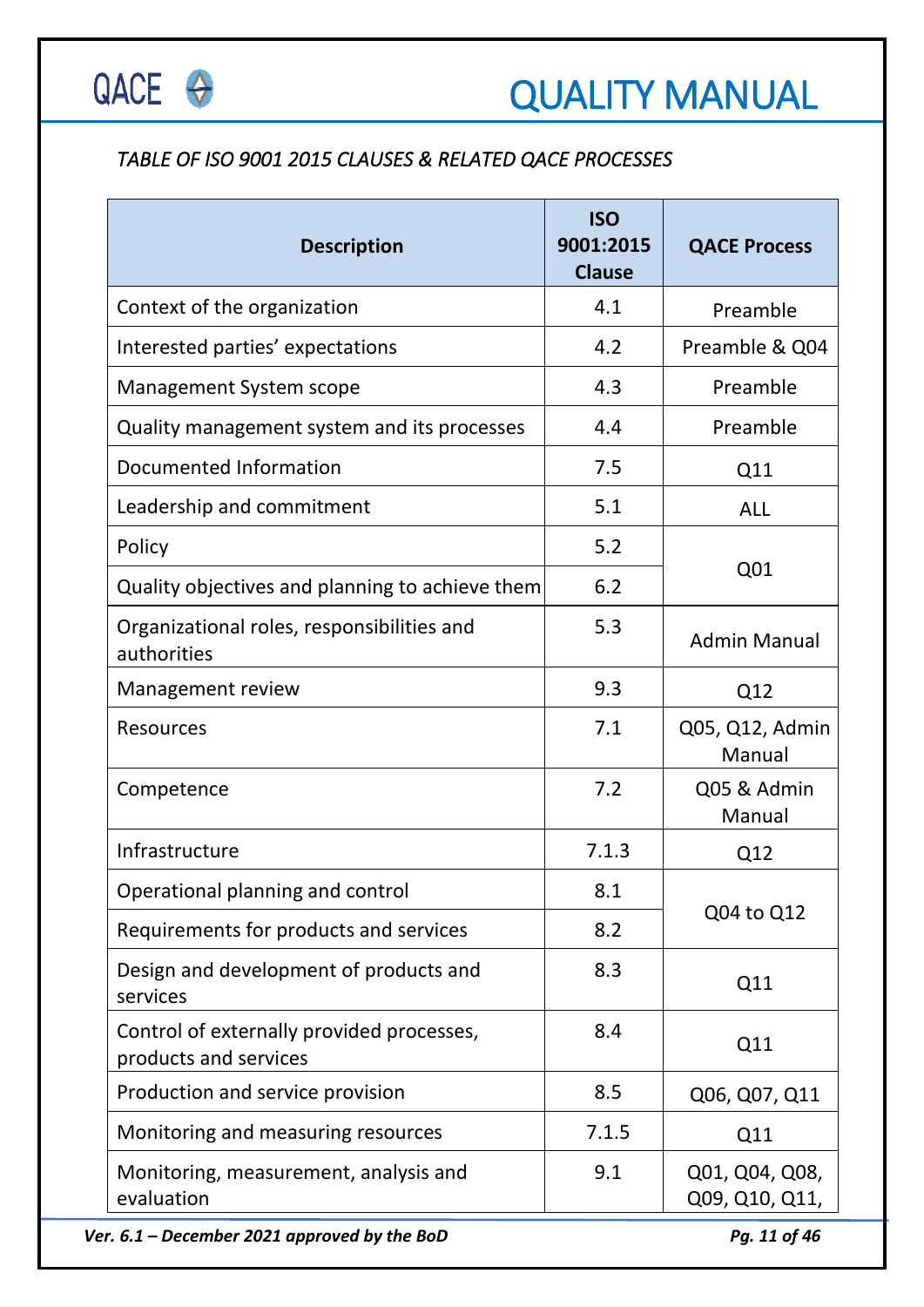

| <b>Description</b>                  | <b>ISO</b><br>9001:2015<br><b>Clause</b> | <b>QACE Process</b>   |
|-------------------------------------|------------------------------------------|-----------------------|
|                                     |                                          | Q12                   |
| Control of nonconforming outputs    | 8.7                                      | Q10                   |
| Analysis and evaluation             | 9.1.3                                    | Q04, Q08, Q09,<br>Q11 |
| Nonconformity and Corrective Action | 10.2                                     | Q10                   |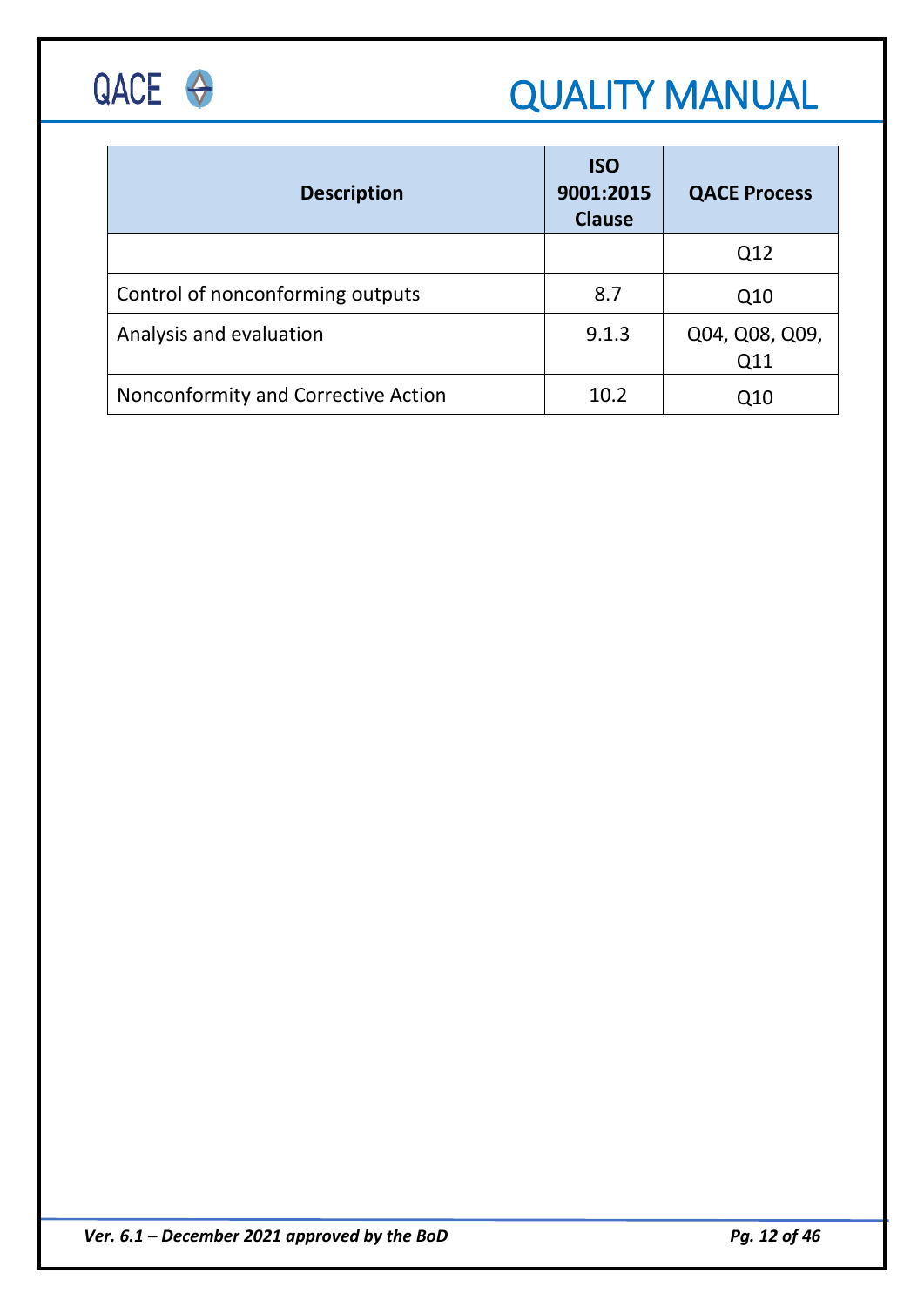

### <span id="page-12-0"></span>PROCESS Q01 – QUALITY POLICY & OBJECTIVES

#### **PURPOSE**

The purpose of this process is to continually improve QACE's performance.

#### **APPLICATION**

This is applicable to all the Directors and employees of QACE CIC. It is not applicable to the Members, Assessors or Accredited Certification Bodies working under the Tripartite Agreement with QACE.

#### **PRINCIPLE**

To facilitate the efficient realization of the 'objects' and to monitor the realization by measuring the Key Performance Indicators (KPIs).

#### **OBJECTS**

The 'objects' of QACE are: *(Ref.: Art. 11 of EU Regulation 391/2000 & AoA, Section 6)*

To promote safety at sea and the protection of the marine environment for the benefit of the community and in particular to undertake the following tasks:

- frequent and regular assessment of the quality management systems of Recognized Organizations, in accordance with the ISO 9001 quality standard criteria;
- certification of the quality management systems of Recognized Organizations, including Organizations for which recognition has been requested in accordance with Article 3 of the Regulation;
- issue of interpretations of internationally recognized quality management standards in particular to take account of the specific features of the nature and obligations of Recognized Organizations; and
- adoption of individual and collective recommendations for the improvement of Recognized Organizations' processes and internal control mechanisms.

#### **QUALITY POLICY**

QACE is committed to high professional, technical, management and safety standards by:

- Complying with the requirements of EU Regulation 391 and the ISO 9001 standard;
- Continually improving the efficiency and effectiveness of its own QMS by regularly monitoring its performance through quality objectives and key performance indicators (KPIs); and
- Continually improving the quality management systems of the ROs by an independent and effective assessment program.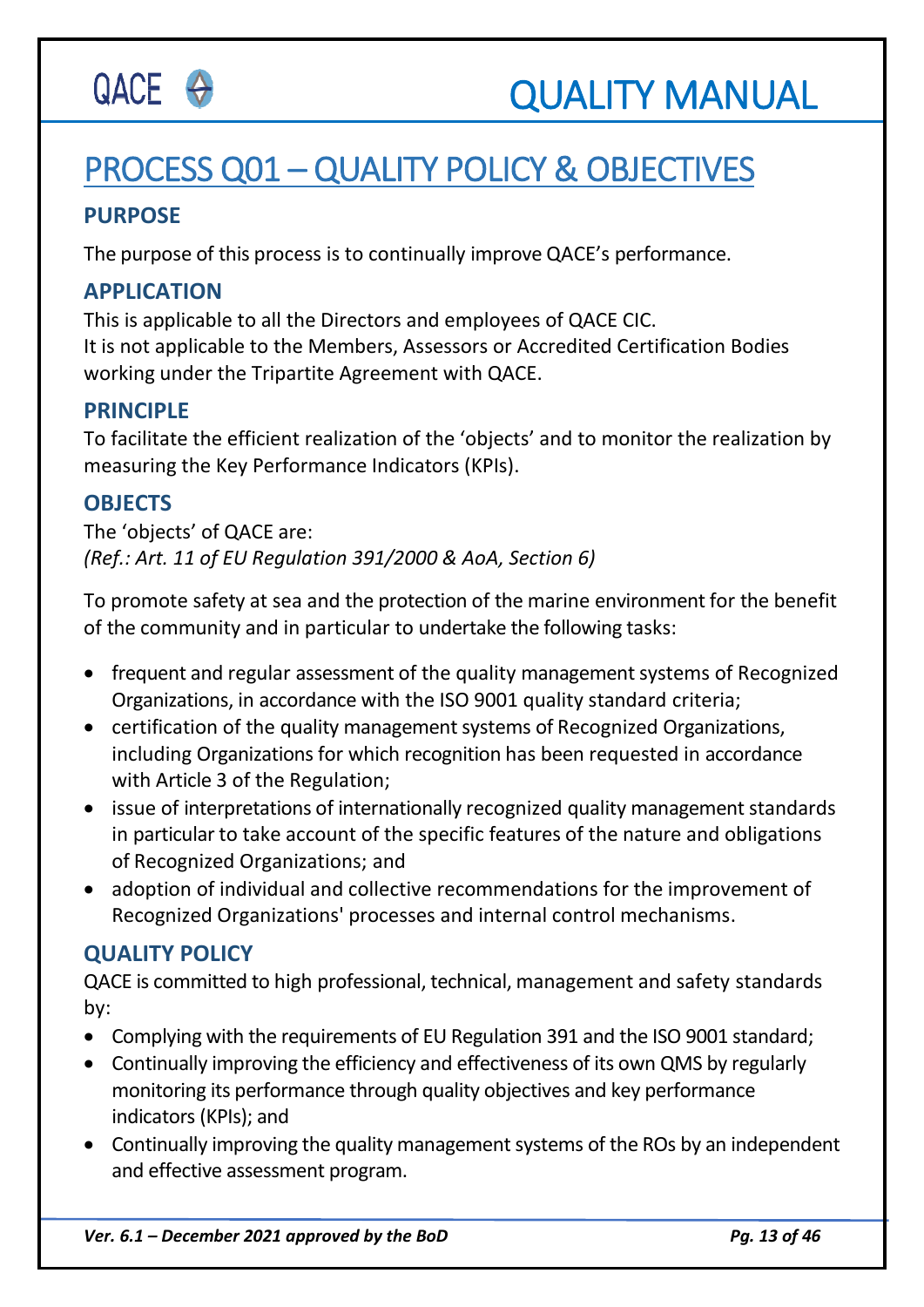

#### **QUALITY OBJECTIVES AND KPI**

The Quality Objectives (QOs) are associated with the aspects of the policy, operating and management processes, as necessary.

Each QACE Objective has one or more associated Key Performance Indicator(s) (KPIs).

The performance data against the Objectives and KPIs are compiled by the Secretariat; reviewed annually by the Board of Directors and the objectives and KPIs revised, if necessary. The Board's associated comments and decisions are recorded in the minutes of the meeting and followed up by the Secretariat, as appropriate.

| Objectives for the year | b vears |
|-------------------------|---------|
|-------------------------|---------|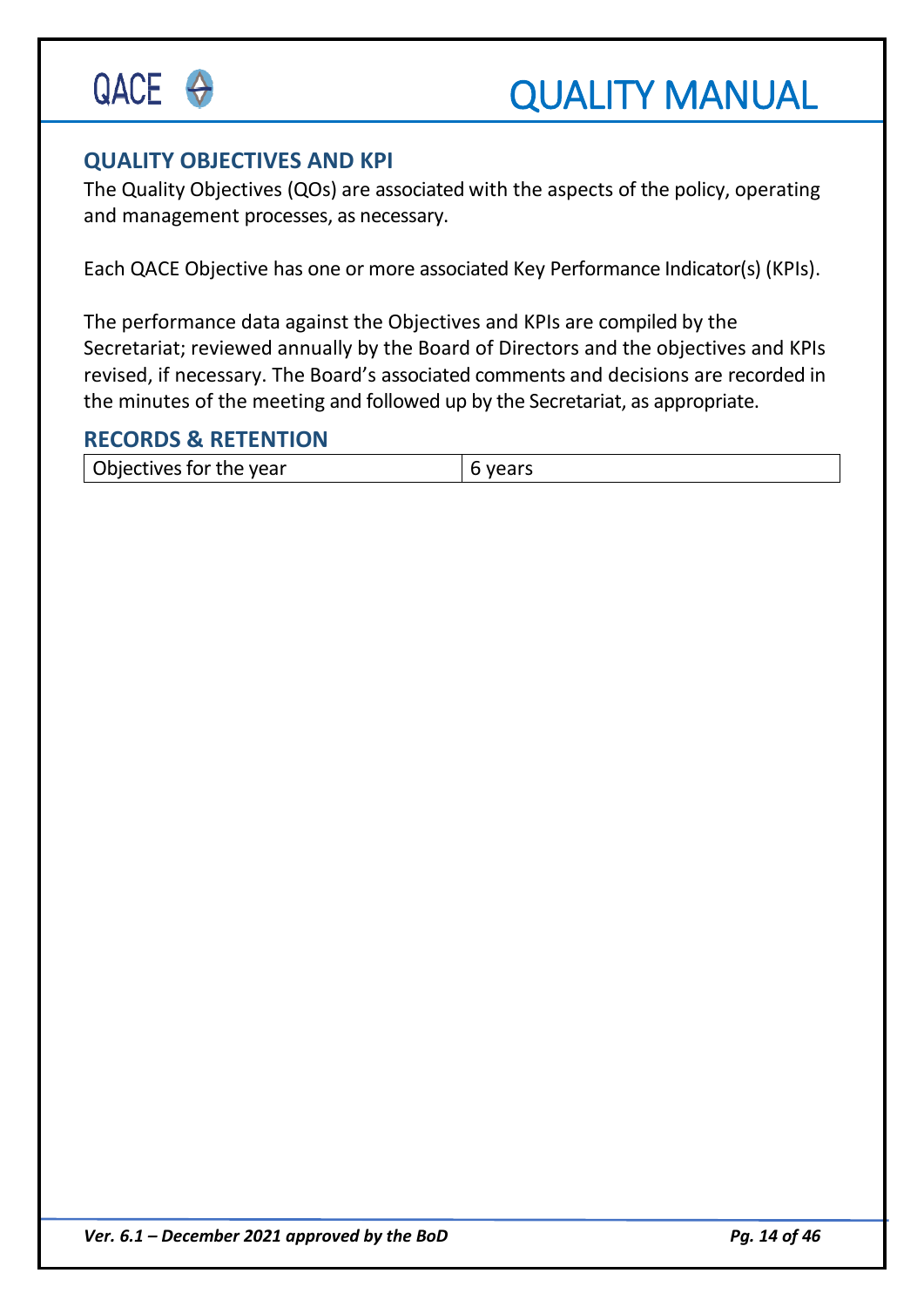

### <span id="page-14-0"></span>PROCESS Q02 – OCCUPATIONAL HEALTH & SAFETY **POLICY**

### **PURPOSE**

The purpose of this process is to manage the OHS risks faced by the QACE employees and Assessors.

#### **APPLICATION**

This is applicable to all the Directors and employees of QACE CIC. It is also applicable, as appropriate to the subcontracted Assessors of QACE. It is not applicable to the Members or Accredited Certification Bodies working under the Tripartite Agreement with QACE

#### **PRINCIPLE**

Safety is a joint responsibility of QACE and its staff.

### **OCCUPATIONAL HEALTH & SAFETY (OHS) POLICY**

QACE is committed to:

- Complying with the applicable health and safety legislation;
- Adopting good safety practices, as relevant;
- Ensuring employees and contractors are OHS aware;
- Requiring the Assessors to use appropriate personal protective equipment (PPE) to complete their assessments safely;
- Requiring that adequate resources are provided by ROs and other worksite controllers to allow work to be undertaken safely; and
- Giving QACE's employees and, particularly, the Assessors, the right and responsibility to refuse to conduct work they consider presenting an unacceptable risk until it is safe to do so.

This OSH Policy will be reviewed by QACE Board during the annual Management Review, to ensure that it remains suitable and appropriate to the work of QACE.

#### **RESPONSIBILITIES**

#### *GENERAL*

All staff must:

- Take reasonable care and prudence in ensuring their own health and safety and that of others who may be affected by their acts or omissions;
- Familiarize themselves with the details of first aid facilities and trained first aiders, the location of fire extinguishers; fire exits and emergency exits, fire reporting instructions, as relevant and appropriate;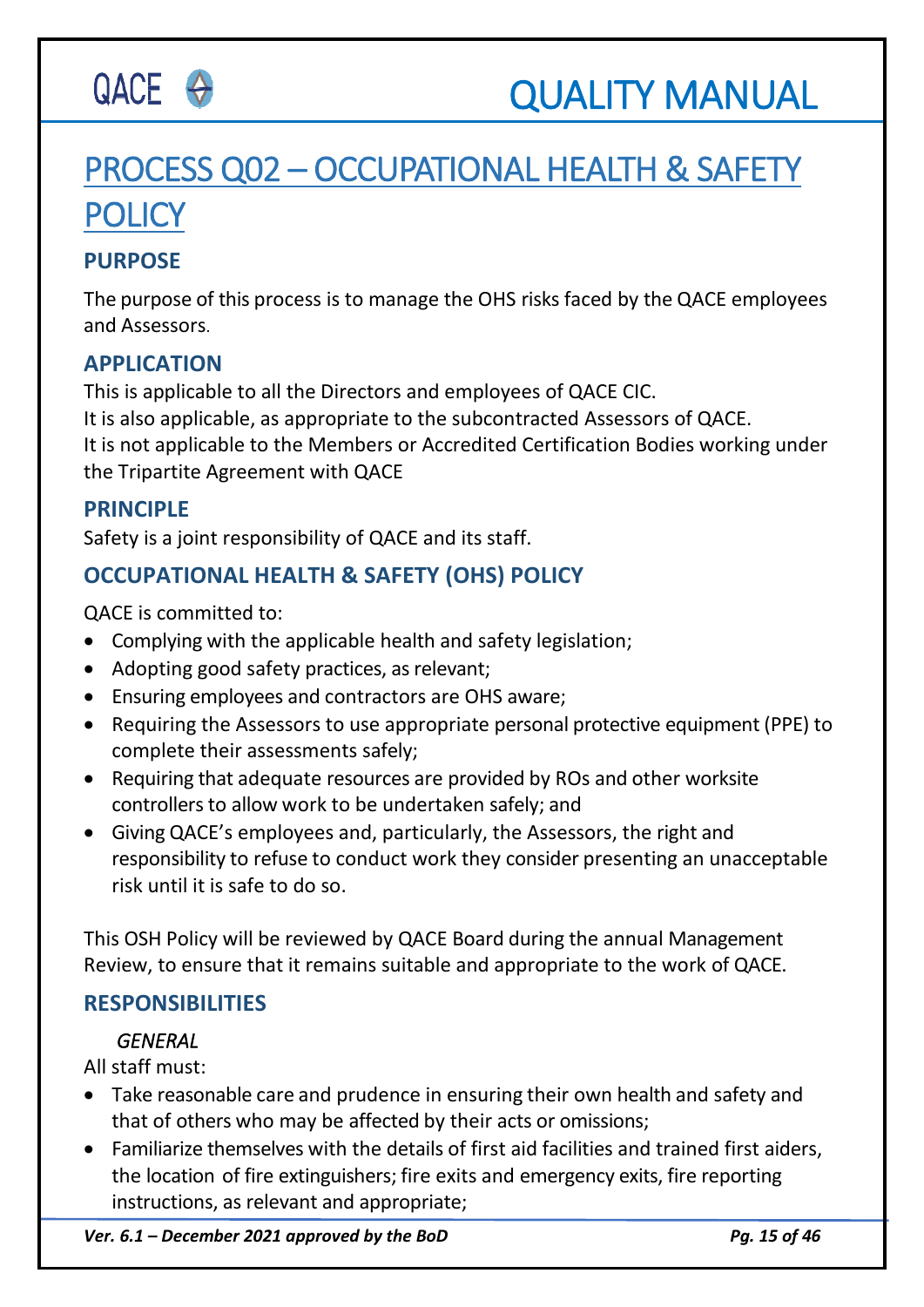

- Keep their workplace hazard-free;
- Co-operate with the persons in charge (Health and Safety Officer/Fire wardens of the RO/Shipyard/Ship/Works/Administration Manager in QACE Office) to comply with health and safety duties and requirements;
- Report all health and safety concerns to the person in charge, including any potential risk, hazard or malfunction of equipment, however minor or trivial it may seem;
- Report any accident at work involving personal injury, to the QACE Administration Manager for data collection and for follow-up, as appropriate; and
- Co-operate in QACE's investigation of any incidents or accidents.

#### *IN QACE'S OFFICE:*

- QACE will arrange to carry out general workplace risk assessments when required or as reasonably requested by staff.
- Guidance on the use of display screen equipment can also be obtained from the Administration Manager.

#### *SHIP & SHIPYARD VISITS*

The Assessors are responsible to ensure that:

- their knowledge of the safety requirements is current;
- they have appropriate PPE during all relevant VCAs and yard visits.
- they comply with the relevant local applicable health and safety and work site requirements when attending on-board ships and during works visits;
- they are not left unattended on-board ships, particularly during entry into confined spaces; and
- they shall not undertake transfers at sea or attend sea trials.

Any breach of health and safety rules or failure to comply with this policy is likely to result in disciplinary action against the offender, up to and including immediate dismissal.

| Incident/accident records | 10 years |
|---------------------------|----------|
|---------------------------|----------|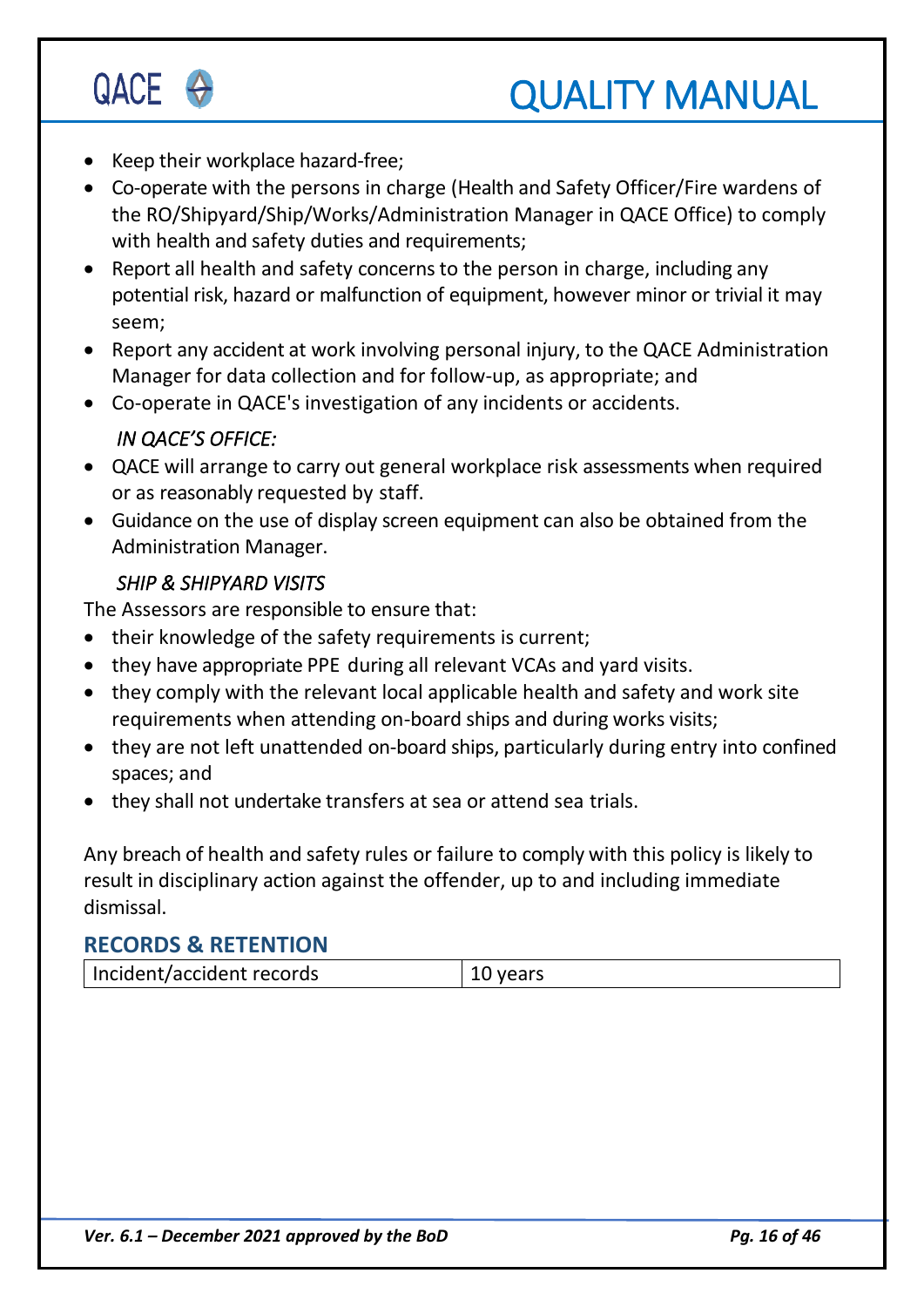

### <span id="page-16-0"></span>PROCESS Q03 – QACE CONFIDENTIALITY POLICY

#### **PURPOSE**

To ensure that the general and specific QACE confidentiality requirements are complied with.

#### **APPLICATION**

This policy applies to all QACE staff including the Assessors and QACE Members.

#### **PRINCIPLES**

The aim is to ensure transparency regarding its activities and reporting and prevent misuse of received information within the limitations imposed by the confidentiality requirements.

#### **REQUIREMENTS**

#### *QACE STAFF*

All QACE staff are required to maintain as confidential all information regarding QACE and its Members except where the information is either to be reported or has been discussed in advance with the Member concerned. All such information reporting is to be advised in confidence to the QACE Board via the QACE Company Secretary.

#### *CONFIDENTIALITY STATEMENTS*

QACE Non-executive Directors and QACE Assessors are required to sign a Confidentiality Statement included in their contracts (Annex A & B respectively).

The Assessors will restate the confidentiality compliance at the opening meeting when attending audits.

#### *QACE MEMBERS*

QACE Members are required to maintain as private all confidential information concerning QACE activities, outside of that which is published on the QACE website, or which has been discussed and agreed by QACE.

#### **DOCUMENTS AND DATA PROTECTION**

All work-related data and documents are protected by secure password protected access. Any hard copy documents are secured in locked cabinets and draws.

| Confidentiality statements | Lifetime of QACE |
|----------------------------|------------------|
|----------------------------|------------------|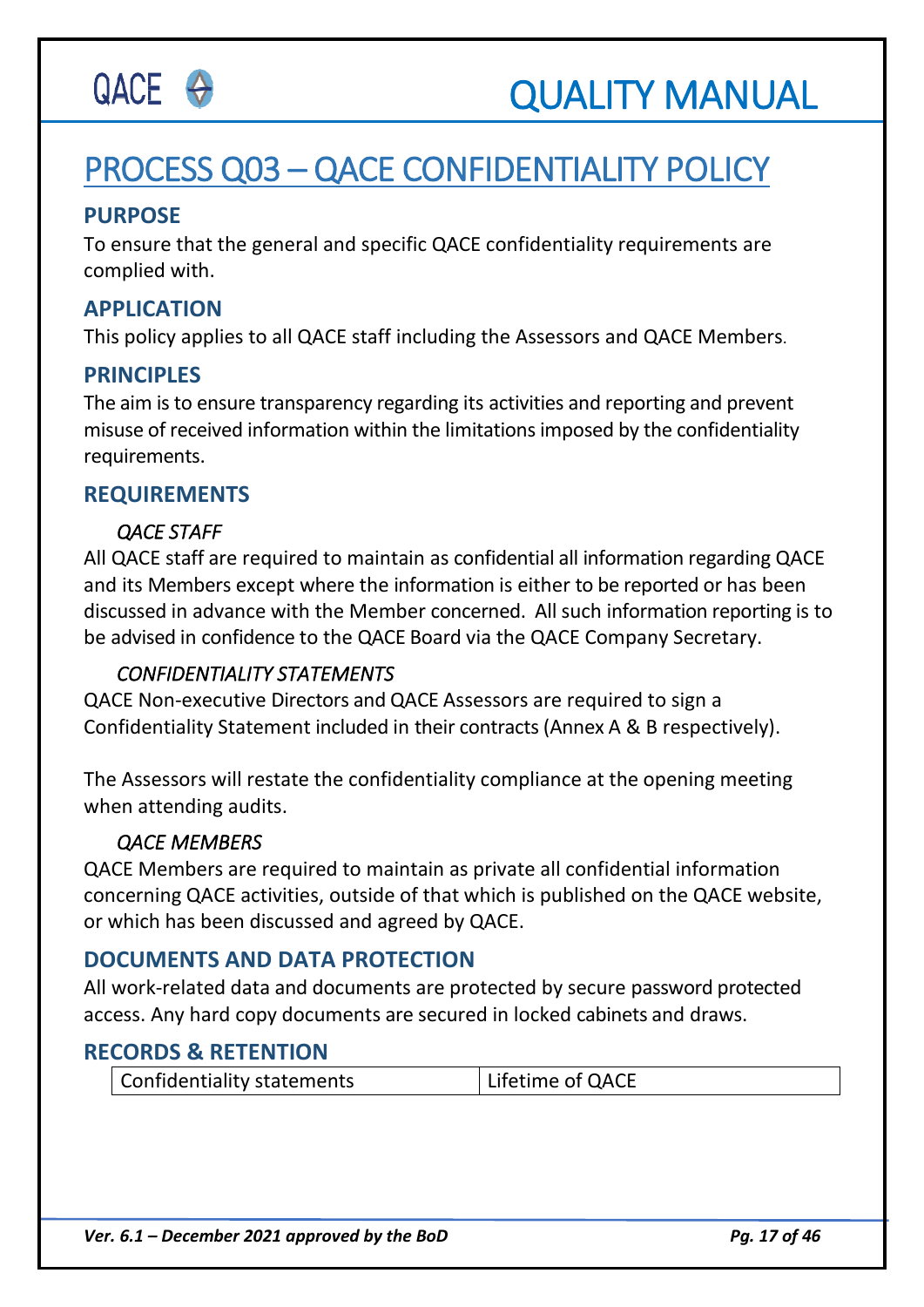

### <span id="page-17-0"></span>PROCESS Q04 – CUSTOMERS, FEEDBACK, COMPLAINTS & APPEALS

#### **PURPOSE**

This purpose of this process is to define QACE customer groups, their expectations and to manage their feedback, complaints and appeals to enhance customer satisfaction.

For the purposes of the QACE QMS, interested parties, as defined under clause 2 ISO9001:2015, are considered QACE customers.

#### **APPLICATION**

This process applies to the Board of Directors and the Secretariat.

#### **PRINCIPLE**

By listening to the voice of the customer by way of their feedback, complaints and appeals QACE can continually improve its services and realize its objectives more effectively.

#### **CUSTOMER GROUPS**

QACE has identified its customers and their expectations as follows:

| <b>Customer group</b>                  | <b>Expectations</b>                              |  |
|----------------------------------------|--------------------------------------------------|--|
| <b>European Union and Commission</b>   | Compliance with Regulation No. (EC) 391/2009,    |  |
| DG Mobility & Transport and            | Article 11                                       |  |
| <b>EMSA</b>                            |                                                  |  |
| IMO, Flag & Port States                | Assessment of the effectiveness of the ROs'      |  |
|                                        | systems to implement their Regulations           |  |
| Members and applicant                  | Compliance with Regulation No. (EC) 391/2009,    |  |
| <b>Members</b>                         | Article 11                                       |  |
| <b>Accredited Certification Bodies</b> | Interpretation of applicable international       |  |
|                                        | standards; efficient guidelines for auditing     |  |
|                                        | thereof                                          |  |
| <b>Recognized Organizations</b>        | Assessment and certification of the ROs' Quality |  |
|                                        | Management Systems; feedback on their            |  |
|                                        | performance                                      |  |
| <b>IACS</b>                            | Inputs and cooperation in developing effective   |  |
|                                        | requirements for RO systems to implement their   |  |
|                                        | technical requirements                           |  |
| Marine Industry                        | Effective assessment of the QMS and the          |  |
|                                        | performance of ROs                               |  |
| Public at Large                        | Safe ships and clean seas                        |  |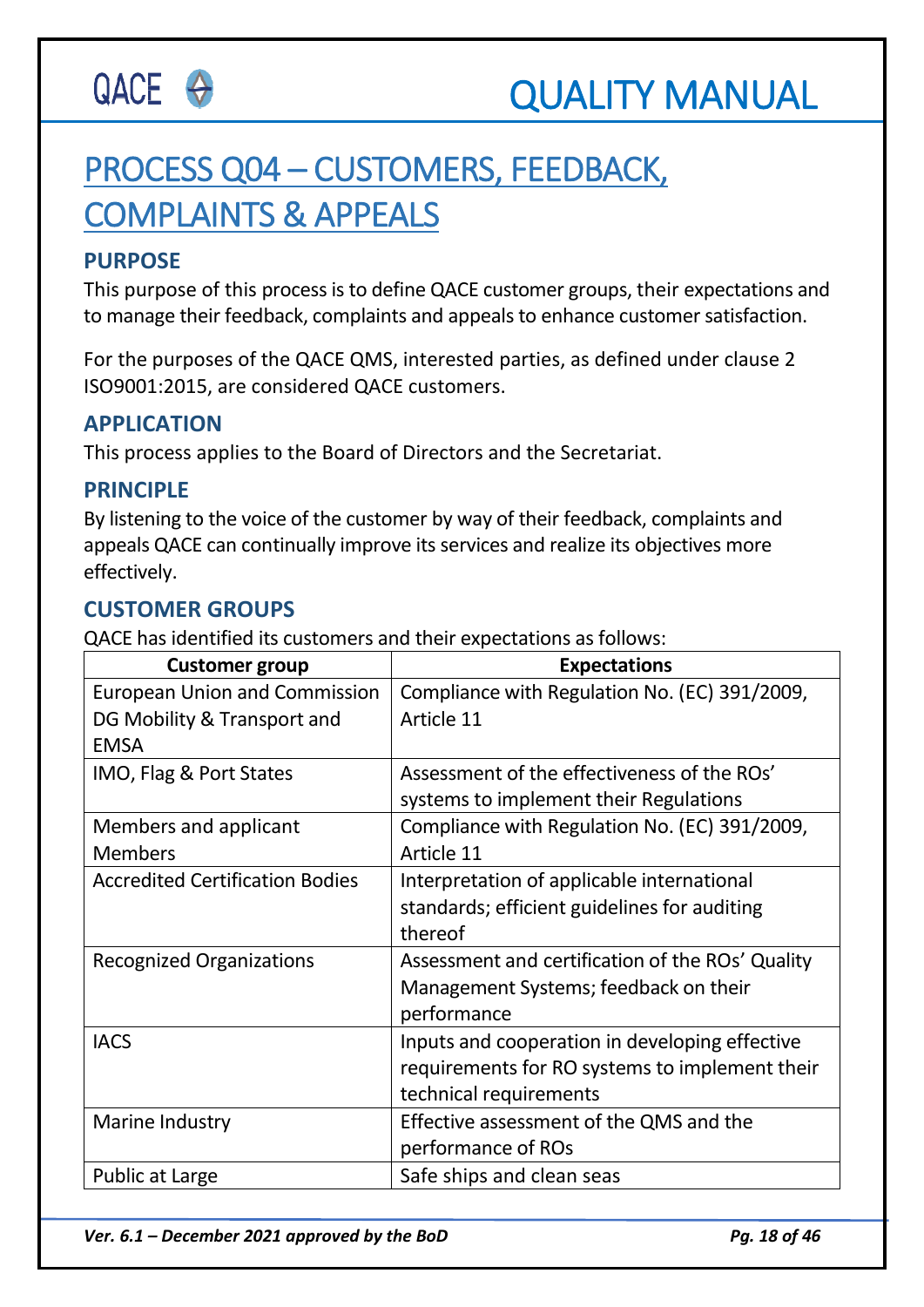

#### **CUSTOMER FEEDBACK**

Feedback is the reaction to a product, service, a person's performance of a task, etc. which can be positive or negative.

Feedback, received verbally or in writing, will be discussed internally and with the customer, as necessary. Documenting of any feedback and their follow-up is dependent upon the gravity of the feedback and follow-up action and is at the discretion of the Secretaries.

Documented feedback shall be analyzed once a year and the results shall be reviewed by the Board at their annual management review.

#### **CUSTOMER COMPLAINTS**

Complaints are statements of dissatisfaction with the work or products of QACE. They may be written or verbal, delivered by any mode to QACE office / QACE employees / subcontractors while on work for QACE / Directors of QACE. Complaints may also be delivered indirectly by statements in the press, in web-based social media, blogs etc.

The receipt of the complaint shall be acknowledged, if applicable, to the complainant, typically within 5 working days.

The Executive Secretary/Company Secretary (and the Board, if necessary) shall, within the next 15 working days, and depending on the factual circumstances leading to the complaint, investigate it, including a root-cause analysis. They shall identify the applicable corrective and preventive actions, which shall be implemented as soon as is practicable. All these proceedings shall be documented appropriately.

The complainant shall be informed, if applicable, of the result of the consideration / investigation and shall be given a summary of the resulting actions taken. Documented complaints shall be analyzed once a year and the results shall be reviewed by the Board at their annual management review.

#### **APPEALS**

Appeals are formal requests to change a decision taken by the Assessors, the Secretariat, or the Board.

Appeals shall be dealt with by a Committee appointed by the Board, as per Cl.18.1.3 of the AoA. The Committee shall consider the arguments for the appeal and make a full report to the Board with their recommendation. The Board decides on the appeal by ordinary resolution.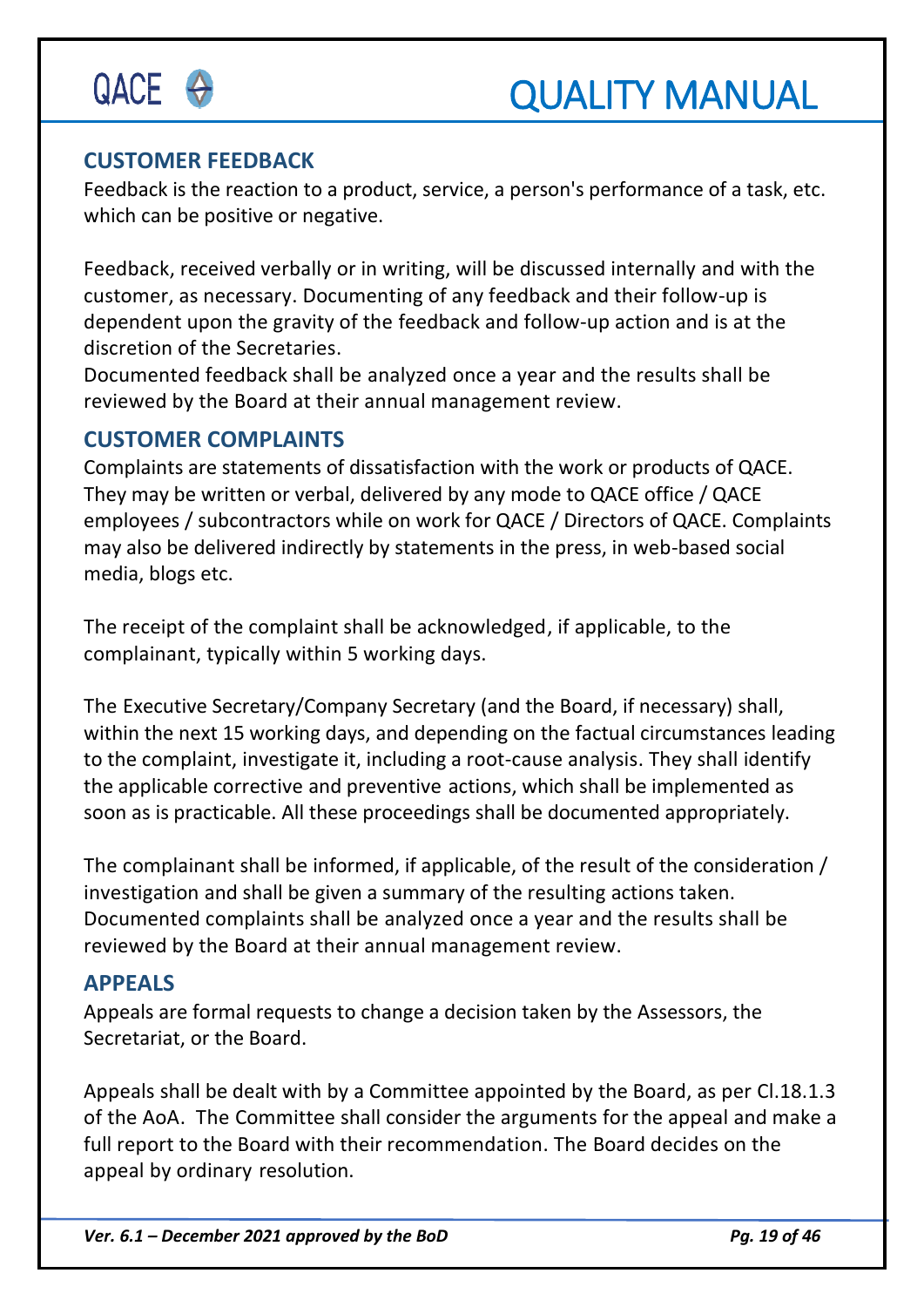

| Record of feedback/complaint/appeal and related correspondence   Lifetime of |             |
|------------------------------------------------------------------------------|-------------|
| Records of investigations and follow-up.                                     | <b>QACE</b> |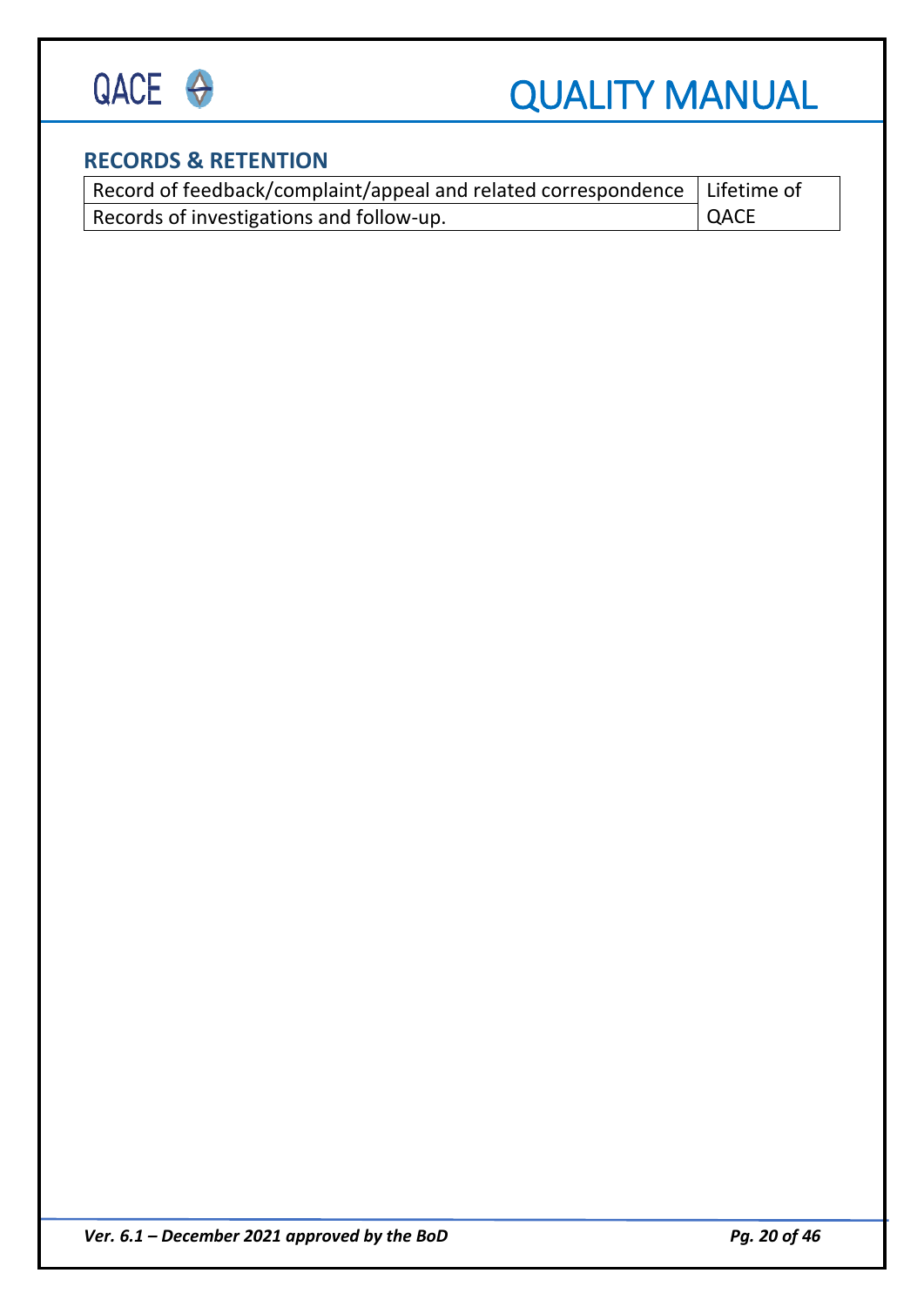

### <span id="page-20-0"></span>PROCESS Q05 – ASSESSOR QUALIFICATION & **TRAINING**

#### **PURPOSE**

To describe the competency requirements to work as an Assessor.

#### **APPLICATION**

All QACE staff involved in assessment activities.

#### **PRINCIPLE**

All Assessors are adequately qualified and trained to discharge their duties efficiently and effectively.

#### **REQUIREMENTS**

#### *EDUCATION*

Tertiary level education in naval architecture or marine engineering or ship management; and Knowledge of ISO 9001 standard and its implementation; and Knowledge of IACS QSCS & QMSR Standard.

#### *PREVIOUS EXPERIENCE*

One or more of the following – a minimum of 5 years as:

- Naval architect or marine engineer with a shipyard or ship owner;
- Officer on-board seagoing ships;
- Flag Administration Inspector;
- RO surveyor/plan approval engineer, marine quality manager (see *Explanation*);
- Manager of a quality management system and implementer of IACS technical resolutions.

#### **Explanation:**

Surveyor for new construction, ships in operation with an RO or flag Administration, having gained comprehensive knowledge and understanding of IACS and RO processes and objectives related to surveying, inspection / plan approval, safety of life at sea, pollution prevention, ship security, required standards for seafarers and/or experience in system audits and/or experienced as a system auditor for ISO 9001 or ISMCode.

#### *SKILLS:*

- Fluency in English language, verbal and written;
- Integrity;
- Maintain strict confidentiality;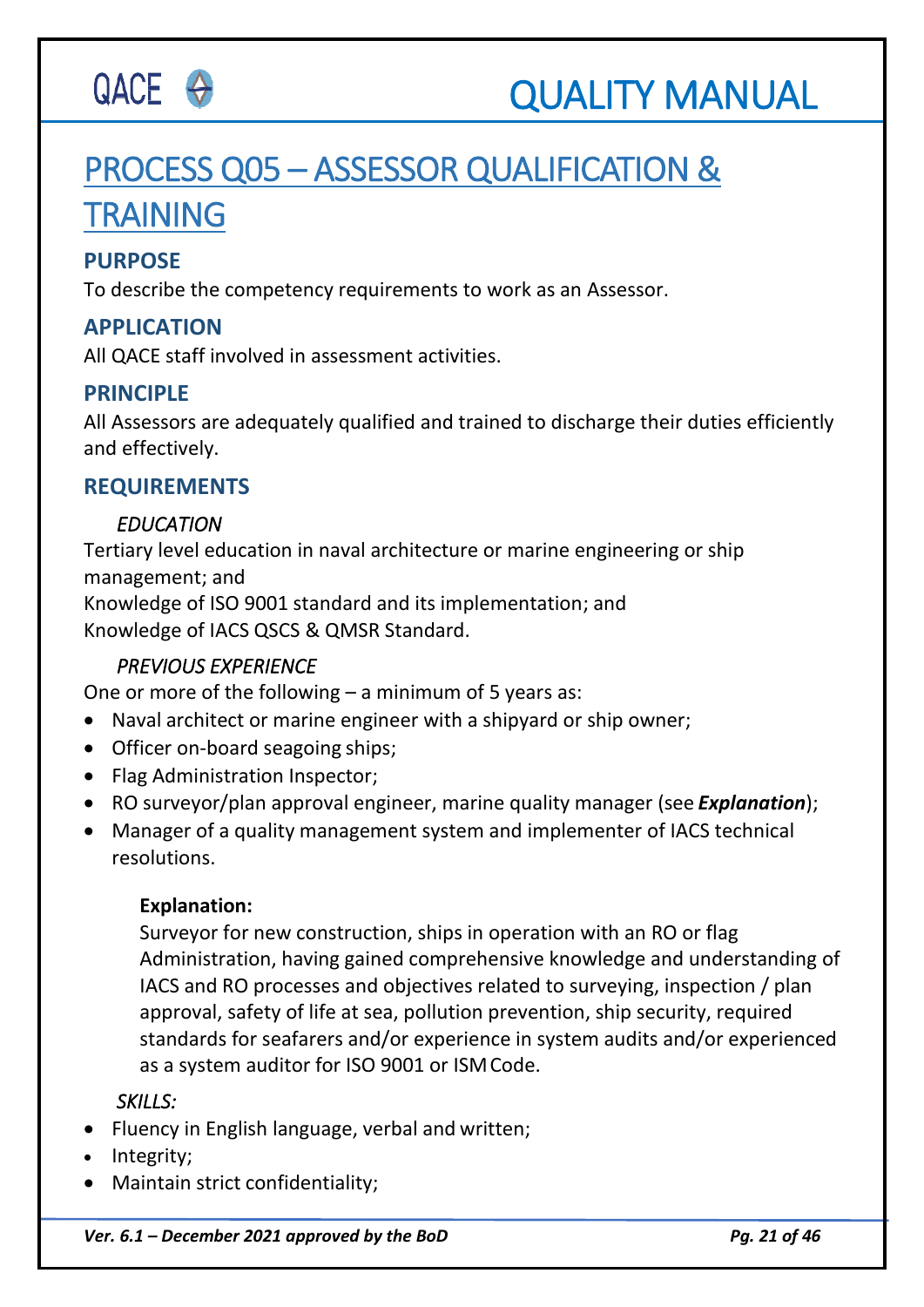



- Pragmatic and diplomatic;
- Ability to:
	- $\circ$  work independently or as a team;
	- o draw up clear and objective reports;
- Sound evaluation and judgment to:
	- o conclude on the RO and ACB performance;
	- o determine recommendations for improvements.

#### **TRAINING**

#### *INITIAL TRAINING FOR NEW ASSESSORS*

Practical tutored training during assessments – typically, four in number – with one or more experienced QACE Assessors acting as trainer. Duration may be adjusted by the Executive Secretary based on the new Assessor's previous experience and feedback from the trainer(s).

Persons joining QACE after being IACS Observers do not require practical training. They are made aware of the QACE requirements and objectives, either during the QACE Assessors' Meeting or separately by the Executive Secretary or another Assessor before taking up duties.

Assessors who have not been qualified in the marine technical disciplines may not carry out Vertical Contract Audits (VCAs) on board of Ships in Operation (SiO) and New Construction (NC).

#### *CONTINUAL TRAINING FOR ALL ASSESSORS*

- Regular participation in the QACE assessment program, assessing at least 4 audits annually;
- Continual self-study of new and revised requirements of IMO, IACS, Flag States, as available on relevant websites;
- Self-study of information from selected professional organizations in fields like naval architecture, marine engineering, ship operations and ROs;
- Self-study of new and revised Quality management and auditing requirements;
- QACE Requirement Notice(s);
- Attendance at annual QACE meeting (normally, a two-day session) for exchange of experience and information on new requirements.

A record of the Assessor qualifications, authorizations, and training is maintained by the Secretariat, as appropriate.

#### **APPRAISAL**

The performance appraisal of the Assessors is continual by way of review of their reports and feedback/complaints from the ROs/ACBs, if any. Follow-up actions, if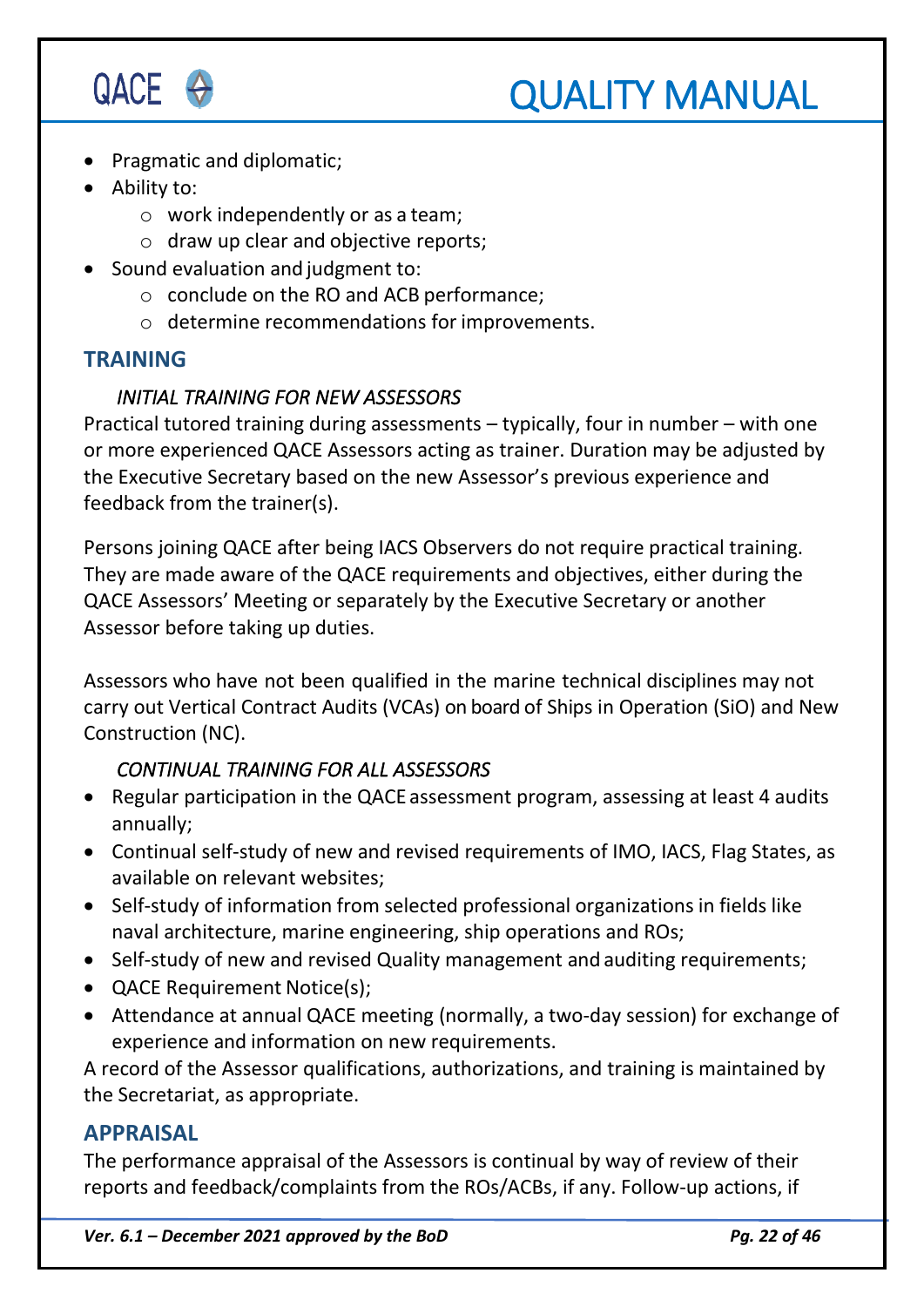

any, are discussed and agreed mutually between the Assessor and the Executive Secretary. Actions common to all Assessors, if any identified, are implemented in the QMS/training as appropriate.

| <sup>1</sup> Assessor Curriculum Vitae | Lifetime of QACE |  |
|----------------------------------------|------------------|--|
| Assessor contracts                     | Lifetime of QACE |  |
| Assessor Training records              | Lifetime of QACE |  |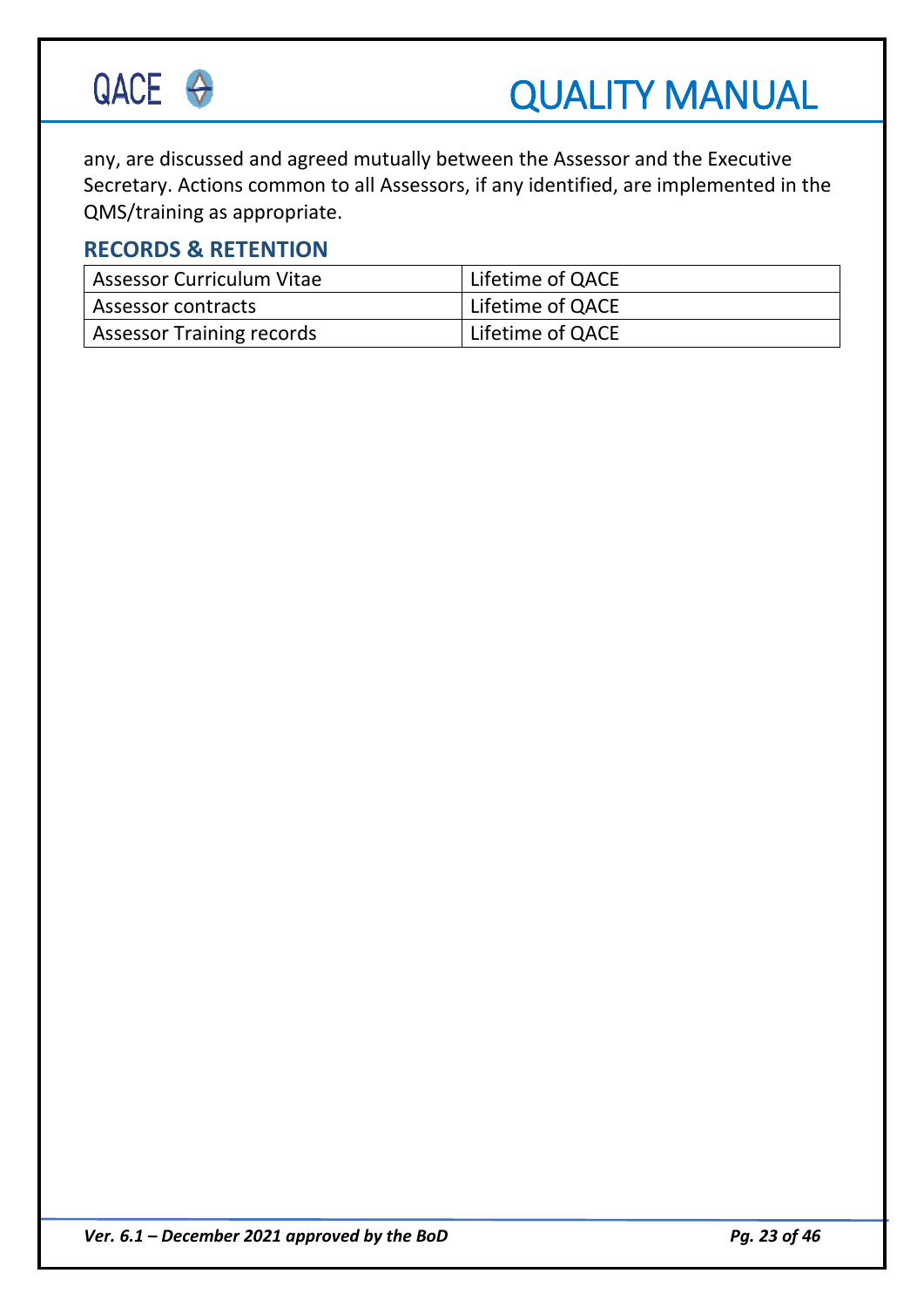

### <span id="page-23-0"></span>PROCESS Q06 – ASSESSMENTS

#### **PURPOSE**

The purpose is to describe the Assessor's role and scope of activities for assessment visits and the inter-relationships with the ACB and RO.

#### **APPLICATION**

The process is applicable to all QACE Assessors and staff; to the Recognized Organizations (ROs); the Accredited Certification Bodies (ACBs); and stakeholders interested in the assessment of ROs.

#### **PRINCIPLE**

Assessments are to truly reflect the status of the implementation of the QMS in the ROs and the quality of the audit by the ACBs

#### **PLANNING**

The annual required numbers of audits, based on each organization's fleet size, is provided by IACS Operations Centre.

The ACBs shall provide their annual Audit Program by the end of the preceding year. The plans shall include:

The office audit locations, dates and auditors; The New Build VCA locations, dates and auditors; The planned Ships in Service VCA locations, dates and auditors.

Unavoidable changes to the plan with the reason shall be advised as soon as they are known.

ACB-ROs audits are reviewed at the annual meeting of the Assessors in January using a risk- based approach for the selection of the audits to be attended. The responsibility for managing the assessments of the ROs is shared amongst the Assessors. The Assessors advise their respective ROs and their ACBs of the audits that QACE will attend during the calendar year by February of that year.

ACBs provide their individual Audit Plans to QACE Secretariat at least two weeks before the audit. QACE will review and approve the plan within a week.

Where QACE is to attend an audit, the QACE Assessor shall liaise with the auditor before the audit for any QACE requirements. For office audits with an ACB audit team, the QACE Assessor shall be involved with the planning, by correspondence, phone or video conference or physical meetings.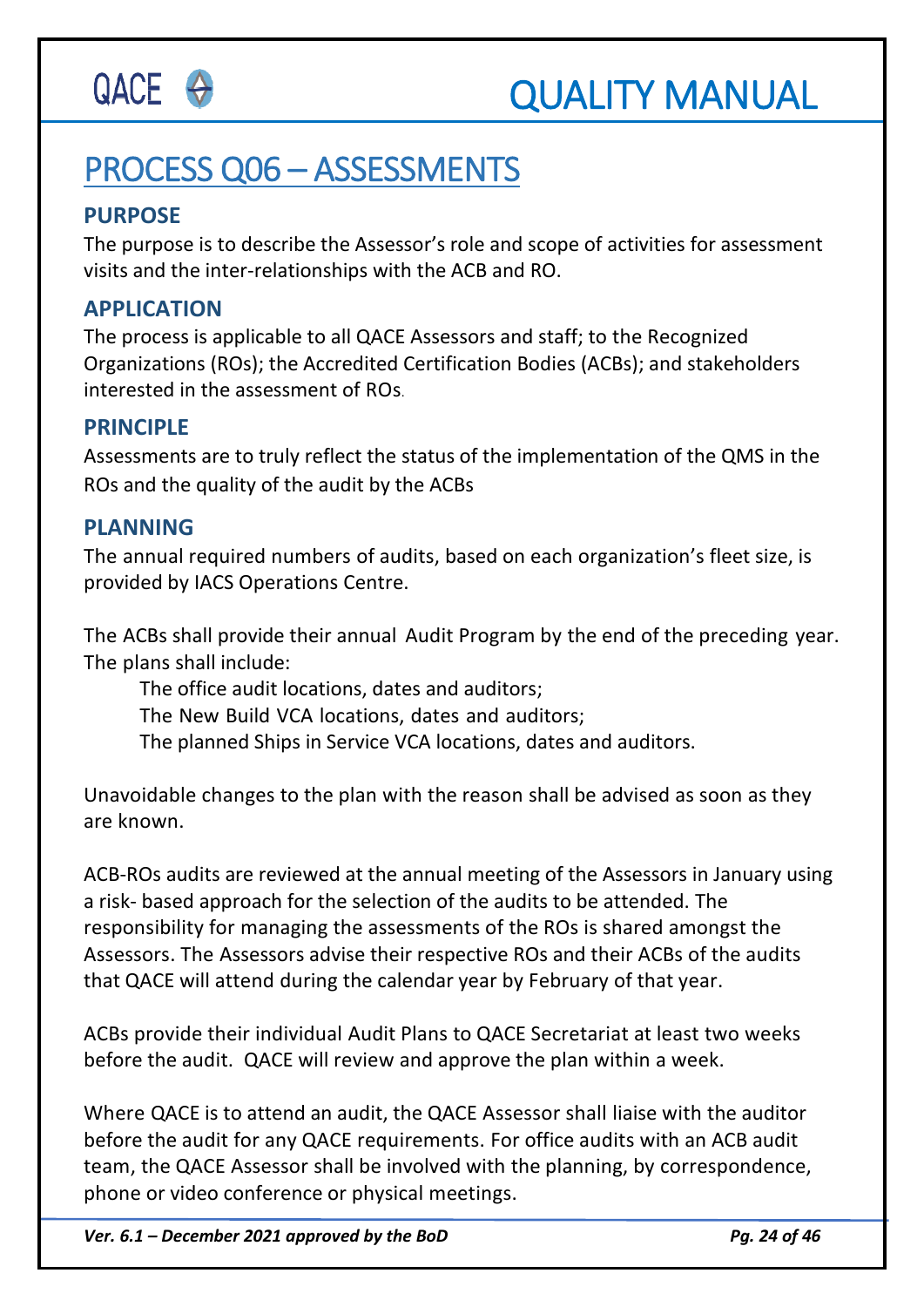

#### **ASSESSMENT VISITS**

#### *OPENING MEETING*

During the assessment, at the Opening Meeting, the QACE Assessor will introduce him/herself and the defined QACE role, objectives and scope of activity during the assessment.

#### *AUDIT SESSIONS*

The Assessor shall select and attend the ACB's audit sessions. The Assessor shall take part in the audit sessions with any additional QACE questions and requirements. At the end of the session, the Assessor may provide feedback to the RO and ACB. The Assessor may request the RO for a separate session if required.

#### *CLOSING MEETING*

QACE findings, if any, shall be confirmed by the Assessor at the audit Closing meeting. The Assessor will confirm any RO outstanding issues or findings.

#### **ASSESSMENT REPORTING**

#### *ACB*

The ACB shall provide QACE with an Audit Report for all the audits undertaken, within three weeks of the audit closing date.

#### *QACE*

Assessors shall provide a draft **QACE Assessment Report** to the Secretariat within five working days of the audit. The QACE Assessment Report contains sections regarding the assessment of the RO's and ACB's performance. The report will contain any outstanding issues or findings. The Executive Secretary will review and may request changes or approve the report.

Once approved the Secretariat shall provide the Assessment Report to the RO and ACB within three weeks of the last day of the audit.

Assessors shall also provide QACE Secretariat with **Audit Notes**, which include the notes, references and Assessor comments on the audit assessed by them.

#### **FOLLOW-UP & CLOSE OUT**

QACE findings, if any, may be the subject of separate correspondence between the QACE Secretariat, the ACB, the RO and the Assessor. The agreed findings, if any, are, normally, collated and analyzed holistically for developing the RO's Individual Recommendations (refer Process Q11). However, specific findings, based upon their nature, importance and urgency, may be followed up with the RO immediately, as appropriate.

#### **ASSESSMENTS ANALYSIS**

The Secretariat maintains a **Confidential Annual Assessment Report** with a summary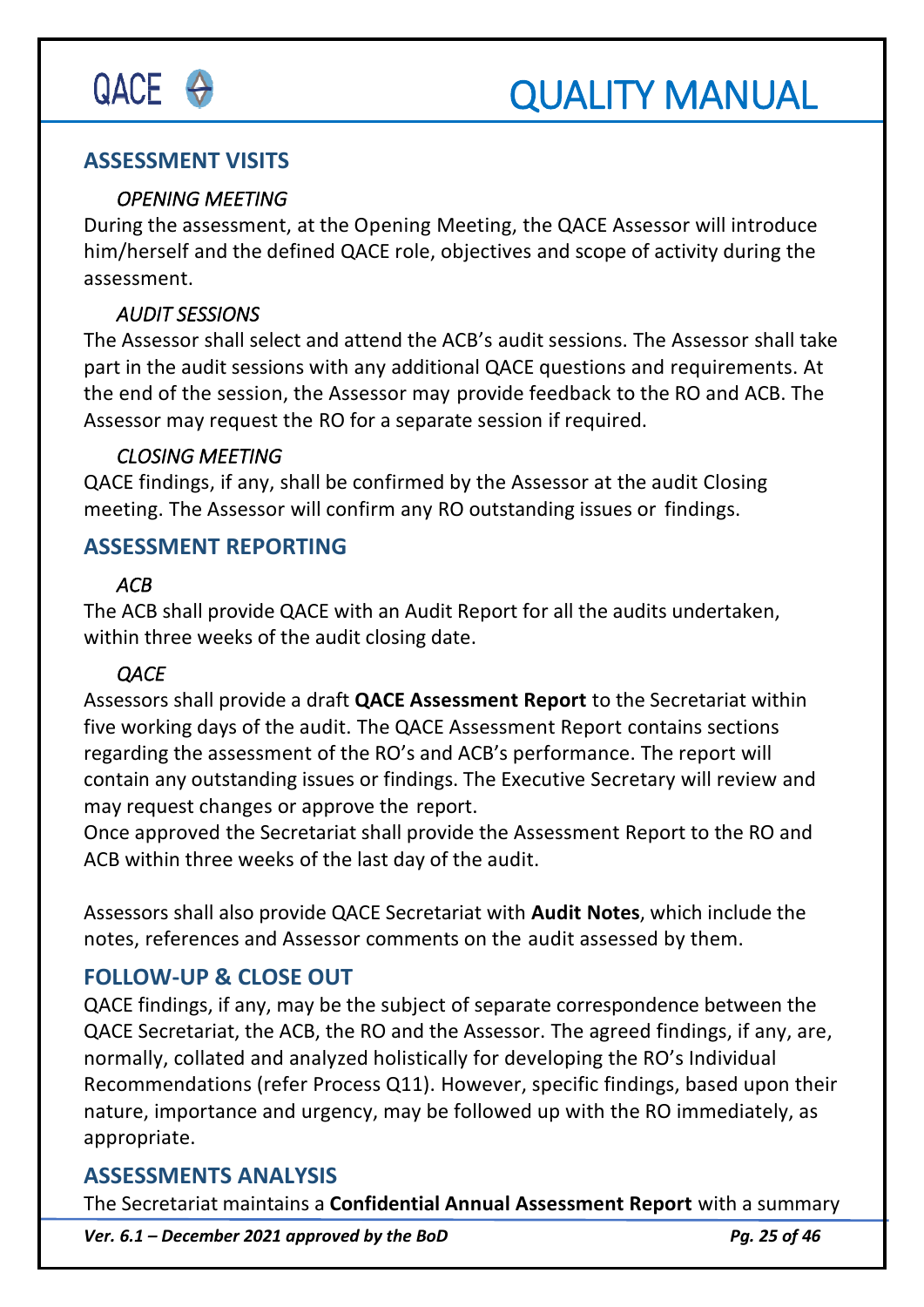

of the assessment visits held during the year. The report includes:

- any Collective Recommendations (CRs);
- any Individual Recommendations (IRs).
- any QSCS feedback;
- Best Practices (BPs);
- QACE outstanding issues and findings.

Confidential Assessment Reports are presented to the QACE Board of Directors, at their meetings in January/February, May/June, and September/October.

Any Board decisions or actions are recorded in the final report and actions are included on the Boarding Meeting Action Log.

An overview of the results of the QACE assessment year, comments on the scheme's strengths and weaknesses, critical issues, improvements noted during the year, necessary future improvements and best practices is presented at the annual **End-User Workshop,** held by IACS usually in November, for the ACBs, ROs and the associated stakeholders in the scheme.

The results of the assessments are included in the **QACE Annual Report.** The annual Collective Recommendations for improvement are reported in Annex C of the QACE Annual Report. The ROs are required to comment on their implementation of the recommendations each year and QACE monitors effective implementation through the ROs' Individual Recommendations.

| <b>Annual Assessment Plans</b>            | 10 years         |
|-------------------------------------------|------------------|
| <b>Assessment Reports</b>                 | Lifetime of QACE |
| <b>Audit Feedback Notes of Assessors</b>  | 2 years          |
| <b>BOD Confidential Annual Assessment</b> | Lifetime of QACE |
| Reports                                   |                  |
| Annual Feedback to IACS on QSCS           | Lifetime of QACE |
| <b>EUW Presentations</b>                  | 10 years         |
| Assessor meeting minutes & related        | 10 years         |
| relevant documents                        |                  |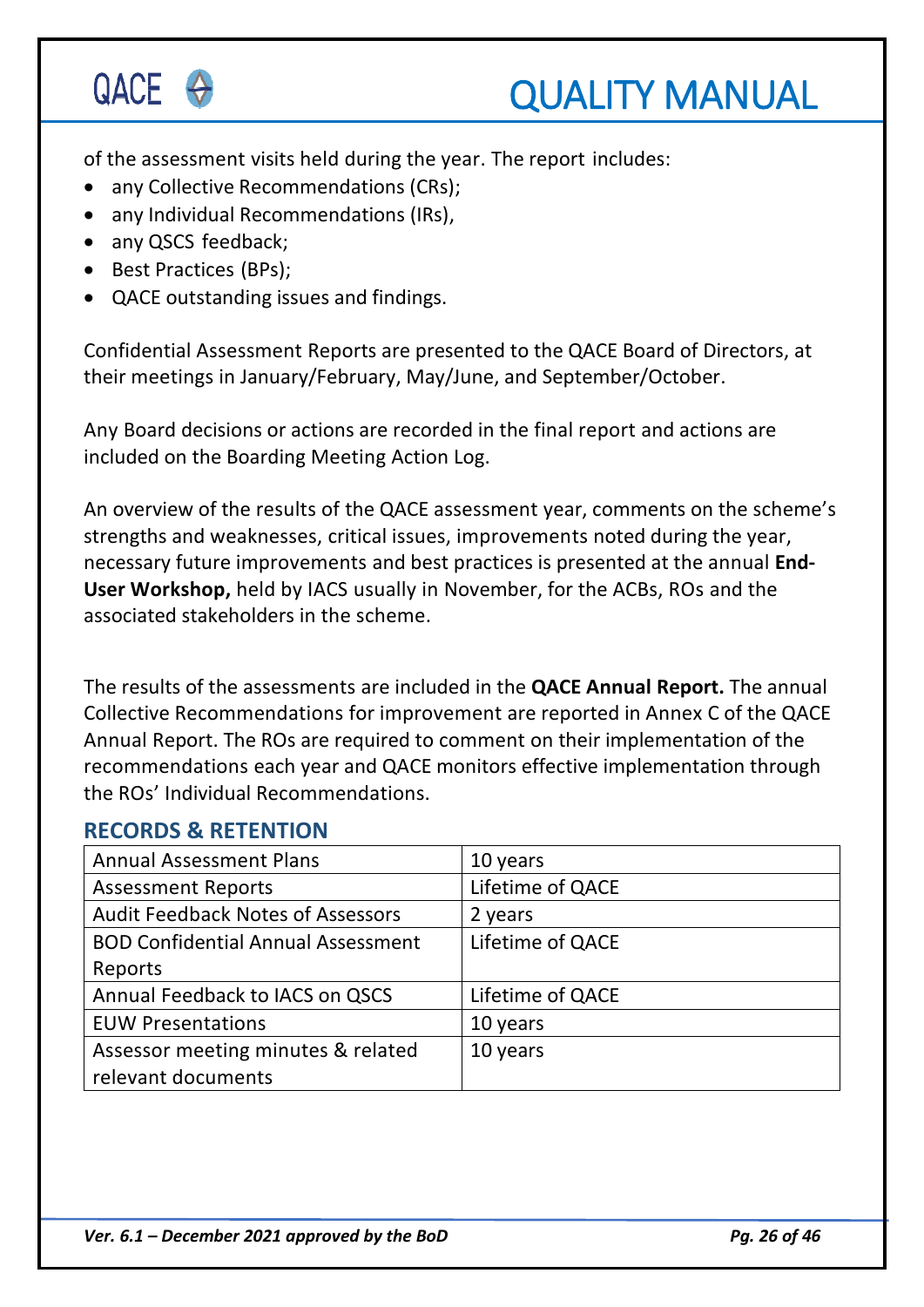

### <span id="page-26-0"></span>PROCESS Q07 – CERTIFICATE OF COMPLIANCE

#### **PURPOSE**

The purpose is the efficient and effective management of certificates of compliance – their issue, renewal, suspension, reinstatement and withdrawal.

#### **APPLICATION**

This process applies to the Board, the Secretariat and the Members.

#### **PRINCIPLE**

All ROs meeting specified criteria are eligible to receive a Certificate of Compliance. This can, under certain circumstances stated herein, be suspended, reinstated or withdrawn.

#### **REFERENCES**

EU Regulation 391/2009 Article 11; Articles of Association; Tripartite Agreement; Customers, Feedback, Complaints and Appeals Process (Q04).

#### **CERTIFICATION**

The Certificate of Compliance (CoC) will state:

*"Assessment of the Quality Management Systems (QMS) of the EU Recognized Organizations (ROs) in accordance with the principles of ISO 19011:2011 'Guidelines for auditing management systems', through the witnessed application of the ISO 9001:2015 and IACS Quality System Certification Scheme (QSCS) requirements by ISO 17021:2011 accredited certification bodies".*

The certificates are signed by the Chairman of the Board of Directors and the Executive Secretary of QACE.

The Certificate of Compliance is valid for a maximum three-year period ending on  $31<sup>st</sup>$ March. For reasons of efficient management, the period of validity of CoCs for the Members is spread over a three-year period (i.e., all CoCs are not renewed in the same year).

The ROs' Certificates of Compliance are published on the website.

#### *INITIAL*

ROs or organizations requesting EU Recognition, will be issued with a CoC provided:

• the assessments are completed successfully, as planned, including agreed deviations, if any;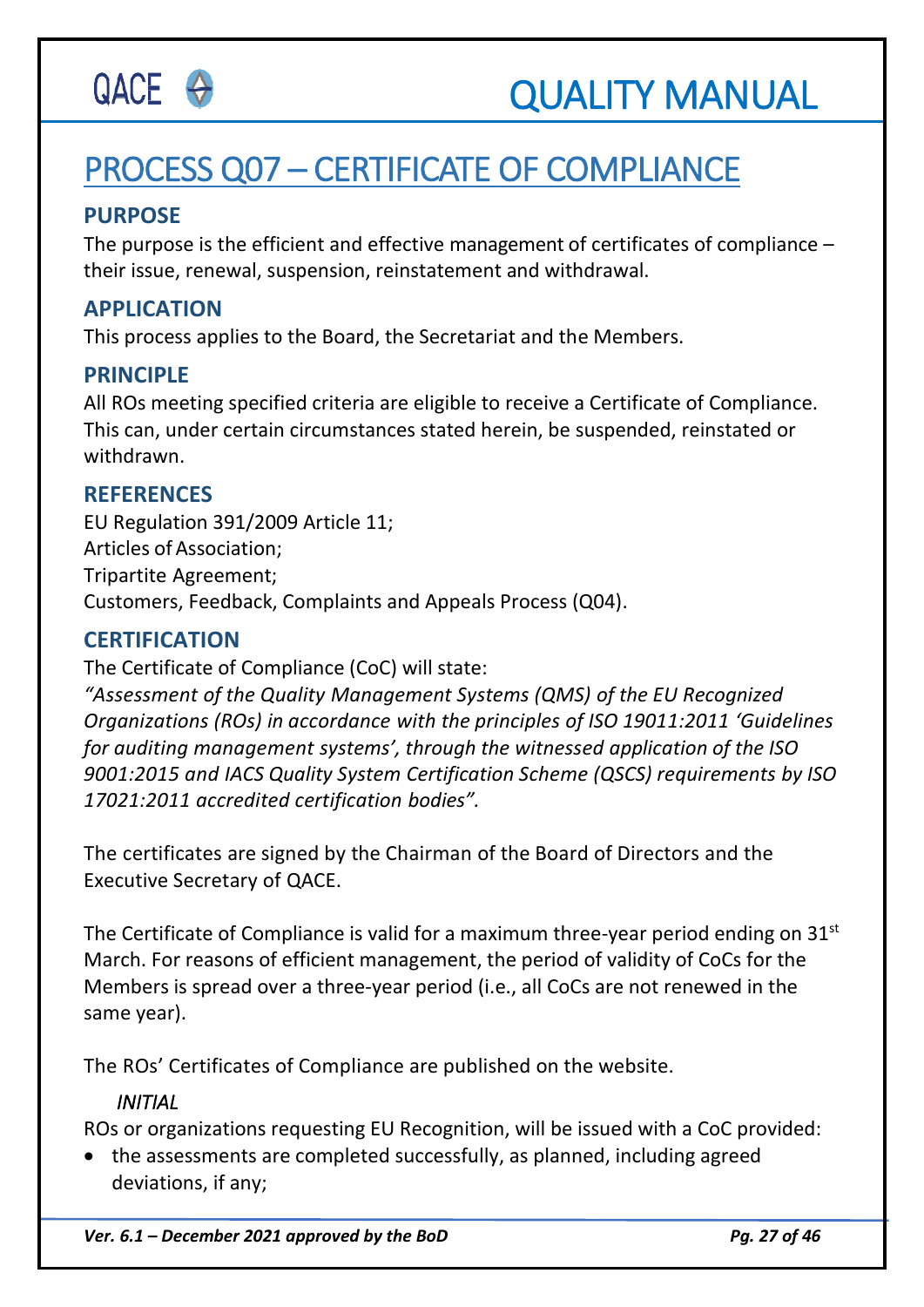- 
- the Executive Secretary's appraisal of the assessment confirms the satisfactory implementation of the RO's QMS;
- the Board of Directors accept, by correspondence or at a Board Meeting, the Executive Secretary's evaluation and recommendation to issue the CoC to the RO.

#### *RENEWAL*

The CoC will be renewed provided:

- all audits and assessments of the previous cycle (typically, previous 3 calendar years) are completed satisfactorily;
- analysis of the performance in the previous cycle confirms that no unresolved QMS related issues exist;
- satisfactory responses have been received for the previous collective and individual recommendations;
- the rolling 3-year trend analysis has been received from the RO, reviewed by the Executive Secretary and found to be satisfactory;
- all due subscriptions have been paid as required;
- the Board of Directors accept, by correspondence or at a Board Meeting, the Executive Secretary's evaluation and recommendation to renew the CoC to the RO.

### **NONCOMPLIANCES AND REMEDIAL PLAN**

If the Executive Secretary's assessment concludes that the RO's QMS and /or the audits carried out by the ACB as basis for their recertification:

- are not in compliance with the ISO 9001 & QSCS standards or the QACE requirements; or
- the RO has not responded to QACE recommendations; or
- a serious defect in the RO's QMS is revealed,

then he/she shall advise the QACE Board of Directors with the reasons and recommend invoking the suspension and remedial procedure.

The QACE Secretariat shall notify the RO and ACB in writing of the perceived deficiencies and the likelihood of suspension of the certification, if the deficiencies are not corrected. This notification may also contain QACE's suggestions for possible lines of corrective action.

QACE will request **a Remedial Plan** from the RO and ACB. The Remedial Plan shall contain, *inter alia,* corrective action proposals to remedy the deficiencies found; a time period, typically not exceeding 6 months, for the RO and ACB to complete the implementation of the Remedial Plan.

QACE will review the proposed Remedial Plan and, if necessary, discuss with the RO

*Ver.* 6.1 – December 2021 approved by the BoD Pg. 28 of 46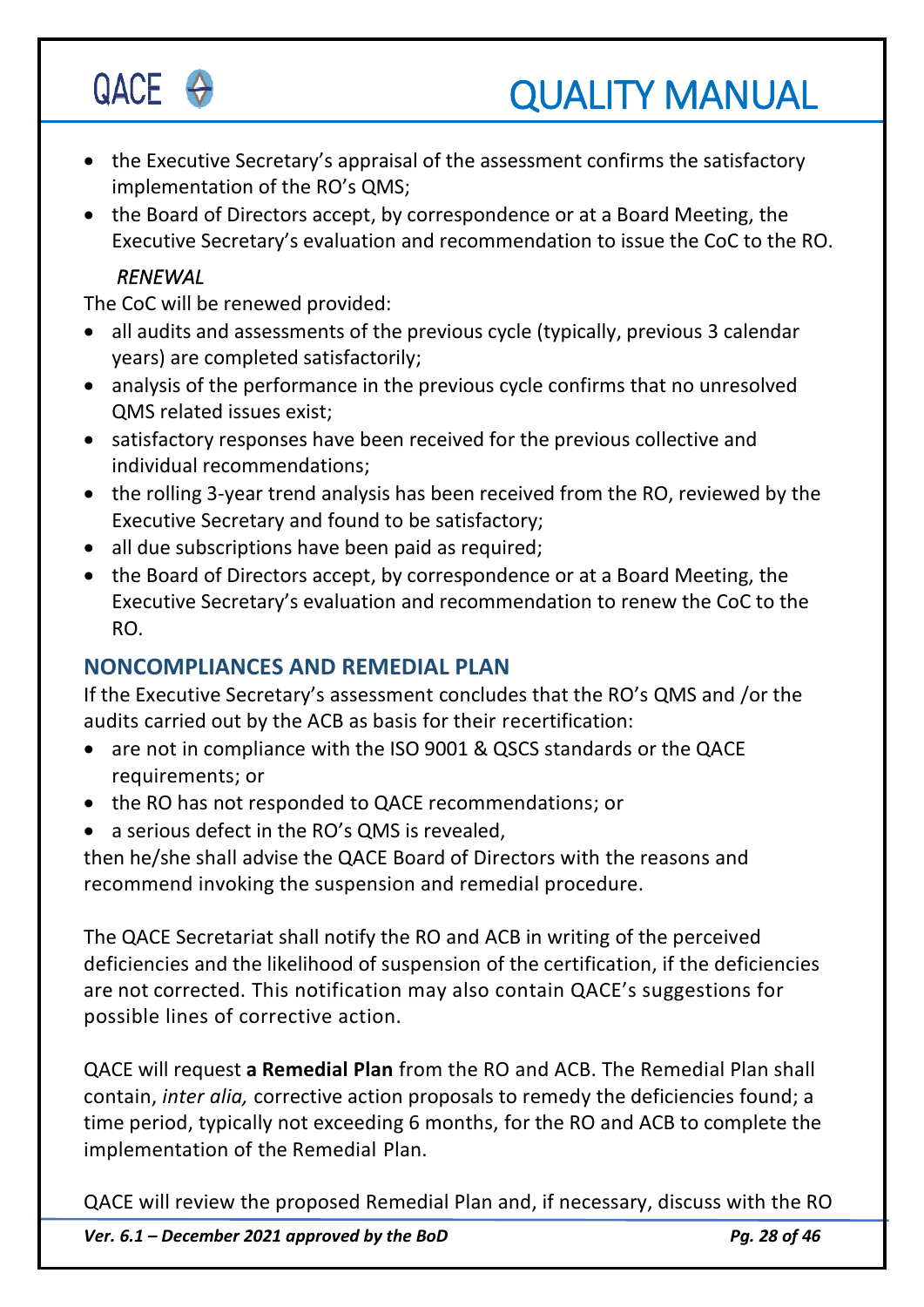and ACB to finalize and accept the Remedial Plan. QACE may require the performance of additional audits, if deemed necessary.

During the Remedial Plan implementation period, the RO shall report the progress of implementation, at least once every month. The RO and ACB shall provide the necessary documentary evidence and facilitate assessment by QACE as agreed in the Remedial Plan. After the Remedial Plan is implemented and completed satisfactorily, the QACE Executive Secretary shall advise QACE's Board, the RO and the ACB of the results. QACE may require that the effectiveness of the corrective actions is monitored and assessed over time.

#### **SUSPENSION**

The Certificate of Compliance will be suspended if:

- the Remedial Plan is not satisfactorily completed, within the agreed timeframe and the corrective actions not evidenced as required; or
- the RO loses the ISO 9001 Certification; or
- the RO loses the IACS QSCS certification.

The Executive Secretary shall recommend to the QACE Board of Directors to suspend the CoC and on receipt of the Board's approval, shall suspend the CoC and advise the RO and ACB accordingly.

#### **REINSTATEMENT AFTER SUSPENSION**

The RO may request, in writing, the revocation of the suspension and reinstatement of the Certificate of Compliance. The request is to be accompanied by a detailed **Reinstatement Plan,** proposed by the RO. The Plan shall:

- include verifiable evidence on how the RO has met the general compliance requirements and rectified the specific deficiencies identified in the suspension notification;
- specify how the RO will ensure the effectiveness of the corrective actions.
- include provisions for verification audits by the ACB and/or QACE.

QACE will review the proposed Reinstatement Plan and, if necessary, discuss with the RO and ACB to finalize and accept the Reinstatement Plan. QACE will decide on the number and types of additional audits, as appropriate.

The suspension of the CoC may be revoked and the CoC reinstated after:

- verification by QACE either directly or through the ACB of satisfactory implementation and completion of the **Reinstatement Plan**; and
- the Board's approval of the recommendation of the Executive Secretary to revoke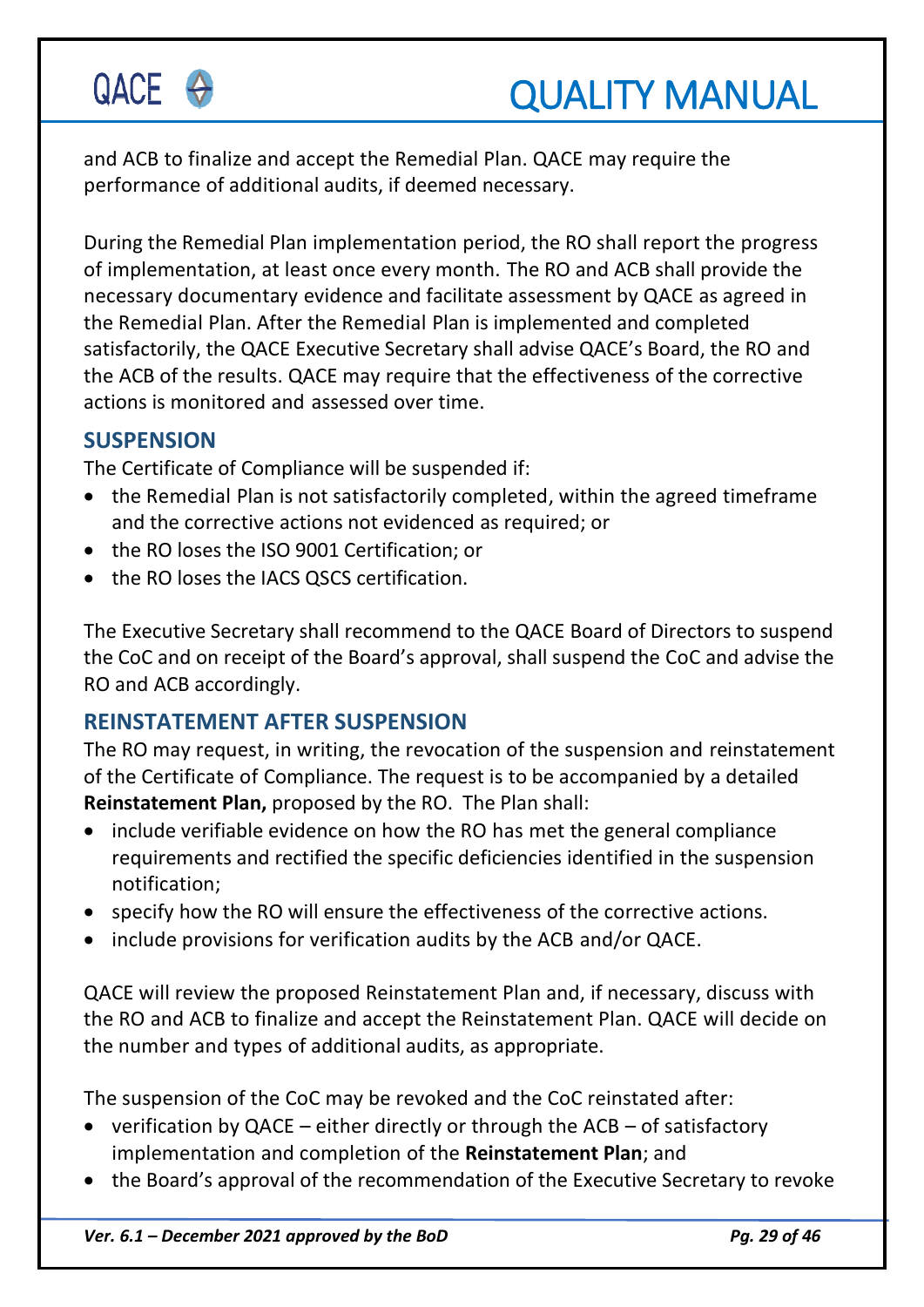

the suspension and to reinstate the CoC.

#### **WITHDRAWAL**

The Certificate of Compliance may be withdrawn if:

- the suspension exceeds 6 months; or
- when revocation has been applied for and the RO does not implement the Reinstatement Plan, within the agreed timeframe, to the satisfaction of QACE; or
- the RO loses its EU Recognition; or
- the RO ceases to exist.

Recertification request after withdrawal will be treated as a fresh application for certification.

#### **COMPLAINTS AND APPEALS**

Any complaints or appeals with regard to this process shall be dealt with in accordance with the QACE Process Q04 - Customers, Feedback, Complaints & Appeals.

#### **COMMUNICATION**

Immediately on the occurrence of the suspension, revocation, reinstatement, withdrawal and recertification activities, QACE shall:

- inform the EC and EMSA by direct communication;
- notify on its website, for the information of all stakeholders.

#### **COSTS**

All additional costs that may be incurred by QACE, the ACB and the RO consequent to the suspension, reinstatement, withdrawal and recertification activities shall be borne fully and directly by the RO, individually.

| Certificates of Compliance         | Lifetime of QACE |
|------------------------------------|------------------|
| Non-conformances, related remedial | Lifetime of QACE |
| plan & follow-up records           |                  |
| Records relating to suspension and | Lifetime of QACE |
| reinstatement                      |                  |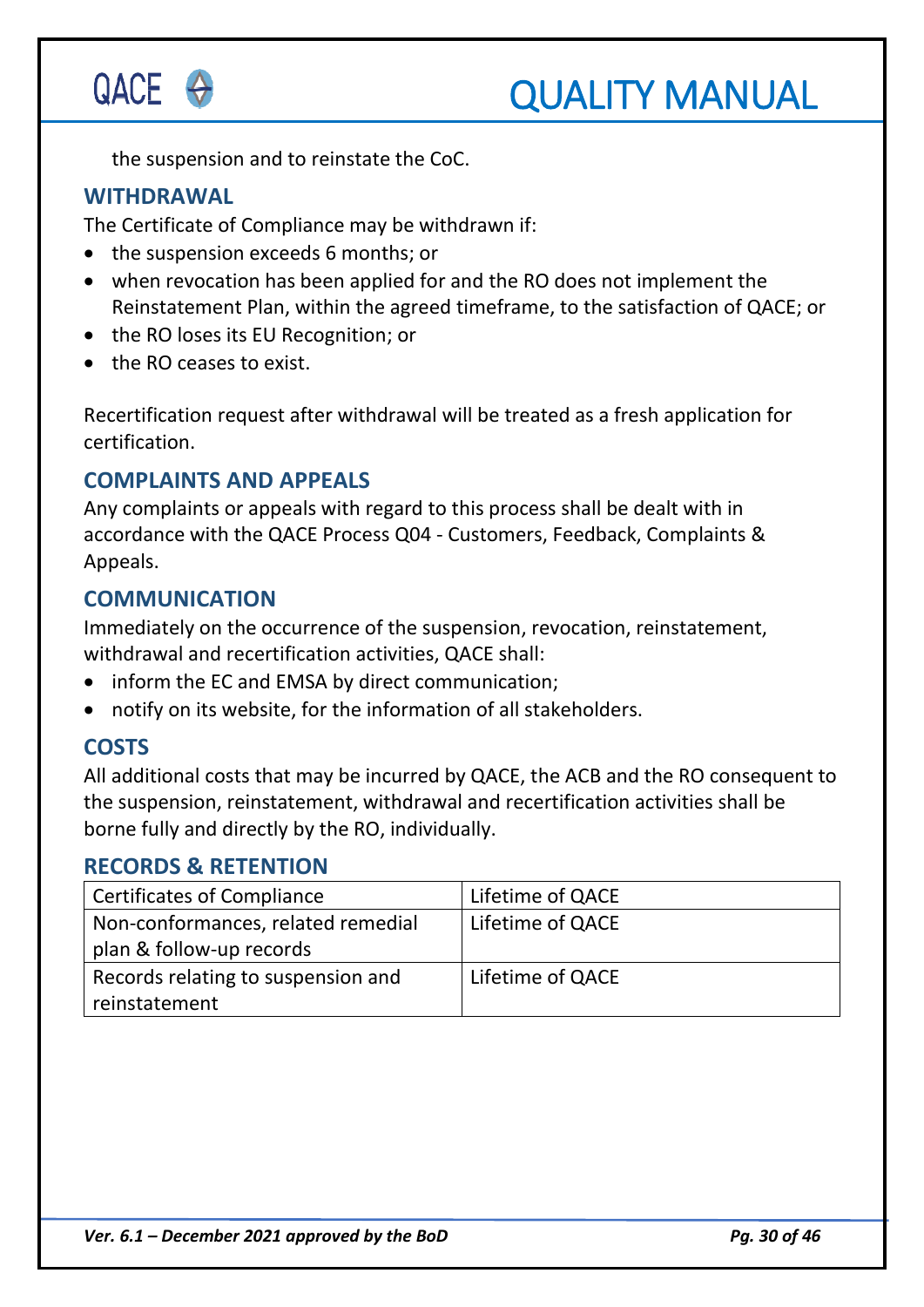

### <span id="page-30-0"></span>PROCESS Q08 – COLLECTIVE RECOMMENDATIONS AND ANNUAL REPORT

#### **PURPOSE**

The purpose is to describe the process of developing the collective recommendations and the development and publication of a comprehensive annual report on the activities of QACE.

#### **APPLICATION**

This process applies to the Board of Directors and the Secretariat.

#### **PRINCIPLE**

The recommendations should be relevant, meaningful and useful in improving the QMS and the performance of the ROs. The annual report should be informative to the stakeholders.

#### **REFERENCES**

EU Regulation (EC) No 391/2009 Article 11.1(d) and Article 11.5.

#### **COLLECTIVE RECOMMENDATIONS (CR)**

CRs are common to all ROs – both current and prospective Members – recognizing their strengths and weaknesses, any need for corrective actions and improvement opportunities. CRs are included in the Annual Report of QACE.

The Executive Secretary develops, in February, a draft of preliminary conclusions for the year based on the ROs' responses to the previous year's CRs and the analysis of all the assessments carried out so far.

This draft is reviewed by the Board by correspondence. Based on the outcome of Board's review, a preliminary report of the proposed CRs is presented to the stakeholders, for review, by correspondence.

The Executive Secretary prepares and presents, to the Board a draft of the final CRs for inclusion in the Annual Report. This is based on:

- any feedback from the EUW;
- a full analysis of all the audit and assessment findings of the year; and
- any other relevant information.

The Collective Recommendations are finalized in Q1, approved by the Board by correspondence and published as Annex C of the Annual Report.

In September of each year the Executive Secretary requests all the ROs their full and

*Ver.* 6.1 – December 2021 approved by the BoD Pg. 31 of 46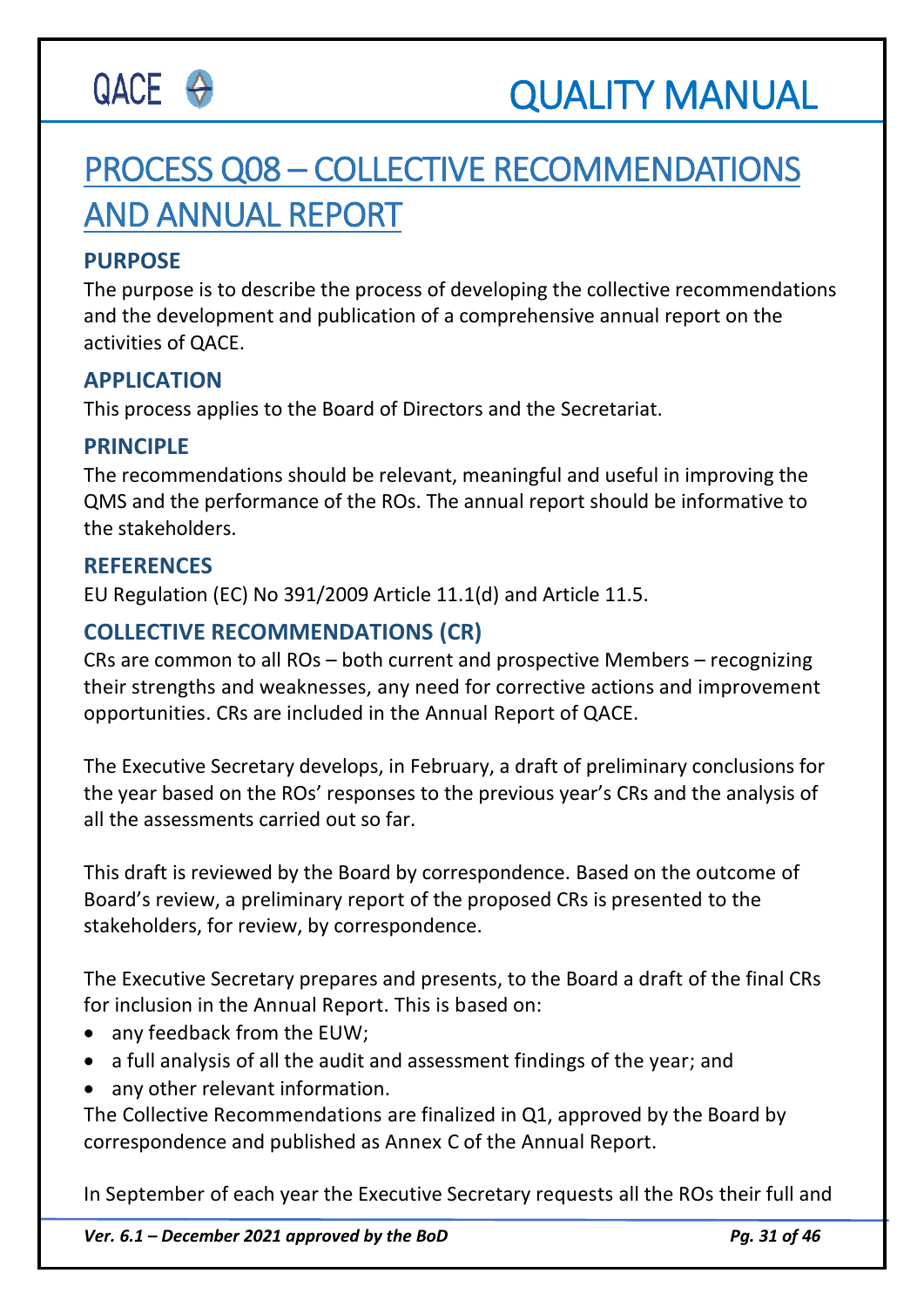detailed responses to their organizations' consideration and handling of the issues associated with the CRs, with a deadline of end of October.

The Executive Secretary analyses the RO responses and uses the analysis as an input to develop future Collective Recommendations.

#### **ANNUAL REPORT**

#### *CONTENTS*

The Annual Report shall, as a minimum, address:

- Assessment Activities;
- Main Findings;
- Recommendations;
- Relations with other organizations;
- Concluding Remarks;
- Annex A -Elected Non-Executive Directors of the Board for QACE;
- Annex B-Members of QACE-EU Recognized Organizations;
- Annex C -(year) Collective Recommendations.

#### *BASIS*

The Annual Report is based on:

- Assessments of the ROs during audits by accredited bodies (ACB);
- Audit findings as issued, and their handling (proposed actions, evidence of actions and closing);
- Analysis of findings for each RO, across ROs for each ACB, across ACBs and across all findings;
- Assessed RO performance;
- Analysis of trends related to focus issues;
- Analysis of trends related to previously issued recommendations;
- The year's Collective Recommendations;
- Feedback from the End User Workshop;
- Publicly available information, for example Port State Control (PSC) detention information.

#### *PREPARATION*

The draft Annual Report is prepared in Q1. The resulting draft is sent to the Directors & Members for their review. The report is finalized by the Secretariat and approved by the Directors in April of each year. On approval, the report is formatted for online publication and electronic distribution to various stakeholders.

#### *PUBLICATION*

The report is disseminated: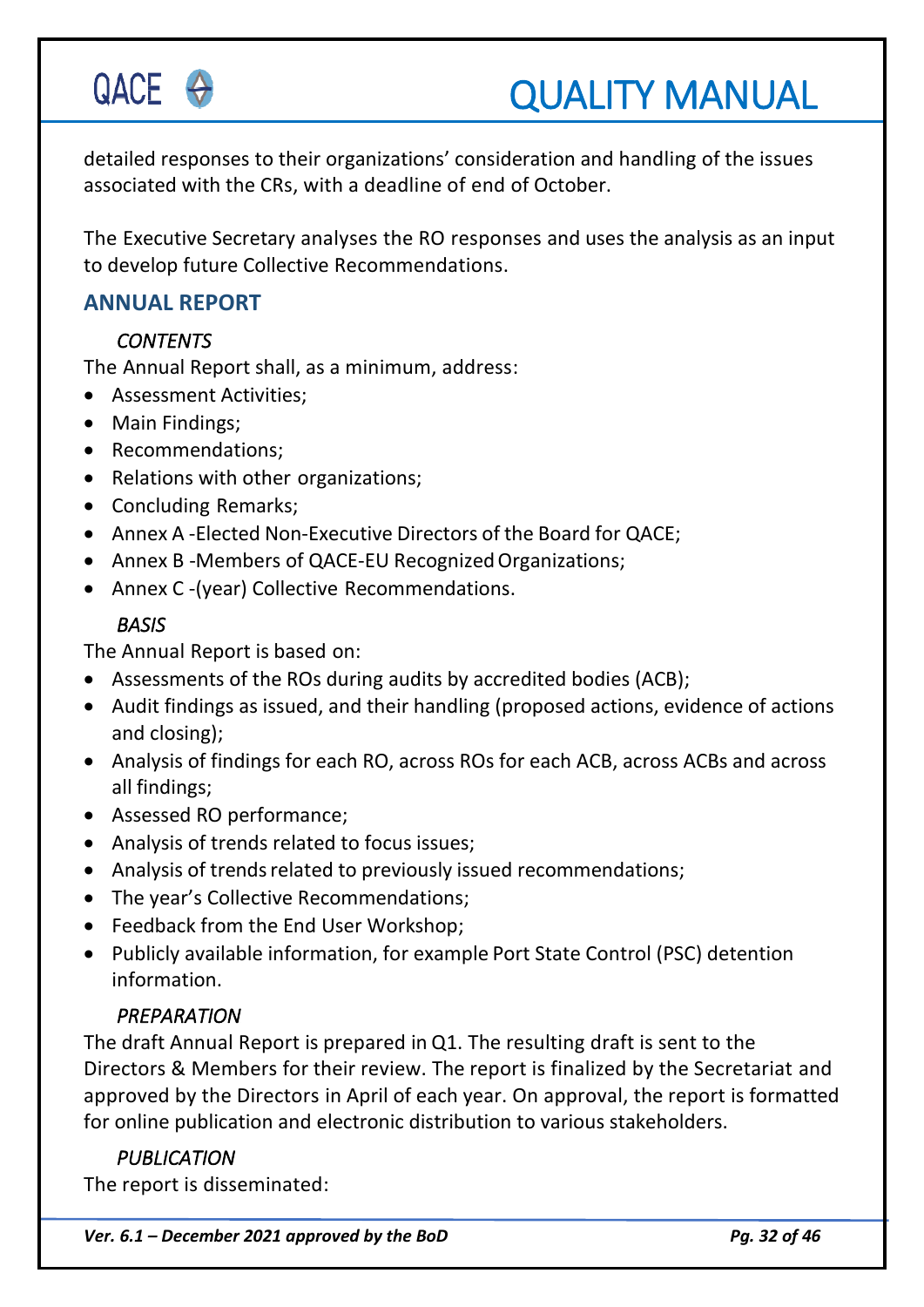

- on the QACE Website;
- to Flag Administrations, the European Commission, to the European Maritime Safety Agency (EMSA) and to other interested parties (electronically);

| QACE Annual Reports                   | Lifetime of QACE |
|---------------------------------------|------------------|
| Correspondence relating to Collective | 6 years          |
| recommendations                       |                  |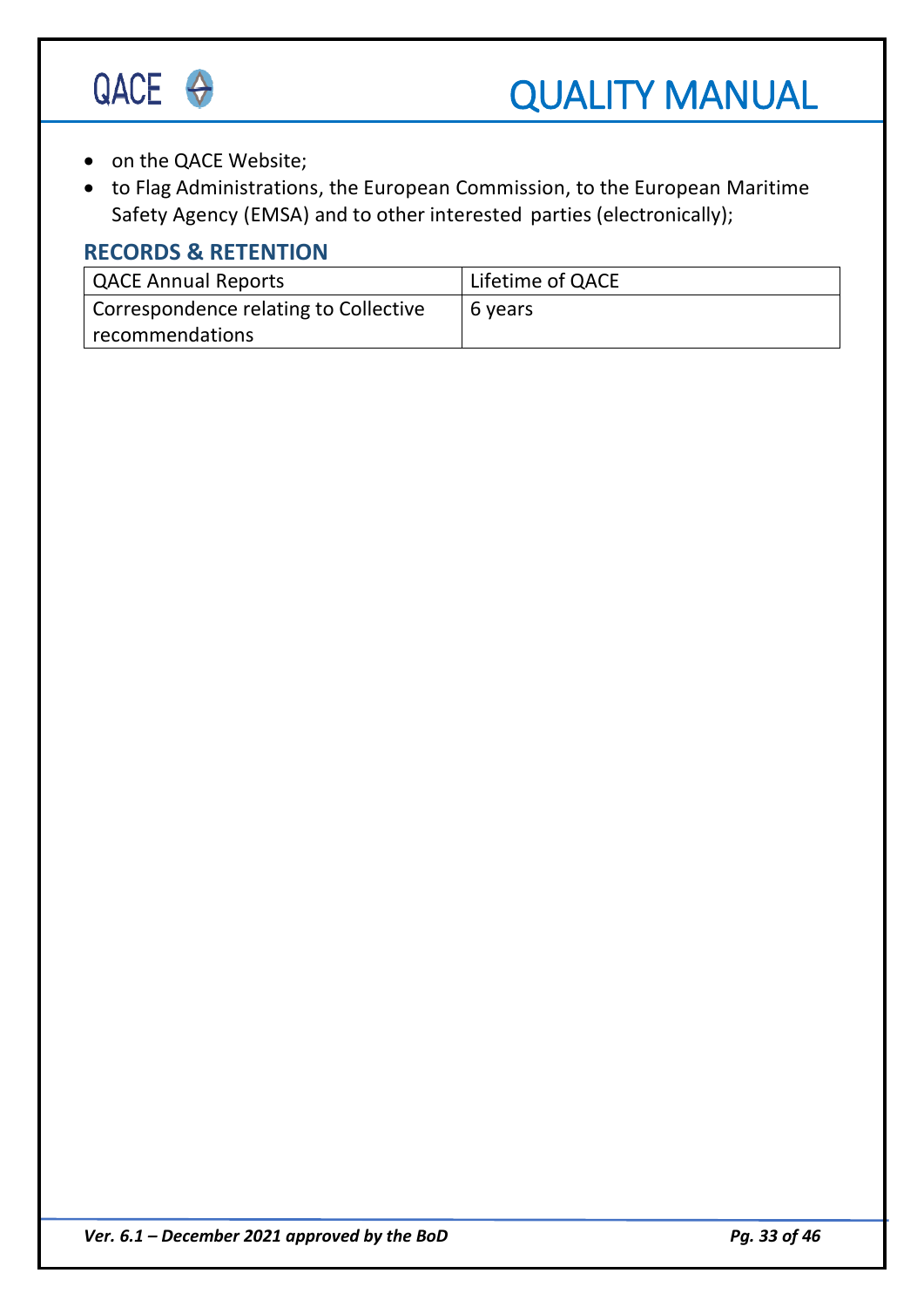

### <span id="page-33-0"></span>PROCESS Q09 – INTERNAL AUDITS

#### **PURPOSE**

The purpose is to confirm that:

- the organization complies with its own requirements and with the ISO 9001:2015 requirements;
- any corrective and preventive actions have been effectively implemented;
- any opportunities for improvement have been identified.

#### **APPLICATION**

This process applies to the Board of Directors and the Secretariat.

#### **PRINCIPLE**

To periodically audit the implementation of the internal processes by the Secretariat and the Board by a person independent of the work being audited on a sampling basis.

#### **REFERENCE**

The Quality and Administration Manuals of QACE.

Other relevant internal documents of QACE.

ISO 9001 standard – version to which QACE is currently certified.

Focus areas that may be identified by the Executive or Company Secretary, for a specific internal audit, based on a consideration of the risks and opportunities.

#### **SCOPE**

The work of the Secretariat and the Board of Directors.

#### **PLANNING**

The Secretariat shall arrange the audit during each calendar year, preferably in Q3, over one or two days, depending on the processes to be audited and the availability of the records.

Internal audits will be held by one or more of the following persons: Executive Secretary, Company Secretary and/or one of the sub-contracted Assessors or an external auditor. The Executive and the Company Secretaries shall not audit their own work but can audit the other's work. The audit will normally be carried out during a visit to the QACE office but can be held remotely. The audit may be held in one or more sessions.

#### **EXECUTION**

The audit will be based on selected samples to confirm the current state of implementation and also to verify the effectiveness of corrective actions for the findings from previous internal and external audits.

*Ver.* 6.1 – December 2021 approved by the BoD Pg. 34 of 46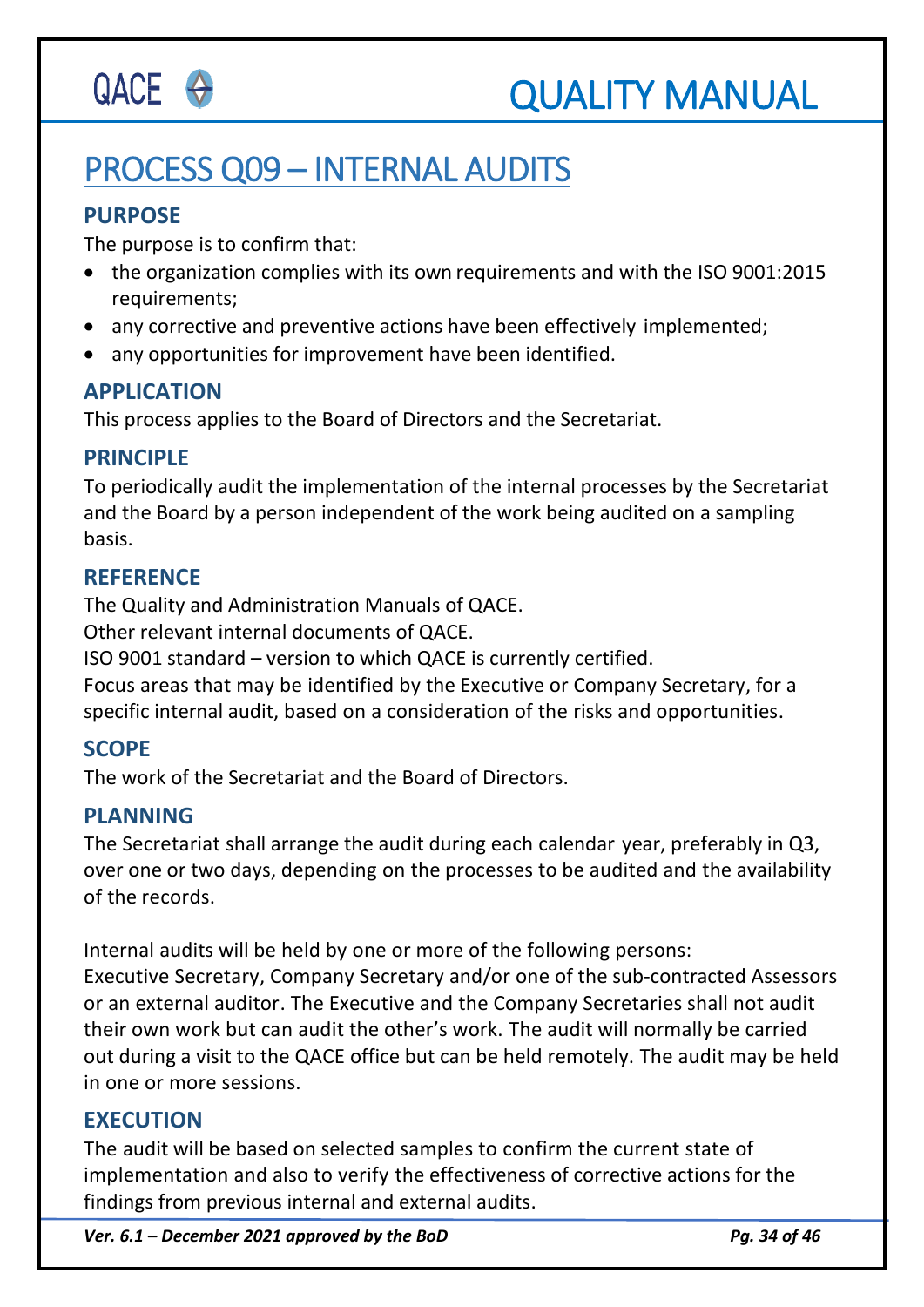

Deviations, if any, from the requirements (i.e., non-fulfilment of a requirement) shall be recorded as a 'nonconformity (NC)'.

The auditor may, based on his experience, identify 'opportunities for improvement (OFI)' where a potential problem may exist but there is no objective evidence of nonfulfilment. These are for guidance only.

The auditor shall at the end of the audit give a verbal summary of results and findings, including NCs and OFIs, in relation to the requirements.

#### **REPORTING**

The auditor shall provide a written Audit Report within 5 working days after the audit, as per the template below.

#### **FOLLOW-UP**

This process is entirely electronic. No physical signatures on paper copies are required. Copies of the correspondence between the auditee and the auditor shall be maintained in the folder.

The Secretariat is responsible for the root cause analysis for the findings and assigning responsibilities and timings for the corrective actions.

The auditor is responsible for reviewing and accepting the corrective action evidence and for closing the NCs (via email).

The follow-up of the findings is suitably documented and maintained by the Secretariat.

The Secretariat is responsible for reporting the results of internal audit to the Management Review.

| Internal Audit Plan, Reports and findings and follow-up records   6 years |            |
|---------------------------------------------------------------------------|------------|
| Table of Findings and follow-up                                           | $ 6$ years |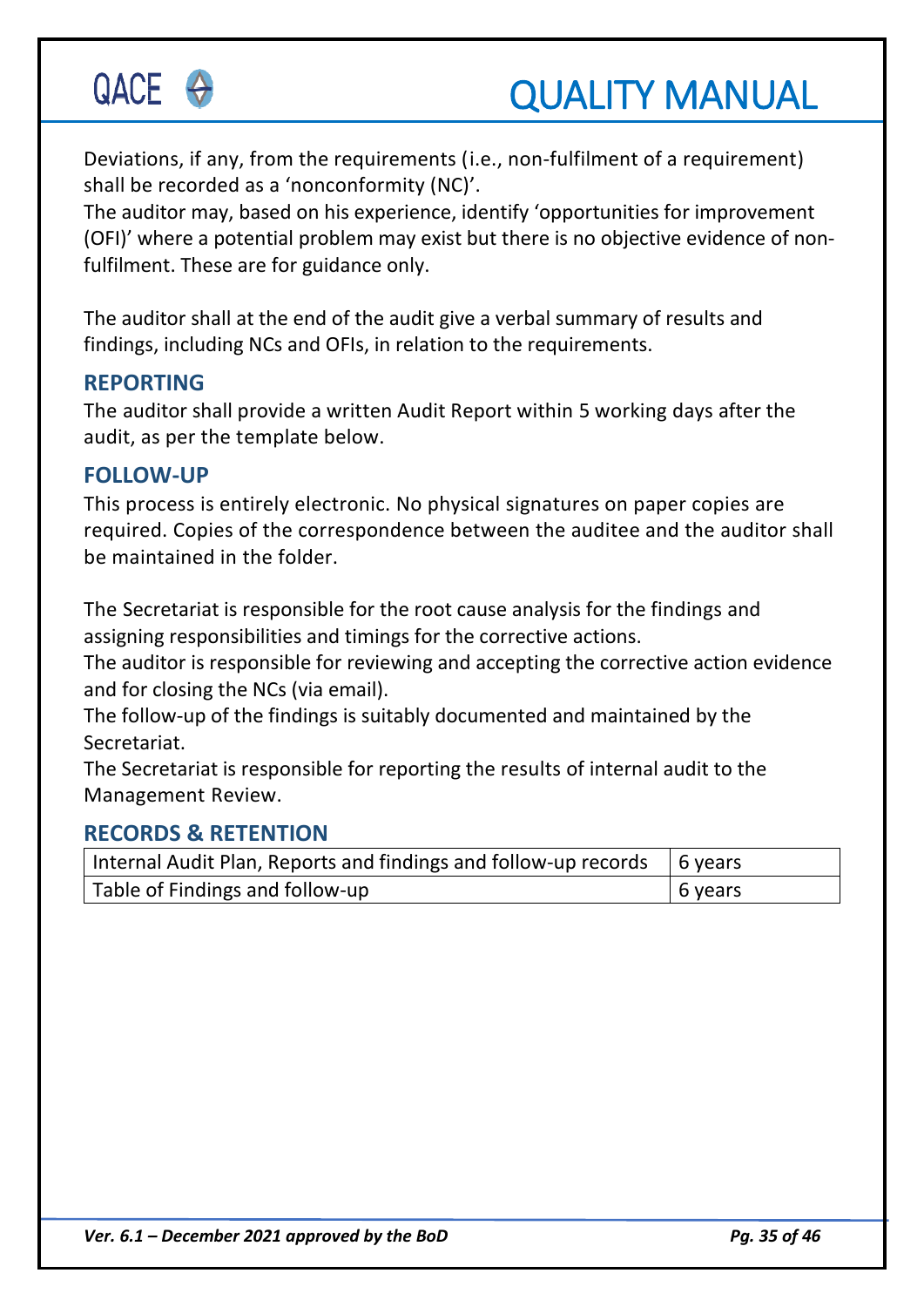

#### **TEMPLATE FOR AUDIT REPORT**

*(copy the table into a fresh word document to prepare the report)*

|                 |                               | <b>QACE INTERNAL AUDIT REPORT</b>  |                                |                                                                      |  |
|-----------------|-------------------------------|------------------------------------|--------------------------------|----------------------------------------------------------------------|--|
|                 | <b>Report No</b>              |                                    | Year/nn (e.g. 2020/01, 02 etc) |                                                                      |  |
|                 | <b>Audit Date(s):</b>         |                                    |                                |                                                                      |  |
|                 | <b>Audit days</b>             |                                    |                                |                                                                      |  |
|                 | (nearest half day):           |                                    |                                |                                                                      |  |
|                 | Location(s)                   |                                    |                                |                                                                      |  |
|                 | <b>Auditor(s)</b>             |                                    |                                |                                                                      |  |
|                 | <b>Reference(s)</b>           |                                    |                                |                                                                      |  |
|                 | Audit Scope /                 |                                    |                                |                                                                      |  |
|                 | <i>activities</i>             |                                    |                                |                                                                      |  |
|                 | <b>Auditee position &amp;</b> |                                    |                                |                                                                      |  |
| name(s)         |                               |                                    |                                |                                                                      |  |
|                 |                               |                                    |                                | <b>Executive Summary</b> (strengths, weaknesses, number of findings) |  |
|                 | (Type here)                   |                                    |                                |                                                                      |  |
|                 | <b>Narrative</b>              |                                    |                                |                                                                      |  |
|                 |                               | (Type here to enter your comments) |                                |                                                                      |  |
| <b>Findings</b> |                               |                                    |                                |                                                                      |  |
| No.<br>Category |                               | <b>ISO 9001</b>                    | <b>Process</b>                 | <b>Description</b>                                                   |  |
|                 | (NC or                        | <b>Clause</b>                      |                                |                                                                      |  |
|                 | OFI)                          | Reference                          |                                |                                                                      |  |
| 01              |                               |                                    |                                |                                                                      |  |
| 02              |                               |                                    |                                |                                                                      |  |
| 03              |                               |                                    |                                |                                                                      |  |
|                 |                               |                                    |                                |                                                                      |  |
|                 | <b>Report date</b>            |                                    | <b>Auditor Name</b>            |                                                                      |  |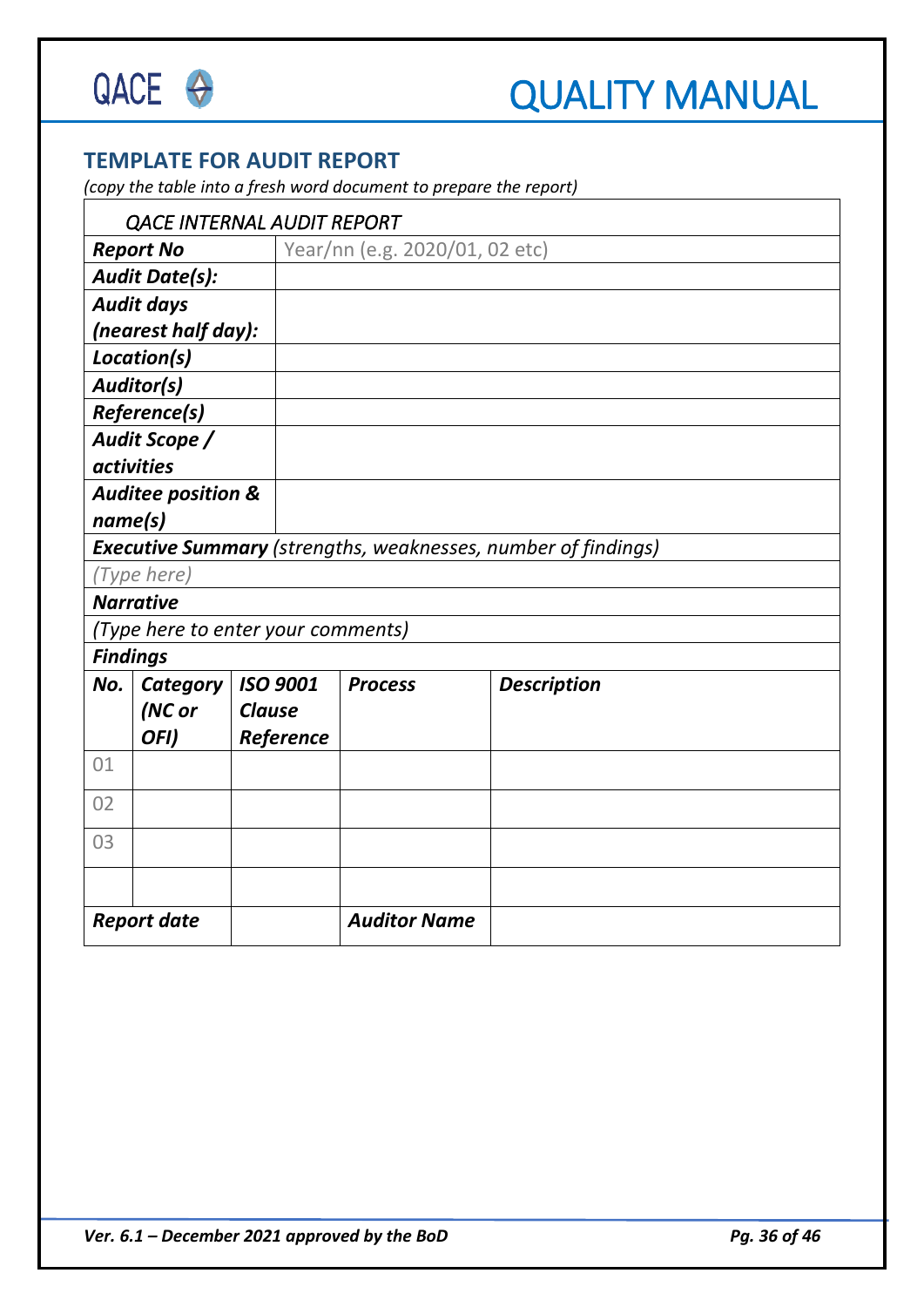

### <span id="page-36-0"></span>PROCESS Q10 – NONCONFORMING PRODUCT & CORRECTIVE ACTION

#### **PURPOSE**

The purpose is to prevent unintended use or delivery of products that do not conform to relevant requirements; to prevent recurrence and to eliminate causes for potential nonconformities.

#### **APPLICATION**

This process applies to the Board of Directors, the Secretariat and the Assessors and the following products of QACE: assessment and reports, interpretations and requirements, recommendations, annual report and Certificate of Compliance.

#### **PRINCIPLE**

To identify and control the use of non-conforming products; to implement actions to eliminate causes of potential nonconformities.

#### **RESPONSIBILITY**

The Assessors are responsible to deliver conforming assessment service and assessment reports and to correct or replace the nonconforming product, as appropriate.

The Secretariat is responsible for the recommendations, interpretations and requirements, annual report and Certificate of Compliance and to correct or replace the nonconforming product.

The Secretariat is responsible for actions to ensure corrective actions and controls are implemented to prevent recurrence and ensure compliance.

#### **PRODUCT IDENTIFICATION**

Products of QACE shall be identified by date of issue, and as relevant, with identification number. Version number is used if the product (e.g., document etc.) is regularly revised.

#### **NON-CONFORMING PRODUCT IDENTIFICATION**

The non-conforming product is detected through the product checking processes, monitoring of assessment reports before delivery, internal and external audit and complaints.

#### **CORRECTION**

If a product, an assessment or recommendation proves erroneous, the Secretariat shall withdraw the reports or the erroneous assessment or recommendation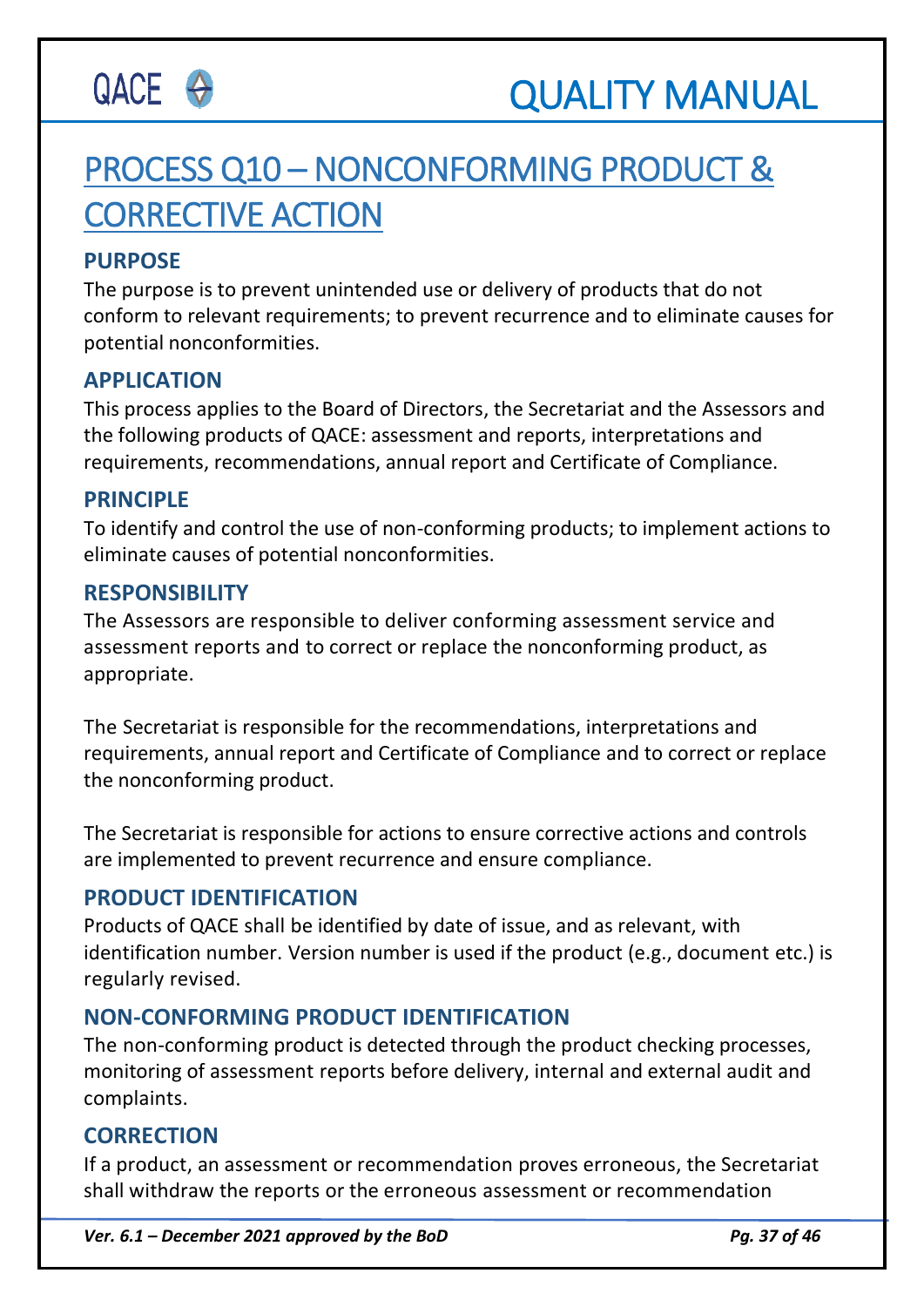

statements to eliminate the defect. Any direct recipient shall be notified about the withdrawal. The report or the subject assessment or recommendations shall be corrected and the corrected version, properly identified, shall be distributed to the recipients and with accompanying explanation about the correction.

Web-posted products shall be removed, and information posted to inform that the product is withdrawn. Web-posted products shall be accompanied with a statement that the new product replaces the former.

#### **CORRECTIVE ACTIONS**

Non-conformities shall be reviewed by the Secretariat. Actions appropriate to the effects of the defect or nonconformity shall be made to ensure that defects or nonconformities do not recur. The effectiveness of the corrective actions taken shall be reviewed in due course.

| Records of the non-conforming product and associated correspondence $\vert$ 6 years |                 |
|-------------------------------------------------------------------------------------|-----------------|
| Analysis of NCs and follow-up action records                                        | $\vert$ 6 years |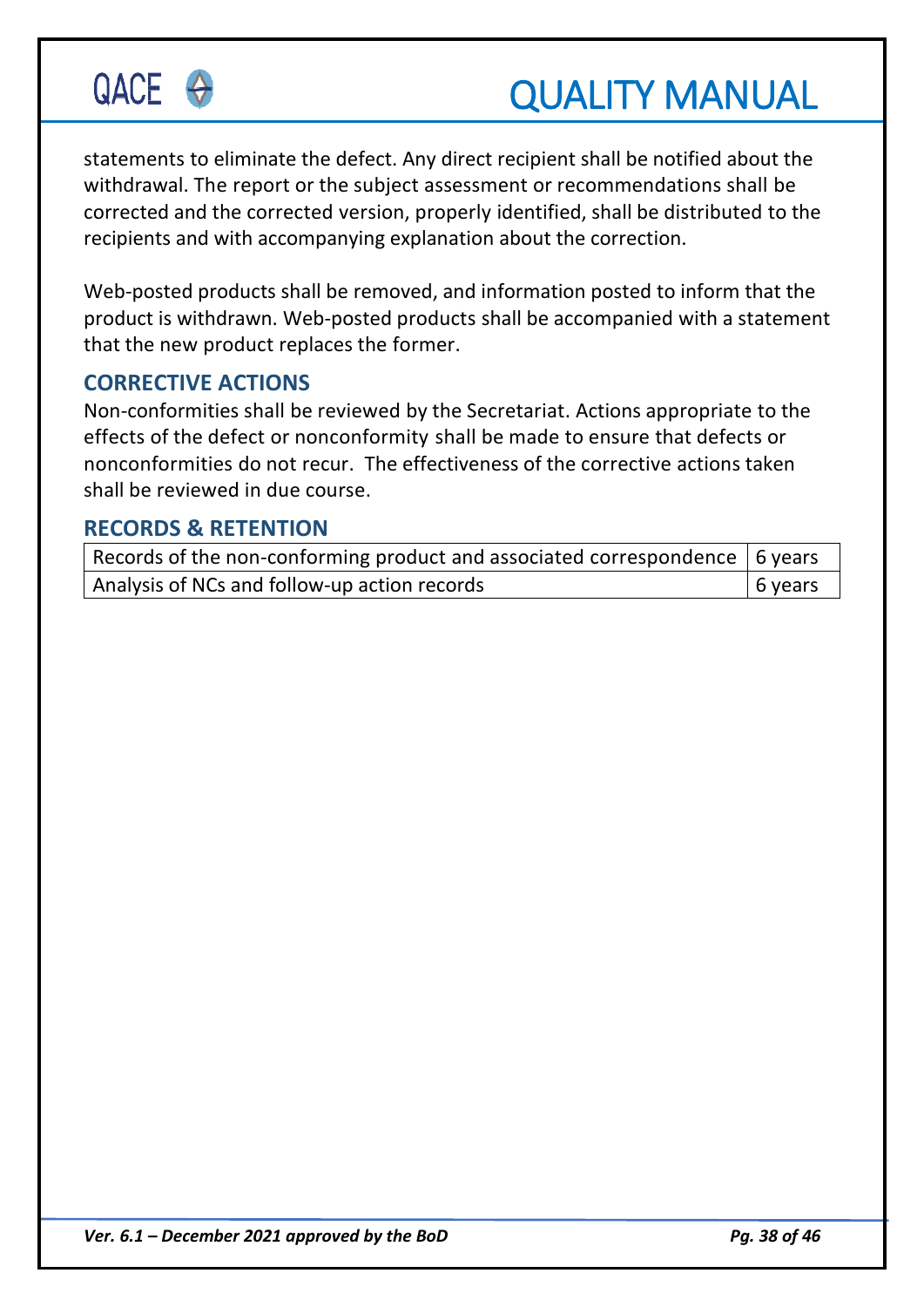

### <span id="page-38-0"></span>PROCESS Q11 – OTHER PROCEDURES

#### **PURPOSE**

To describe the QACE procedures relating to some of the tasks of QACE.

#### **APPLICATION**

This applies, as appropriate, to the Members, Board of Directors, the Secretariat and the Assessors.

#### **PRINCIPLE**

To briefly define the salient features of the procedures.

#### **CONTROL OF DOCUMENTED INFORMATION**

The reference documents and required records (including their retention periods) for each of the processes are listed in the respective processes.

All documentation is electronic, maintained in the Google Drive. Automatic back up is maintained as part of the Google application.

#### **MEMBERSHIP**

Membership is governed by the requirements in the AoA and in the Tri-partite Agreement.

QACE subscription is calculated on an equal division of the approved budget between the Members (not applicants) and is invoiced in January and June of each year. All subscriptions must be paid within 30 days of the invoice date. Failure to do so may result in interest of 0.5% per day the payment is late.

Membership applicants are organizations not recognized by the European Union (EU) but who have requested recognition. As required in the EU Regulation (EC) No. 391 2009 Article 11, 2 (b), they are also subject to the QACE assessment program and consequently to the Tripartite agreement.

Membership Applicants shall bear the full cost of assessment fees and expenses.

On confirmation of the EU's recognition, the new RO will be included in the list of QACE members.

#### **DESIGN & DEVELOPMENT**

The applicable products are:

- Assessments & assessment reports;
- Certificate of Compliance;
- Recommendations;

*Ver.* 6.1 – December 2021 approved by the BoD Pg. 39 of 46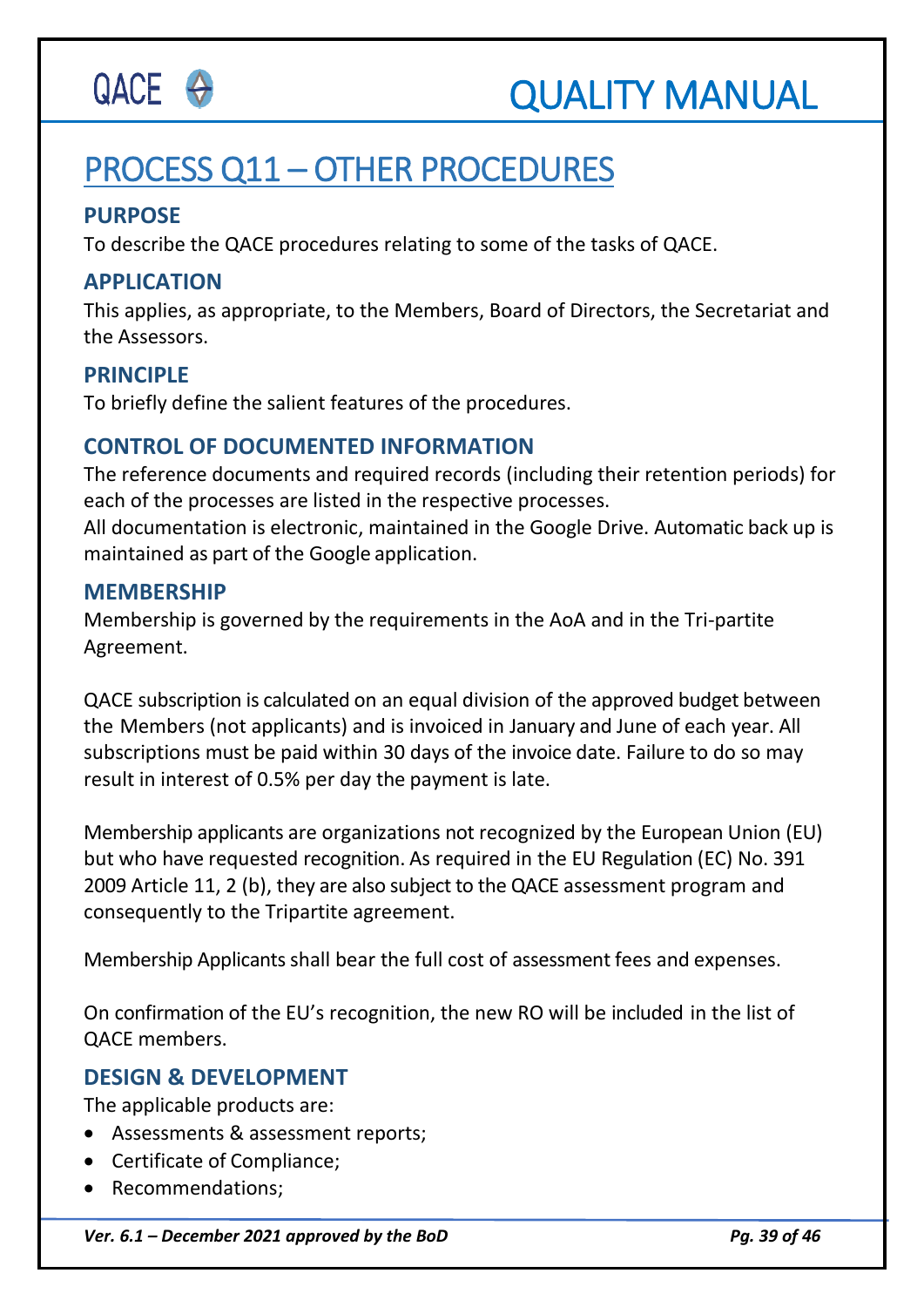

- Annual Report;
- Interpretations and requirements.

The products are designed by the Secretariat – one member of the Secretariat will be the developer and the other two will be the reviewers. In some cases, the Assessors and/or Members may also be co-opted as reviewers.

The development shall be based on clear requirements.

The design shall be reviewed as necessary – the stages being dependent on the complexity and familiarity of the product.

Review of the product by the Board of Directors, prior to their release, is the 'verification'.

'Validation' takes place when the product is published and put to use. Records of the reviews and comments are maintained.

#### **ANNUAL WORK PLAN**

The QACE annual Work Plan covers the calendar year,  $1<sup>st</sup>$ . January until 31 $<sup>st</sup>$ .</sup> December.

The Work Plan is prepared based on the experience from the execution of the work plan of the preceding year and on any planned changes and recommendations.

The Board shall review the work plan and approve – with or without changes – normally at the meeting held in September/October. The Executive Secretary will thereafter submit the approved Work Plan to the Members at the AGM for their review. The review comments, if any, of the members on the work plan will be reviewed by the ES and the Board and accepted, if appropriate. The Board has the final authority to approve the work plan. In accordance with AoA Articles 18.1.9 and 19, the Board will approve the Work Plan at a Board meeting or by correspondence.

### **INDIVIDUAL RECOMMENDATIONS (IR).**

IRs are specific to each RO – both current and applicant Members – recognizing their strengths and weaknesses, any need for corrective actions and improvement opportunities. IRs are presented to each of the RO on a three-year cycle.

IRs are developed by the Executive Secretary based on:

- the results of assessments and findings, if any, recorded by the Assessors;
- trend analysis of audit findings;
- responses to Collective Recommendations;
- Port State Control detention statistics;
- other publicly available information.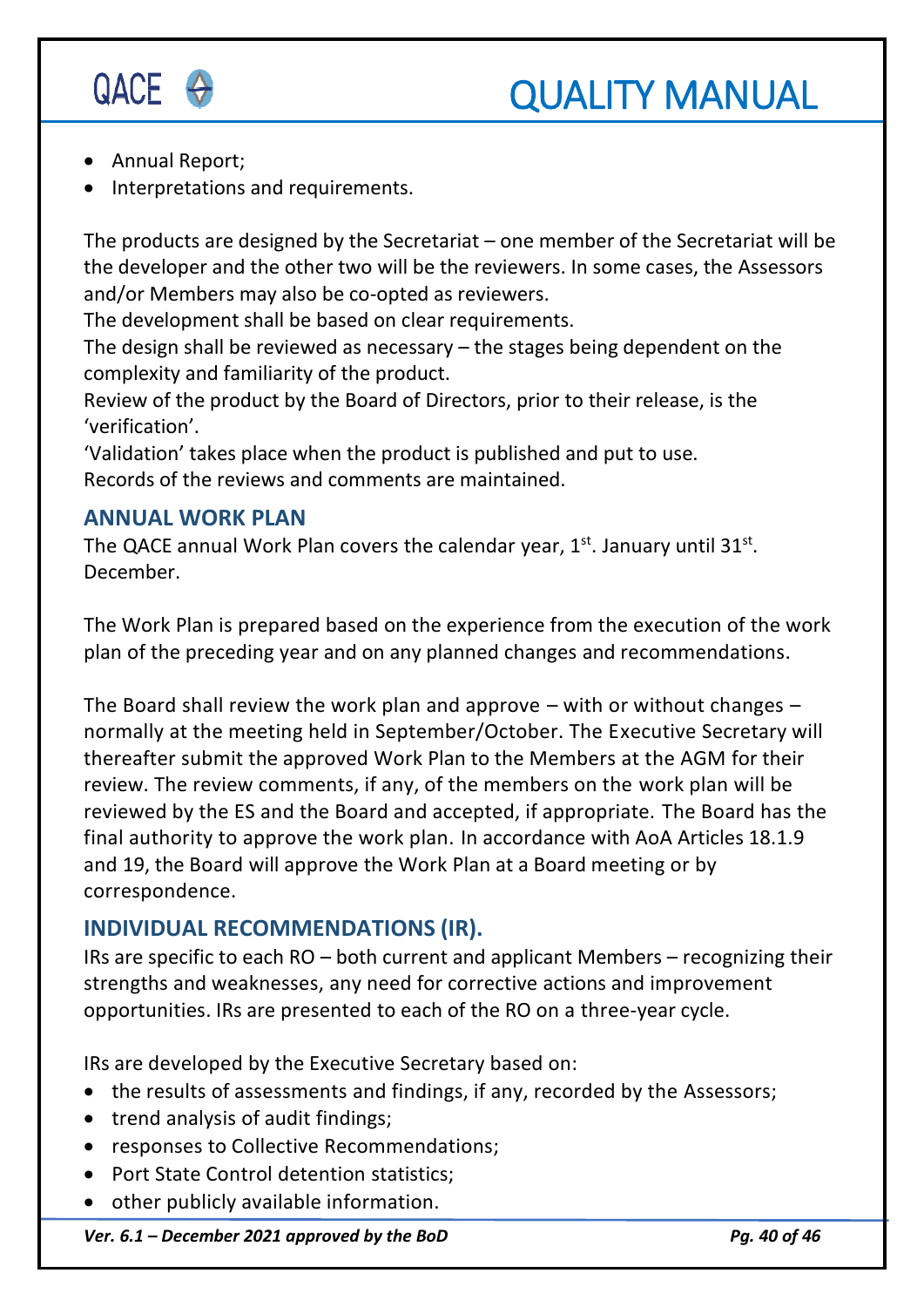

The drafted IRs are reviewed by the Assessor responsible for the RO for finalization. The draft IRs are reviewed by the Board, by correspondence, and, if necessary, discussed at the first appropriate Board Meeting during a 'closed session', not attended by the QACE President.

The Executive Secretary issues the draft IRs to the RO – for their comments, if any. The RO is encouraged to involve its ACB in the review of the IRs. The Executive Secretary reviews the RO's comments/suggestions and corresponds, as necessary, with the RO, to finalize the IRs.

QACE requests a formal reply from the ROs in two parts. First is the mid-Term response 18 months after the issue and the second response after the end of the 36-month cycle. The RO's response is reviewed by the Executive Secretary and may be subject to further discussions with the RO for finalization of follow-up actions, if warranted.

The effectiveness of any actions in relation to the IRs are followed up at Head Office assessments of the respective RO and from the assessment reports.

### **QIQS (QACE INTERPRETATION OF QUALITY STANDARDS) &**

### **QR (QACE REQUIREMENTS)**

The development of a new Interpretation and/or a new Requirement or revisions to existing Interpretation(s) and/or Requirement(s) will be considered in conjunction with results and outcomes of audits conducted by ACBs on Members and the QACE Assessment Reports during a relevant period (generally the previous calendar year).

The Executive Secretary will develop, by Q3, a draft of the proposed QI and/or QR for review by the Board at the Q3 (September/October) meeting and QACE Assessors, by correspondence. The proposal will include complete justification for the need of the new/amended QI/QR, supported by relevant documentation, as necessary.

On acceptance of the development proposal by the Board and after incorporating the feedback from the Assessors, as appropriate, the Executive Secretary will circulate the draft, in Q4, to the Members and their ACBs, for their review and comments. If necessary, these will be discussed with the IACS Quality Committee at its Spring meeting.

The Executive Secretary will present to the Board, by correspondence, prior to the Q2 (May/June) Board Meeting, the outcome of the consultations with the Members and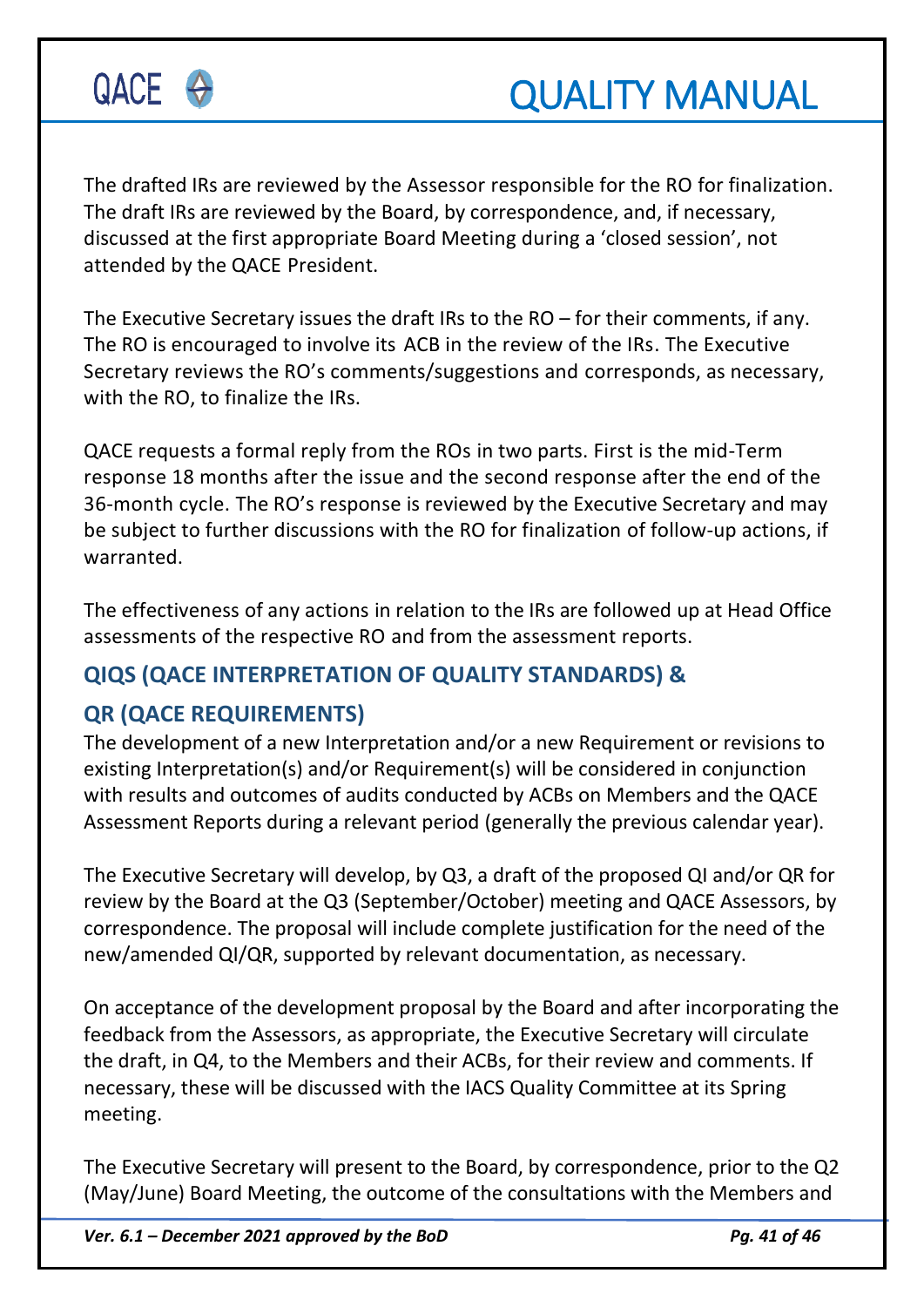

the ACBs and the final draft of the proposed QI/QR. The Board's decision on the amended/new QI/QR will be made at the Q2 Board meeting or by correspondence at latest by September.

The approved new/amended QI/QR will be published by the QACE Secretariat on the QACE website, by 1 July. These will be effective from 1. January of the subsequent year, thus giving a period of 6 months to the Members and their ACBs for implementation, unless agreed otherwise by all.

#### **INTERNATIONAL ASSOCIATION OF CLASSIFICATION SOCIETIES (IACS)**

QACE adopts, in full, the IACS Quality System Certification Scheme (QSCS) and the associated IACS Quality Management System Requirements (QMSR).

QACE and IACS have agreed to the following:

- Hold two meetings a year one in spring and one in autumn;
- Wherever possible provide joint annual Audit Focus Issues, to provide clear guidance to the ACB teams and avoid duplication;
- QACE's involvement with annual mandatory auditor training course in January;
- QACE will provide, in February, an annual QSCS Feedback Report to the IACS Quality Committee (QC);
- To share the assessment and observation programs to avoid, wherever possible, double attendance for observation/assessment of VCAs;
- QACE will provide a feedback presentation on QSCS at the IACS End-User Workshop;
- IACS will respond to QSCS feedback by December of each year.

#### **ACCREDITED CERTIFICATION BODIES (ACB)**

Tripartite Agreement between QACE, ACBs and ROs which governs the working arrangements between the three parties to ensure a robust auditing and reporting system.

#### **SERVICE SUPPLIERS**

The Secretariat has the authority to purchase and to approve purchases within the framework outlined in the accounting system cost centers and the annual budget.

Purchases of equipment or similar beyond the framework of the annual budget shall be approved by the Directors.

All business-critical suppliers are managed by the Secretariat and the Board, exercising due diligence in their selection, control and performance evaluation.

*Ver.* 6.1 – December 2021 approved by the BoD Pg. 42 of 46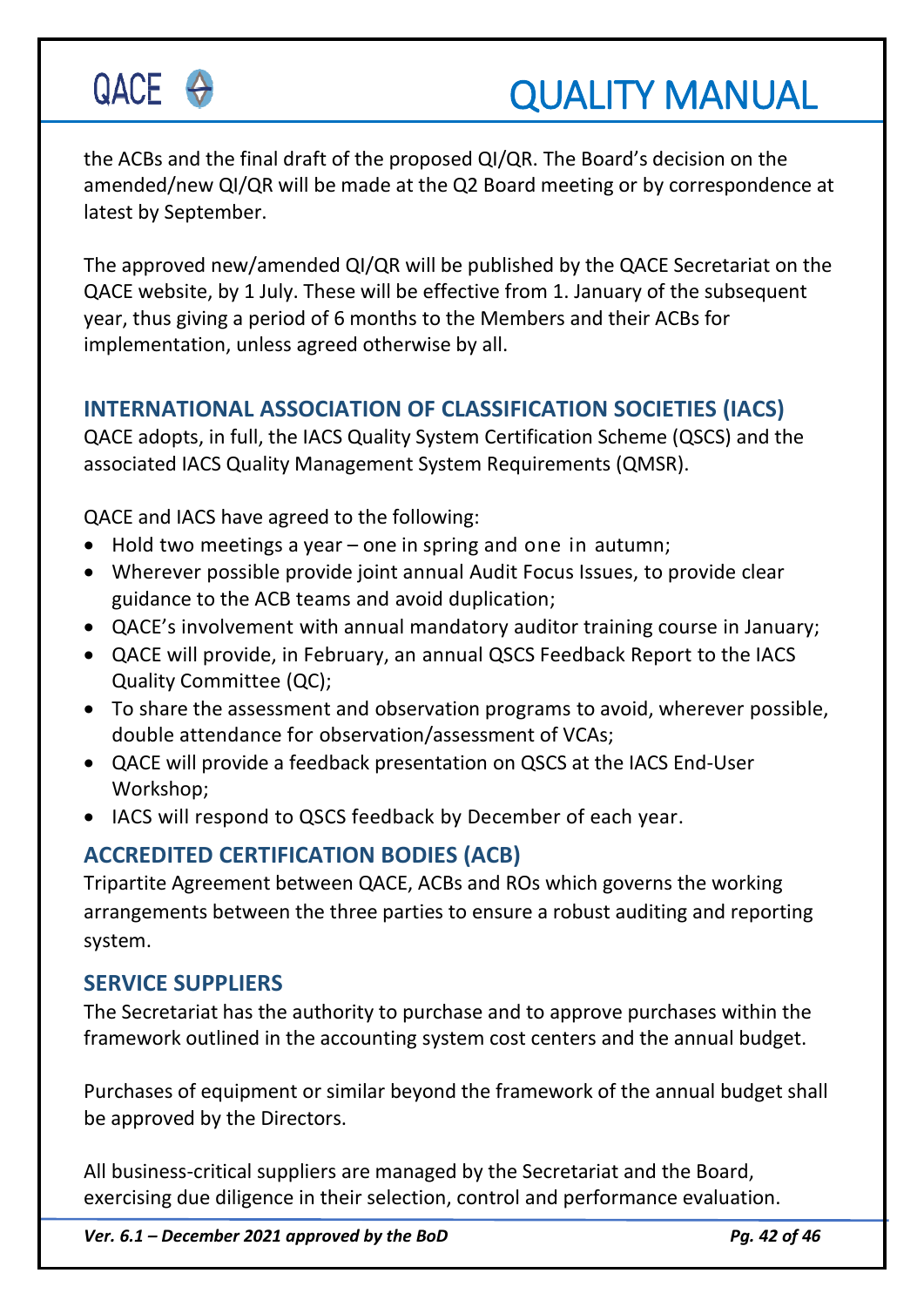

Such suppliers are, *inter alia*:

- Legal Advisor;
- Insurance Broker;
- Bank;
- Accounting;
- IT web and email services;
- Office Housing and services;
- ISO 9001-2015 certification.

The ACBs auditing the ROs are managed as per the Tripartite agreement.

#### **CONTROL OF MEASURING EQUIPMENT**

Not applicable as no such equipment is owned by QACE.

#### **RECORDS AND RETENTION**

<span id="page-42-0"></span>

| Membership application & processing documents         | Lifetime of QACE          |
|-------------------------------------------------------|---------------------------|
| Membership register                                   | Lifetime of QACE          |
| Appointment of authorized representatives             | Lifetime of QACE          |
| Membership termination and processing documents       | Lifetime of QACE          |
| Minutes of AGM/EGM & all approved resolutions         | Lifetime of QACE          |
| Minutes of Meeting of the Board of Directors          | 20 years                  |
| Reports of any committee established by the Directors | 10 years                  |
| <b>Tripartite agreements</b>                          | Lifetime of QACE          |
| <b>Individual Recommendations and RO responses</b>    | Lifetime of QACE          |
| Annual work plans                                     | 10 years                  |
| Design related documents                              | 10 years                  |
| Service supplier contracts, their approvals           | Lifetime of QACE          |
| <b>Financial documents</b>                            | See Administration Manual |
| Legal documents as per Companies Act & AoA            | Lifetime of QACE          |
| Maintained by the law firm Farer & Co.                |                           |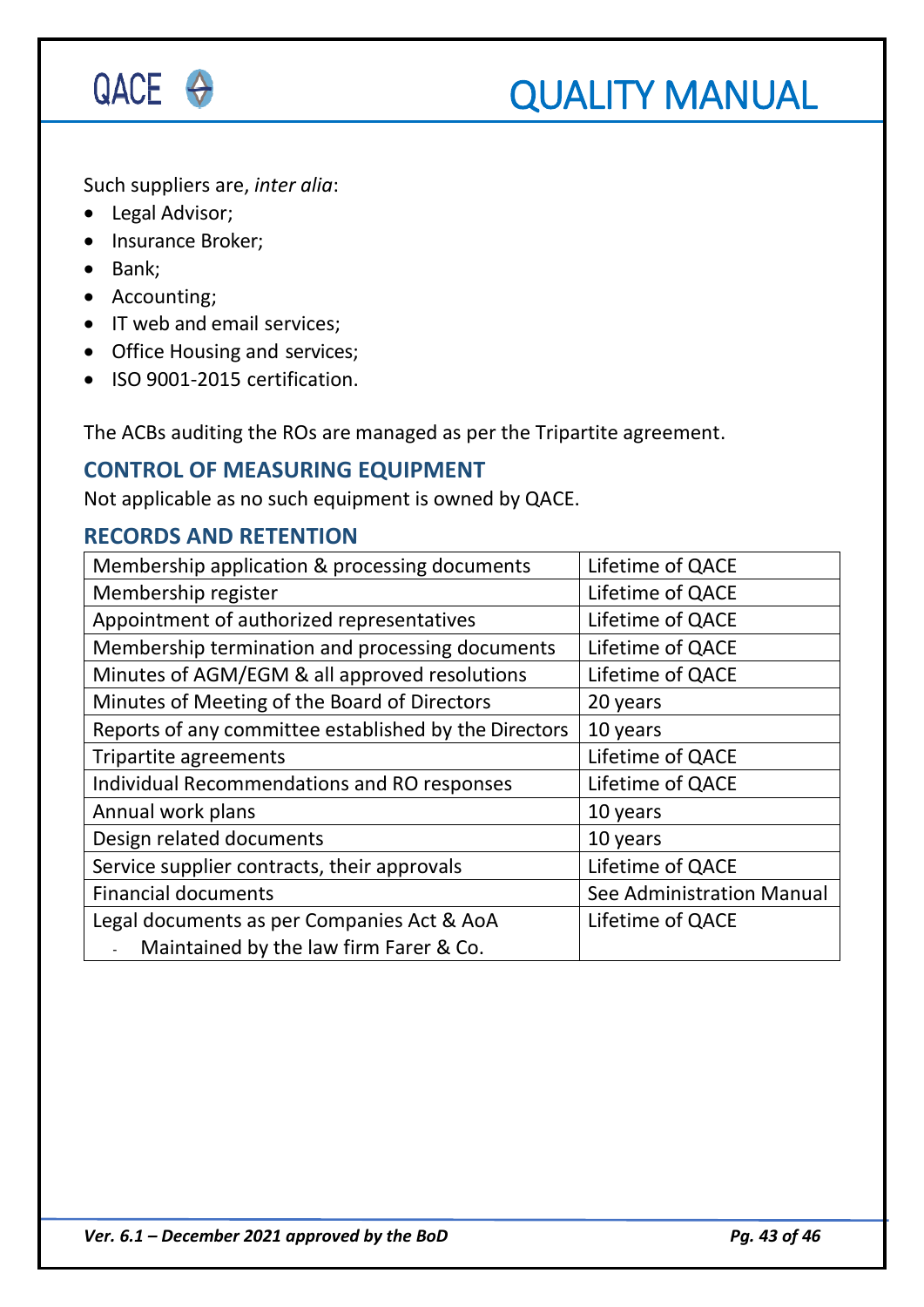

### PROCESS Q12 – BOARD MEETINGS

#### **PURPOSE**

The process describes the management of Board Meetings.

#### **APPLICATION**

This process applies to the Board of Directors and the Secretariat.

#### **PRINCIPLE**

To comply with the requirements of the AoA and the Companies Act diligently and to effectively direct the activities of QACE to realize the 'objects' set out in the EU Regulation 391/2009 Article 11.

#### **PLANNING**

As per the QACE Articles of Association, at least three Board Meetings are required & held annually. Additional Board Meetings may be held, if necessary. The meetings may be held either physically or by video conference.

The Board of Directors plan the dates and venues the Board meetings sufficiently in advance of the subject meeting. The Company Secretary calls for the meeting at least two weeks prior to the meeting with the proposed agenda. The background information documents for the Board Meeting shall be circulated to the Board Members and the President not later than 5 working days prior to the meeting date (unless there are special circumstances and a later submission is approved by the Chairman).

A quorum for the meeting is three Directors. The President attends representing the Members, participates in the proceedings but does not have a vote.

The Administration Manager records the proceedings of the meeting and updates the Action Log.

#### **AGENDA**

#### *COMMON FOR ALL MEETINGS:*

- Approval of the agenda;
- Approval of the previous Board Meeting's minutes;
- Conflict of Interest;
- Financial: Income and Expenditure (I&E) Report; Balance Sheet; year-on- year budget and major cost center comparisons;
- Review of the Action Log;
- Resources: Board of Directors, Secretariat, Assessors;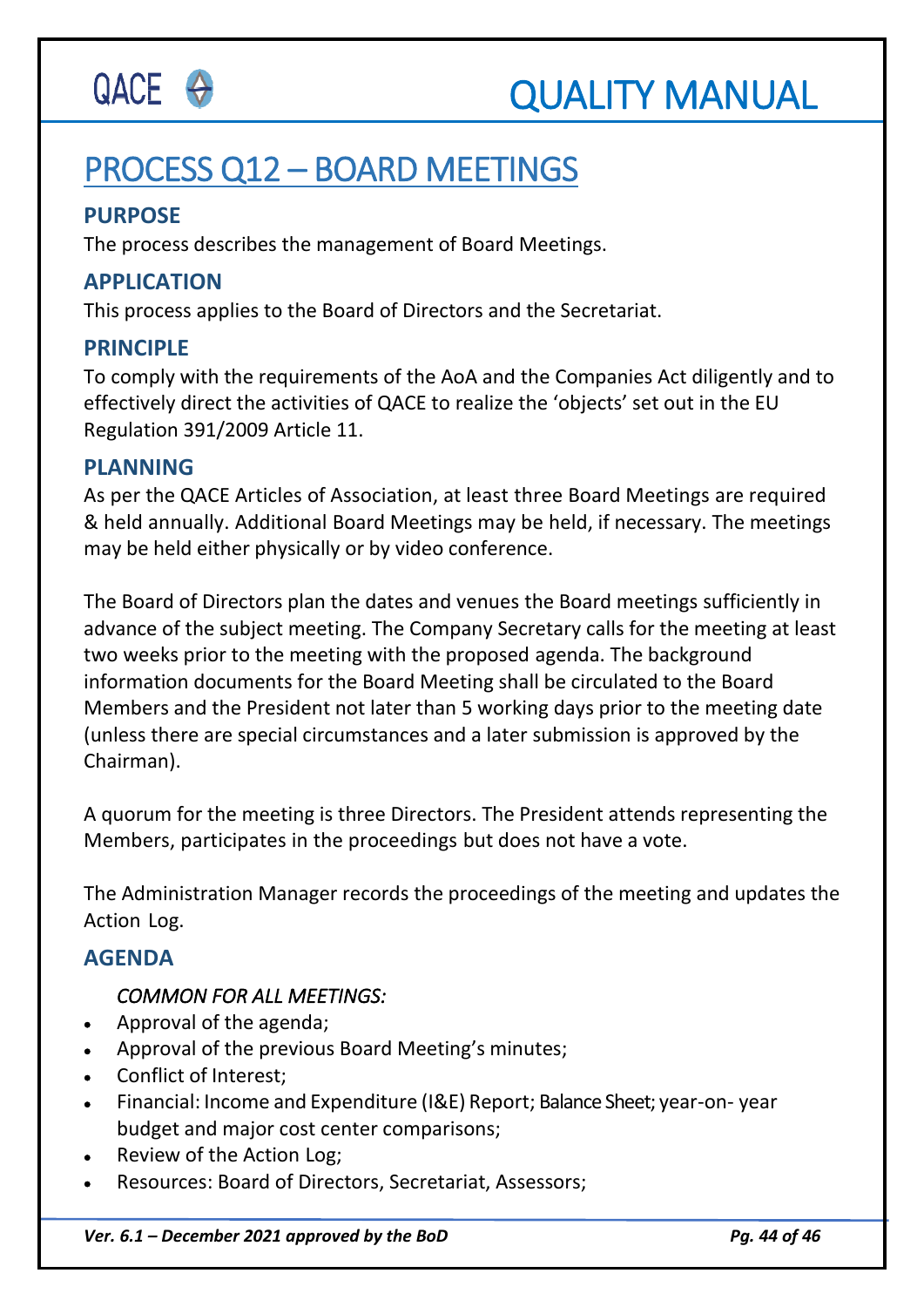• Confidential Report (closed session) to address the status of the Assessments and analysis of the Assessment reports; any issues pertaining to the delivered Individual Recommendation (IR).

#### *ITEMS FOR SPECIFIC MEETINGS*

#### *JANUARY/FEBRUARY MEETING:*

- Common agenda items;
- Discussion and actions from the previous year's Assessment Program;
- Approve the year's annual Assessment Plan;
- Annual Management Review;
- Feedback from the annual Assessors' Meeting;
- Initiation of the Annual Report.

#### *MAY/JUNE MEETING:*

- Common agenda items;
- Half year Assessment program; and
- Approval of the Financial Audit.

#### *SEPTEMBER/OCTOBER MEETING:*

- Common agenda items;
- Preparation for the Annual General Meeting (AGM);
- Preparation for the Accredited Bodies'(ACB's) End-User Workshop (EUW).

### **FOLLOW-UP**

| <b>Activity</b>                    | <b>Expected Time -</b><br>working days | <b>Responsibility</b>         |
|------------------------------------|----------------------------------------|-------------------------------|
| Drafting of the Minutes of         | 3 days from the                        | <b>Administration Manager</b> |
| Meeting                            | meeting date                           | (AM)                          |
| Review of the first draft          | 3 days from the draft                  | Executive Secretary (ES),     |
|                                    | date                                   | <b>Company Secretary (CS)</b> |
|                                    |                                        | & Chairman                    |
| Updating of the first draft,       | 3 days from the date                   | <b>AM</b>                     |
| incorporating the corrections,     | of review completion                   |                               |
| to second draft                    |                                        |                               |
| Distribution of the second draft   | 1 day from the date of                 | <b>AM</b>                     |
| to the BoD & the President         | second draft                           |                               |
| <b>Review by the Board Members</b> | 5 days from the date                   | <b>BoD &amp; President</b>    |
| and the President                  | of distribution                        | (tacit approval principle     |
|                                    |                                        | will apply)                   |
| Finalization of the comments to    | 5 days from the date                   | ES, CS & the Chairman of      |
| decide on the update required      | of receipt of the last                 | <b>BoD</b>                    |

*Ver.* 6.1 – December 2021 approved by the BoD Pg. 45 of 46